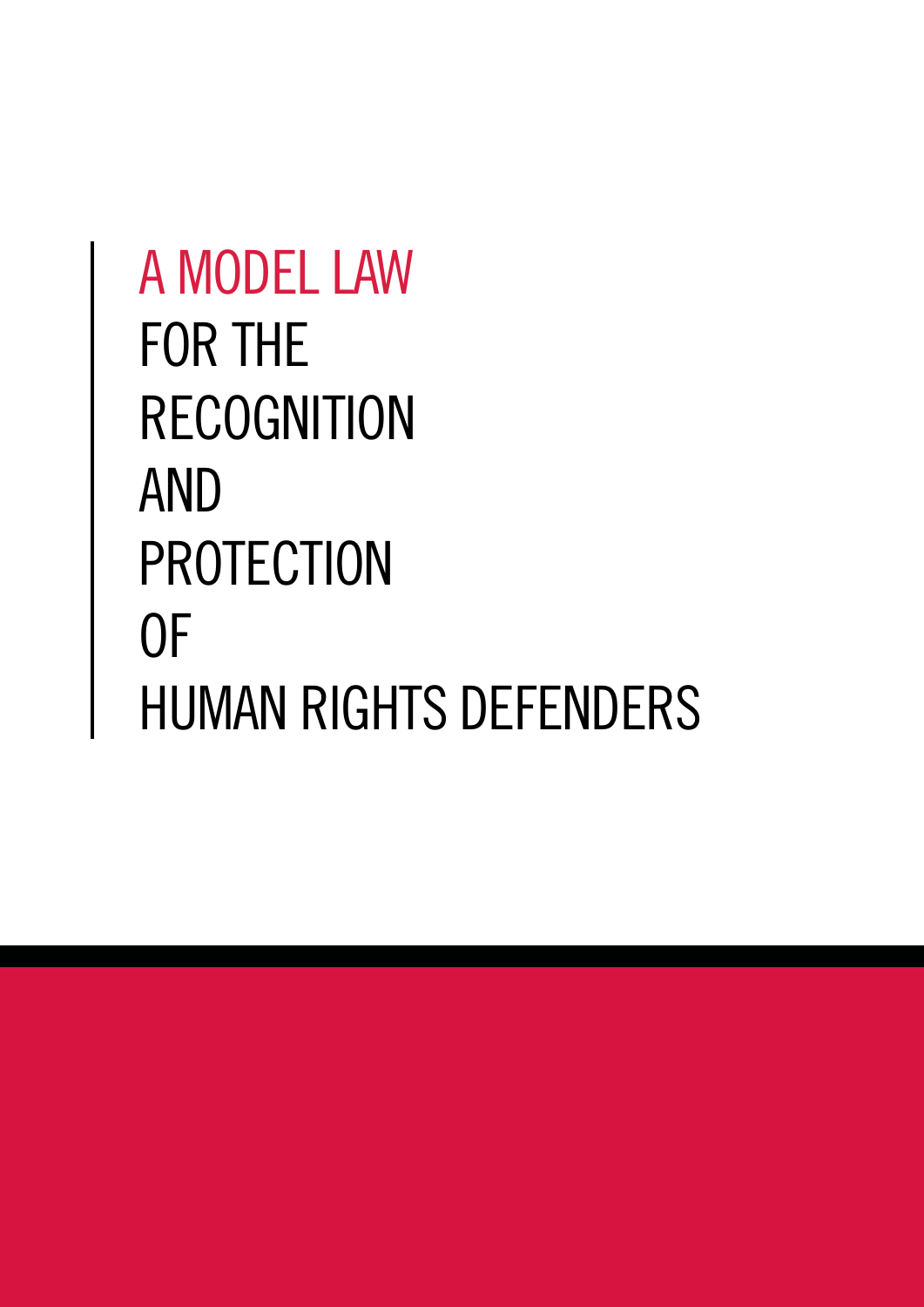# NOTE ON TRANSLATIONS

This Model Law is currently available in three languages (English, French and Spanish). ISHR welcomes translations of this document into other languages. However, in order to ensure the integrity and relevance of the information contained herein, please contact us in advance if you plan to translate this document or contribute to its translation.

This version was published in January 2017.

Please visit www.ishr.ch for any updates.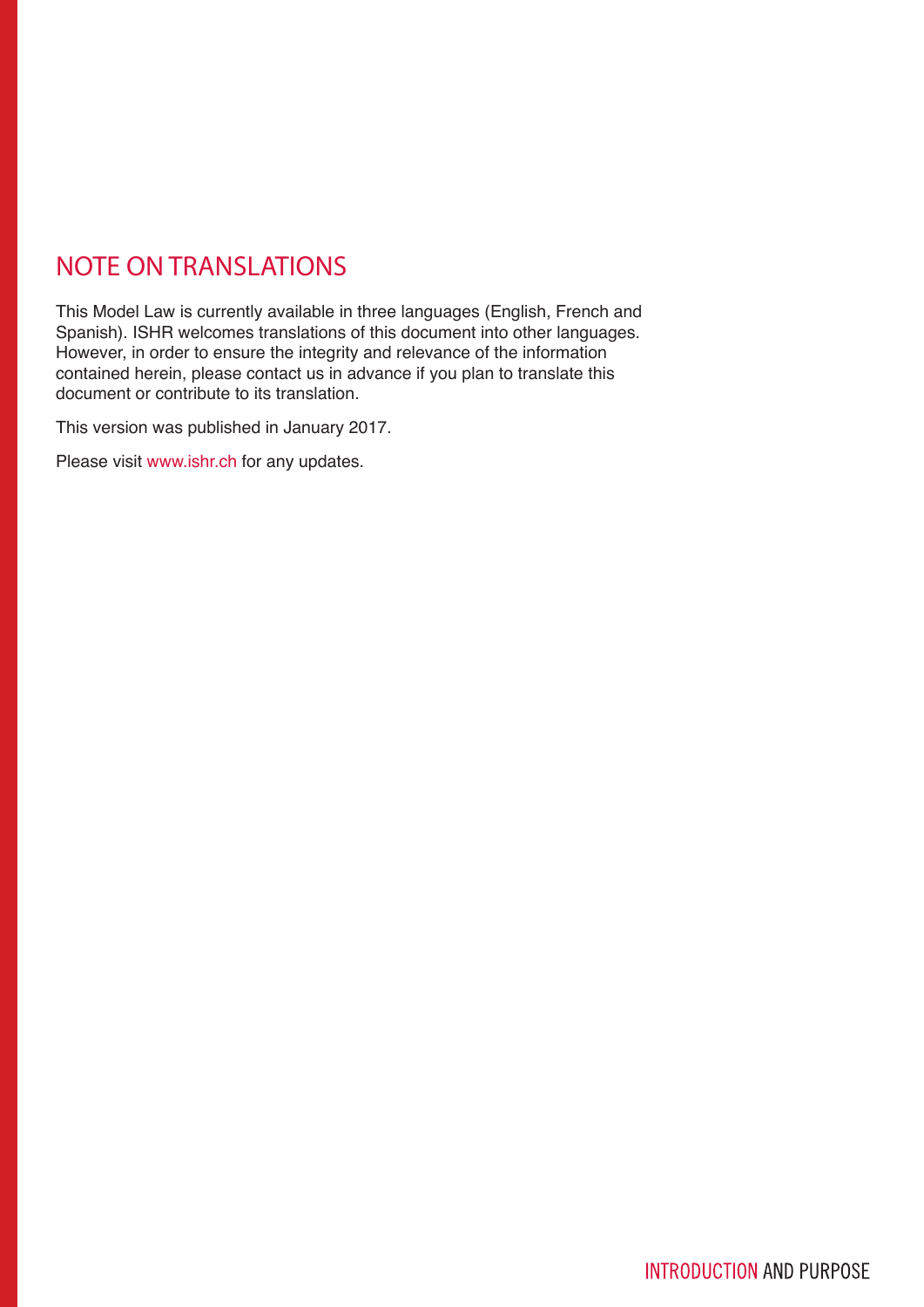## INTRODUCTION AND PURPOSE OF THIS MODEL LAW

This Model Law is intended to guide and assist States and other actors to ensure the full and effective implementation of the 'Declaration on the Right and Responsibility of Individuals, Groups and Organs of Society to Promote and Protect Universally Recognized Human Rights and Fundamental Freedoms' (the UN Declaration) at the national level.

The legal recognition and protection of defenders is crucial to ensuring that they can work in a safe, supportive environment and be free from attacks, reprisals and unreasonable restrictions. The legal recognition and protection of defenders also contributes to the broader goals of upholding human rights, and promoting democracy, good government, sustainable development and respect for the rule of law. Human rights defenders serve and pursue the interests of rights holders, victims of violations, and society as a whole.

States have the primary responsibility to ensure defenders are able to conduct their work freely and in a safe and enabling environment. In recent years, a wide range of UN experts and mechanisms – including Special Procedures, treaty bodies, the Human Rights Council and the Office of the High Commissioner for Human Rights – together with regional human rights bodies and experts, have called on States to implement laws that explicitly guarantee the rights reaffirmed in the Declaration, and to review and amend laws which restrict, stigmatise or criminalise the work of defenders.

Despite this, only a few States have incorporated the Declaration comprehensively into national law, while many States continue to implement legislation restricting the exercise of fundamental rights and freedoms; rights which are critical for defenders to carry out their legitimate work. In those countries where specific laws or policies for the protection of defenders have been developed, lack of resourcing or political will are impediments to their effective implementation.

In this context, this Model Law serves three primary objectives:

- to assist and provide technical guidance to States to develop laws, policies and institutions at the national level to support the work of defenders and protect them from reprisals and attacks;
- to provide a tool for defenders advocating for stronger legal recognition and protection of their important work; and
- to provide both States and defenders with a tool against which to measure and assess the coverage and effectiveness of existing laws and policies.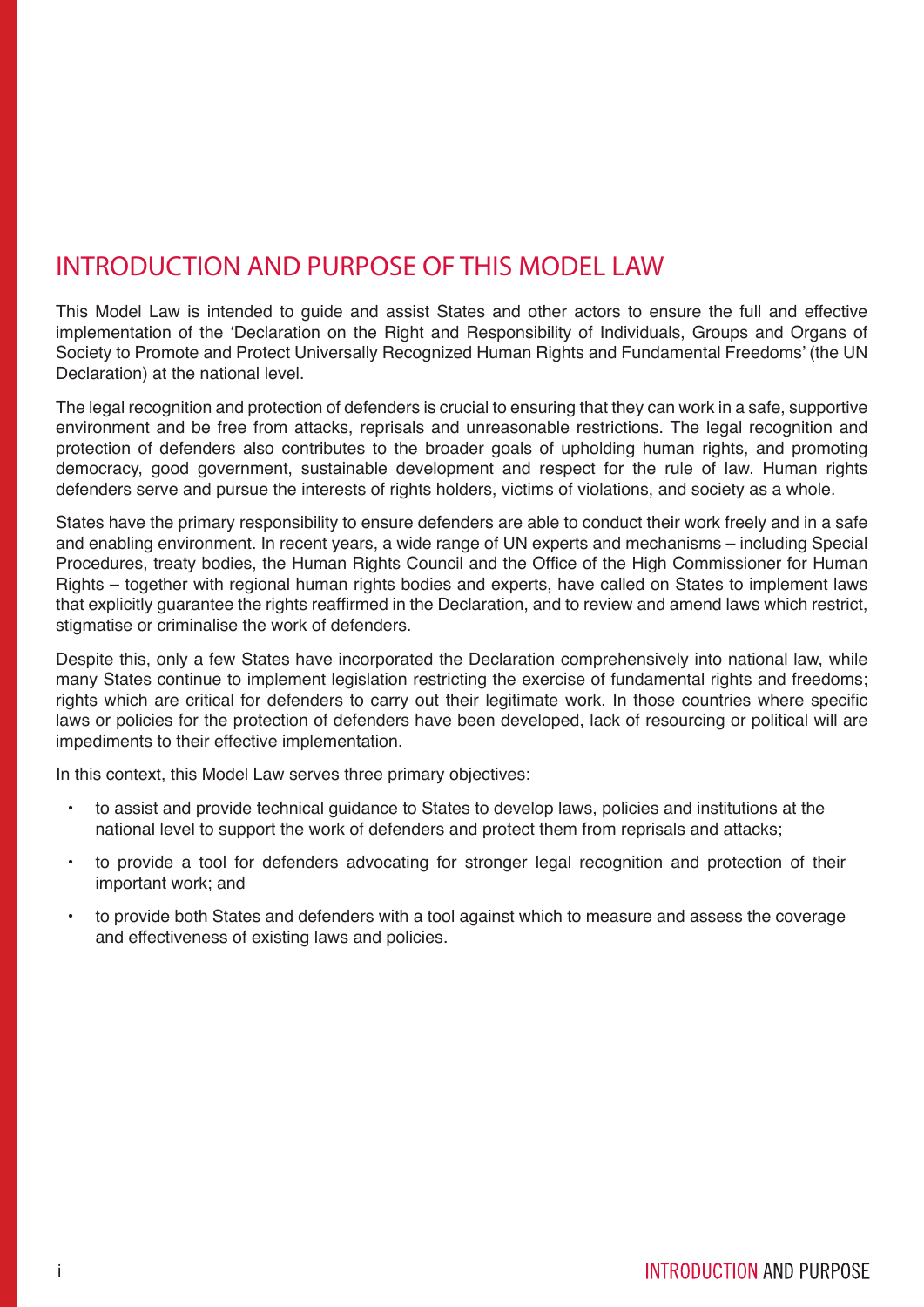#### **Process for development of Model Law**

This Model Law is endorsed by 28 high-level experts. It was developed by the International Service for Human Rights over a three year period informed by the following key inputs:

- comparative legal research identifying both good practices and restrictive practices in the recognition and protection of defenders covering almost 40 national jurisdictions from all regions;<sup>1</sup>
- face-to-face consultations with over 500 human rights defenders from more than 110 States from all regions, sub-regions and legal traditions;<sup>2</sup>
- a monitoring mission and comparative literature review;<sup>3</sup> and
- extensive engagement with high-level human rights experts and jurists in drafting the model law, including a two-day meeting to finalise the draft. $4$

This Model Law was also prepared with substantial expert and pro bono assistance from Freshfields Bruckhaus Deringer.

#### **How to use this Model Law**

The Commentary on this Model Law is intended to act as a guide to aid legislators and defenders in the development of a law for the recognition and protection of human rights defenders. It is not intended to form a part of any such law.

This Model Law is intended to be used by a range of actors in a range of ways:

- by legislators and policy makers as a source of technical assistance to inform the development of a national law for the recognition and protection of human rights defenders or to review the scope and effectiveness of existing laws; and
- by defenders and other civil society actors to inform and guide the development of proposals for a national law for the recognition and protection of human rights defenders and as a checklist and accountability tool for contributing to the development and review of such laws and policies.

This Model Law is intended to be as comprehensive as possible, while recognising that it will require adaptation to national contexts, and national legal and constitutional frameworks.

Substantive provisions in this Model Law are intended, at a minimum, to provide a base line and to give full force and effect to relevant provisions of the UN Declaration. A range of provisions have also been incorporated or informed by good practice that may go beyond obligations or standards included under the UN Declaration or other international instruments.

This Model Law could be adopted in a range of ways, depending on the national legal context and tradition, including through a combination of legislation and regulations, or legislation and presidential or executive decree, or legislation and policy.

It is imperative that any national law on the protection of human rights defenders be developed and implemented in close consultation with defenders and other civil society actors and apply a gender perspective and a sensitivity to the particular situation and protection needs of women human rights defenders and other groups or categories of defenders who are exposed or at risk.

It is also imperative that any law for the protection of human rights defenders enjoy high-level political support and be accompanied by adequate resources for full and effective implementation.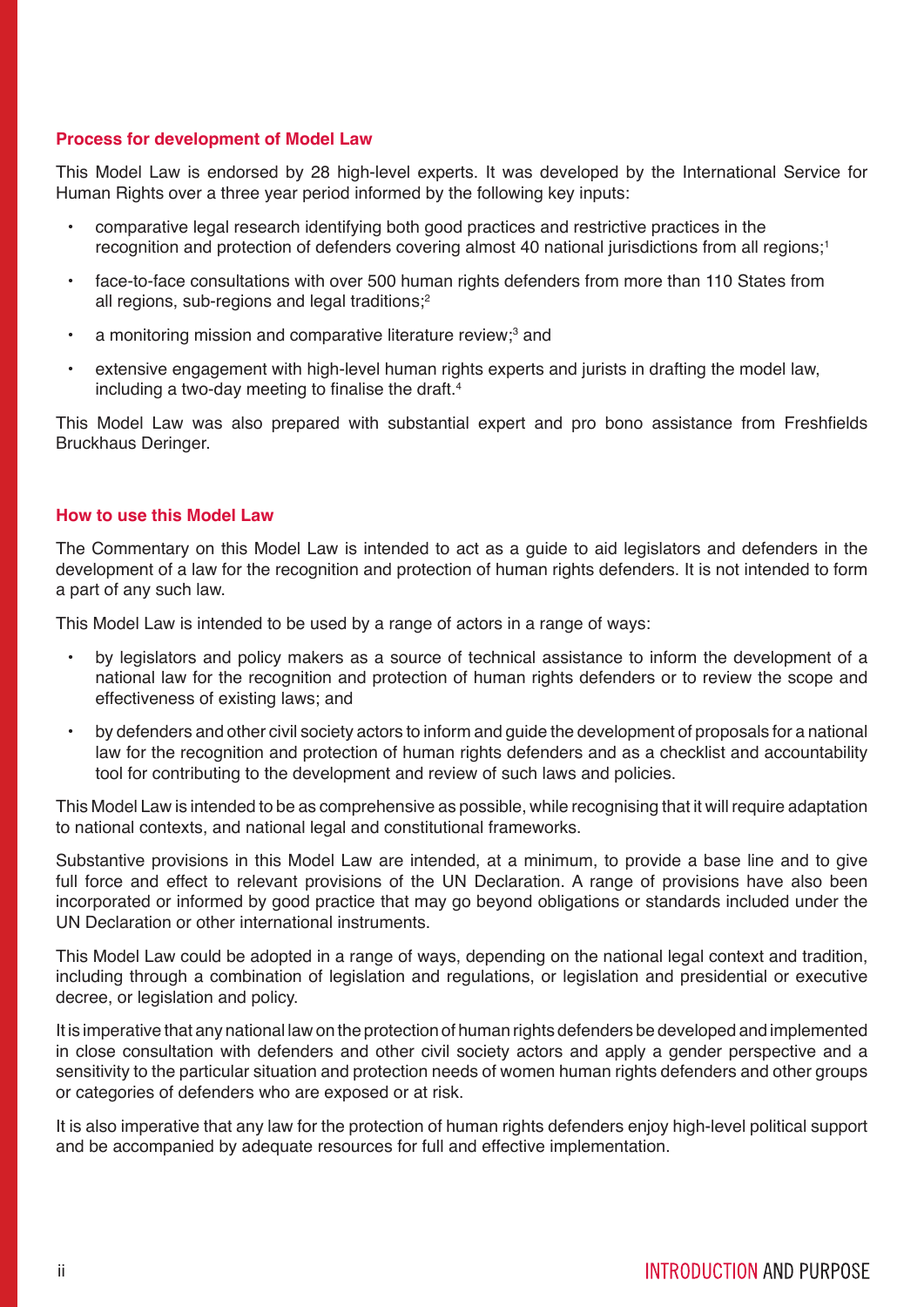#### **The overall framework for the protection of defenders**

It should be recognised that a specific law for the recognition and protection of human rights defenders based on this Model Law is a necessary, but not itself sufficient element of the framework for a safe and enabling environment for defenders. As well as endorsing the notion of specific laws for their protection, defenders consulted for this Model Law highlighted the need to review and amend any law and policy restricting their work. Further, while a law for the protection of defenders was considered essential, defenders at the consultations maintained that, for such a law to guarantee a safe and enabling environment for their work, it must be complemented and reinforced by a range of other measures. The main elements necessary for defenders to be able to operate in a safe and enabling environment are highlighted in the December 2013 Report of the former Special Rapporteur on the situation of human rights defenders. Margaret Sekaggya.<sup>5</sup> and include:

- conducive legal, institutional and administrative framework;
- fight against impunity and access to justice for violations against defenders;
- strong, independent and effective national human rights institutions;
- effective protection policies and mechanisms, including public support for the work of defenders;
- special attention for risks and challenges faced by women defenders and those working on women's rights and gender issues;
- non-State actors' respect and support for the work of defenders;
- safe and open access to the United Nations and international human rights bodies; and
- strong, dynamic and diverse community of human rights defenders.

- 4. From 10 to 11 May 2016 a group of high-level human rights experts and jurists from all over the world met in Bossey, Switzerland to discuss, comment and amend the draft Model Law.
- 5. December 2013 Report of the former Special Rapporteur on the situation of human rights defenders, A/HRC/25/55.

<sup>1.</sup> From restriction to protection, www.ishr.ch/sites/default/files/article/files/research\_report\_on\_legal\_environment\_for\_ hrds\_upload.pdf.

<sup>2.</sup> In the eyes of the law: Human rights defenders demand national legal recognition and protection, Summary Consultation Report; In the eyes of the law: Human rights defenders demand national legal recognition and protection, Full Consultation Report.

<sup>3.</sup> In Defense of Life: Civil Observation Mission (moc) Report on the situation of human rights defenders in Mexico 2015 prepared by a group of national and international organisations (The Mexican Commission for the Defense and Promotion of Human Rights (cmdpdh), Peace Brigades International – Mexico Project (pbi Mexico) and Conexx-Europe, with the support of Amnesty International Mexico (ai Mexico), Just Associates (jass), the International Service for Human Rights (ishr), Front Line Defenders (fld), Protection International (pi), Robert F. Kennedy Human Rights (rfk Human Rights), the Observatory for the Protection of Human Rights Defenders (omct/fidh), and the German Coordination for Human Rights in Mexico), see: www.cmdpdh.org/publicaciones\_pdf/cmdpdh\_en\_defensa\_ de\_la\_vida\_conclusiones\_de\_la\_mision\_de\_observacion\_civil\_sobre\_situacion\_de\_personas\_defensoras\_en mexico 2015.pdf); as well as Protection International's materials on its Focus web page: http://focus.protectionline. org/ arising from a study of new and ad hoc national legislation and mechanism to protect defenders.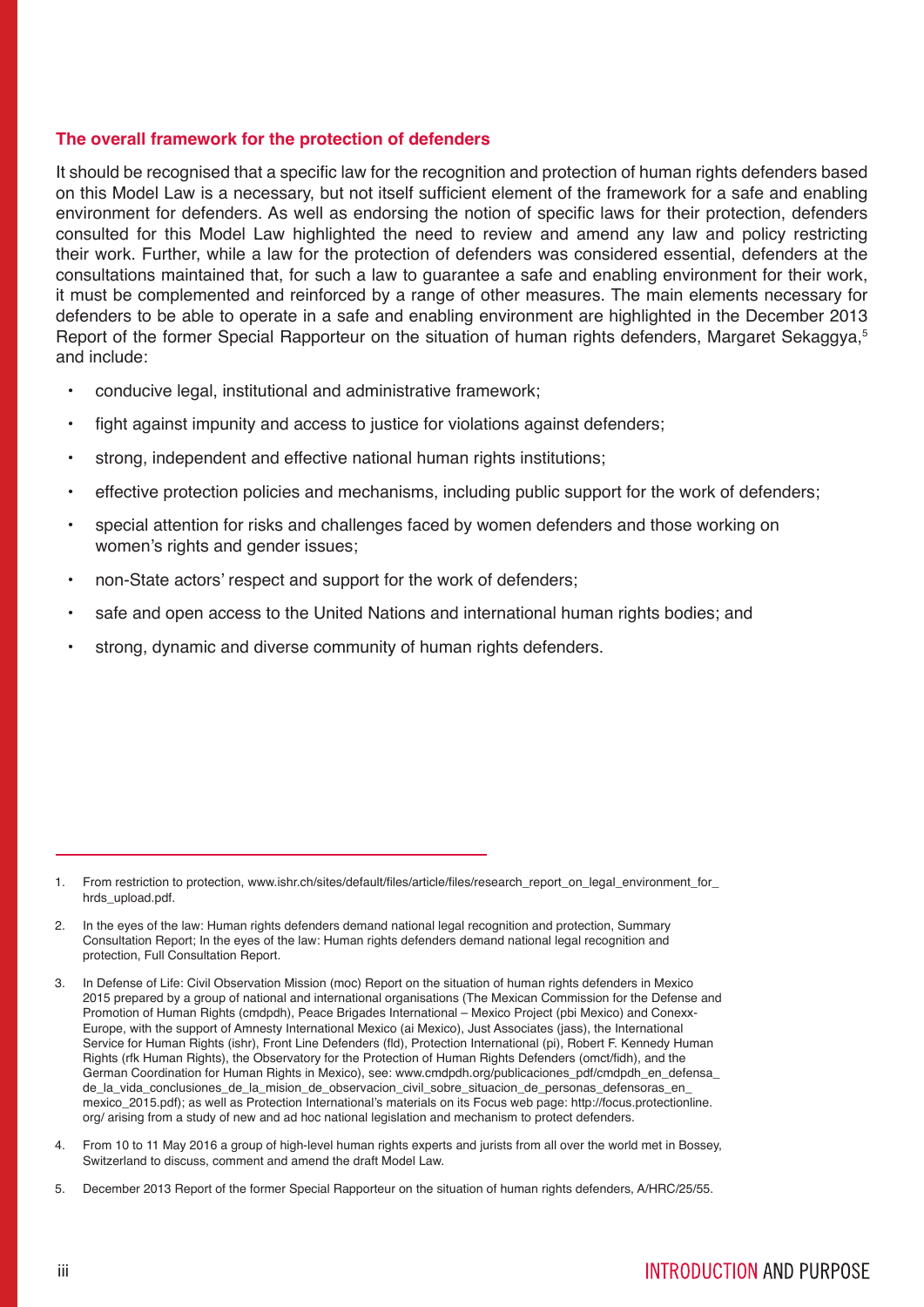# SIGNATORIES TO THE MODEL LAW

At an Expert Meeting on 10 and 11 May 2016, the following human rights experts and jurists endorsed this Model Law in their personal capacities:

**Alice Mogwe**, Director, Ditshwanelo – The Botswana Centre for Human Rights.

**Andrea Rocca**, Head of Protection, Front Line Defenders.

**Chris Sidoti**, International human rights consultant, Board Member of the OHCHR Voluntary Fund for Technical Cooperation in the Field of Human Rights, and former Australian Human Rights Commissioner.

**Claudia Virginia Samayoa**, Founder and Coordinator of Unidad de Protección de Defensoras y Defensores de Derechos Humanos Guatemala - UDEFEGUA (Human Rights Defenders Protection Unit in Guatemala).

**Clément Voule**, Vice-Chair of the West African Human Rights Defender Network, and a member of the African Commission Working Group on extractive industries, environment & human rights violations.

**Daniel Joloy**, Mexican human rights defender and Senior Policy Adviser, Amnesty International.

**Gerald Staberock**, Secretary General, World Organisation Against Torture.

**Guadalupe Marengo**, Deputy Director, Head of Global Human Rights Defenders Team, Amnesty International.

**Hassan Shire Sheikh**, Chairperson of DefendDefenders.

**James Savage**, Program Officer, Enabling Environment for Human Rights Defenders, The Fund for Global Human Rights.

**Jean-Daniel Vigny**, Expert consultant on international human rights issues for the Swiss Ministry of Foreign Affairs.

**Kamala Chandrakirana**, Member of the UN Working Group on Discrimination Against Women in Law and in Practice, and former Chairperson and Secretary General, Indonesia's National Commission on Violence Against Women.

**Luis Enrique Eguren Fernandez**, Board Member, Protection International.

**Margaret Sekaggya**, Executive Director of the Human Rights Centre Uganda, former UN Special Rapporteur on the Situation of Human Rights Defenders, and former Chairperson of the Uganda Human Rights Commission.

**Mauricio Angel**, Head of Policy, Research and Training Unit, Protection International.

**Michael Ineichen**, Programme Manager (Corporate Accountability) and Human Rights Council Advocacy Director, International Service for Human Rights.

**Michel Forst**, UN Special Rapporteur on the Situation of Human Rights Defenders.

**Navi Pillay**, former UN High Commissioner for Human Rights.

**Olga Abramenko**, Expert, ADC Memorial.

**Olivier de Frouville**, Professeur de droit public, Directeur du C.R.D.H. Université Panthéon-Assas, and Member of the UN Human Rights Committee.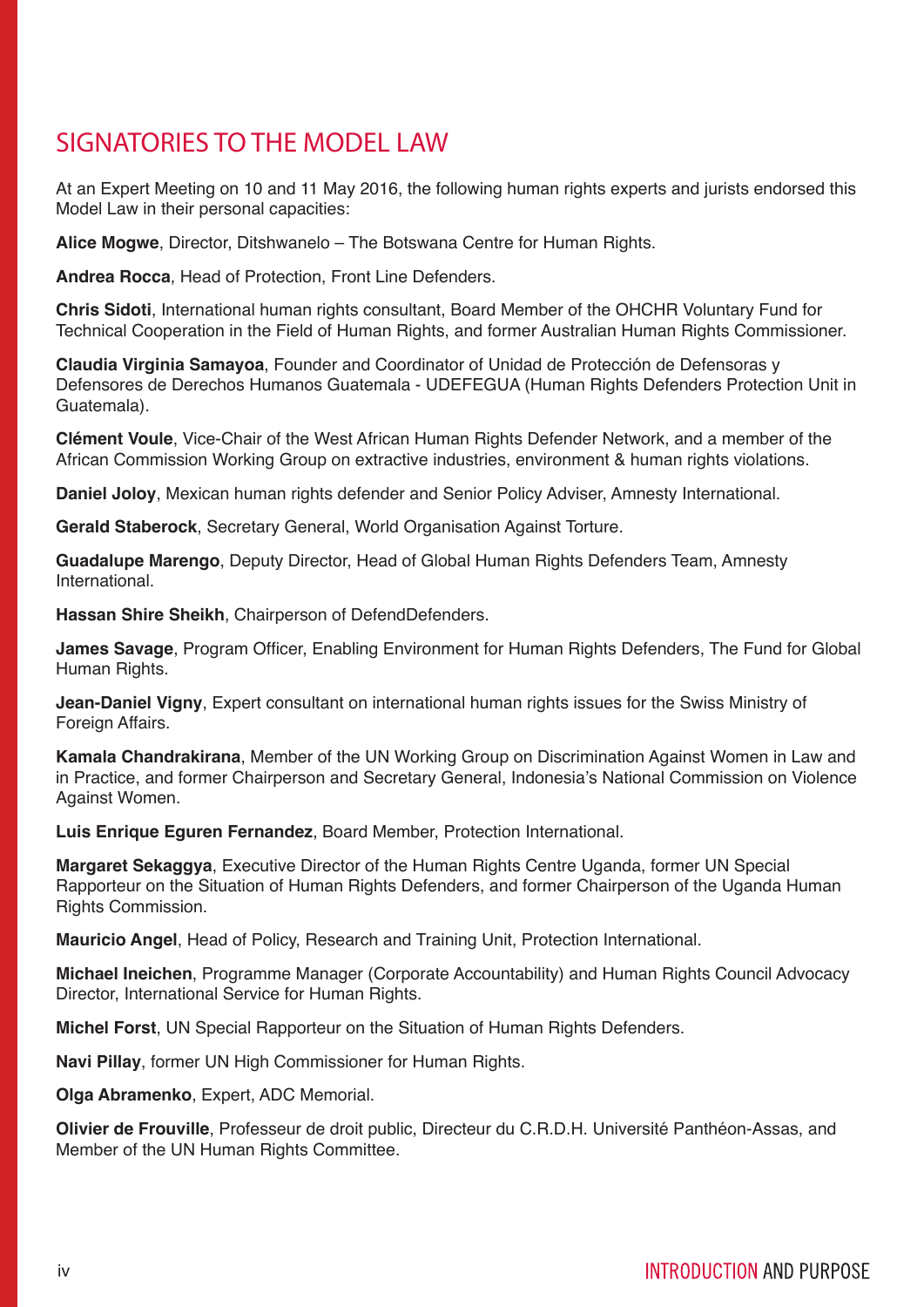**Otto Saki**, Senior Legal Adviser, Africa Regional Office, International Commission of Jurists.

**Patricia Schulz**, Member of the UN Committee on the Elimination of Discrimination Against Women.

**Philip Lynch**, Director, International Service for Human Rights.

**Reine Alapini-Gansou**, Special Rapporteur on Human Rights Defenders in Africa, African Commission on Human and Peoples' Rights.

**Sir Nicolas Bratza**, former President of the European Court of Human Rights.

**Vrinda Grover**, human rights lawyer and activist, Board Member of the Fund for Global Human Rights, and Bureau Member of South Asians for Human Rights.

**Wilder Tayler**, Secretary-General, International Commission of Jurists.

**Yanghee Lee**, UN Special Rapporteur on the Situation of Human Rights in Myanmar.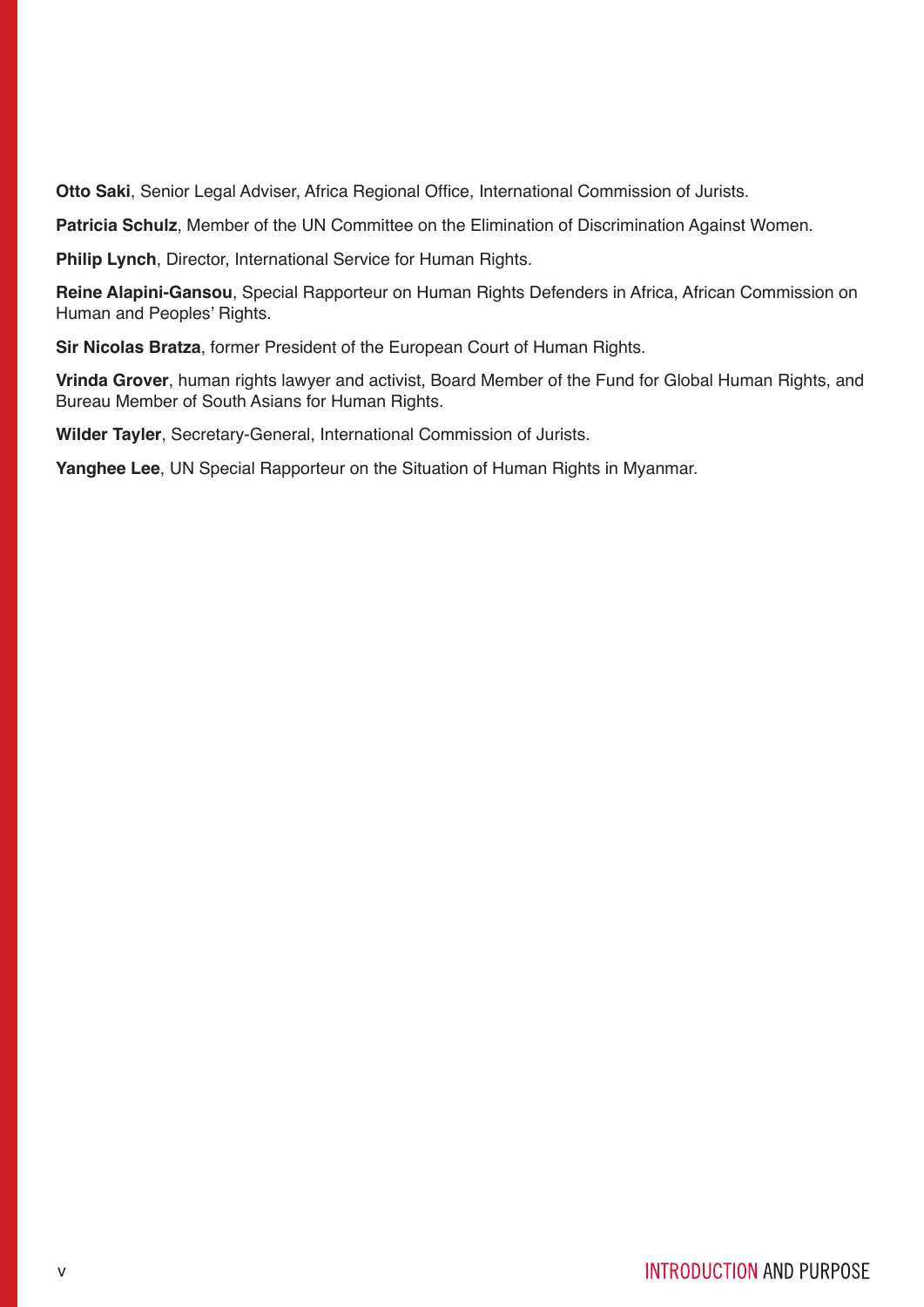## **LAW FOR THE RECOGNITION AND PROTECTION OF HUMAN RIGHTS DEFENDERS**

| PART II. RIGHTS OF HUMAN RIGHTS DEFENDERS AND                                            |  |
|------------------------------------------------------------------------------------------|--|
| Section 3 Right to promote and protect human rights and fundamental freedoms  4          |  |
|                                                                                          |  |
|                                                                                          |  |
|                                                                                          |  |
|                                                                                          |  |
| Section 8 Right to communicate with non-governmental, governmental and                   |  |
| Section 9 Right to access, communicate with and cooperate with international and         |  |
|                                                                                          |  |
|                                                                                          |  |
|                                                                                          |  |
|                                                                                          |  |
|                                                                                          |  |
|                                                                                          |  |
|                                                                                          |  |
| Section 17 Right to exercise cultural rights and to development of personality 16        |  |
|                                                                                          |  |
|                                                                                          |  |
|                                                                                          |  |
| Section 21 Responsibility to defend human rights and fundamental freedoms  19            |  |
|                                                                                          |  |
| Section 22 Obligation to respect, promote, protect and fulfil the rights of human rights |  |
| Section 23 Obligation to facilitate the activities and work of human rights defenders 20 |  |
| Section 24 Obligation to provide free access to materials relating to human rights and   |  |
|                                                                                          |  |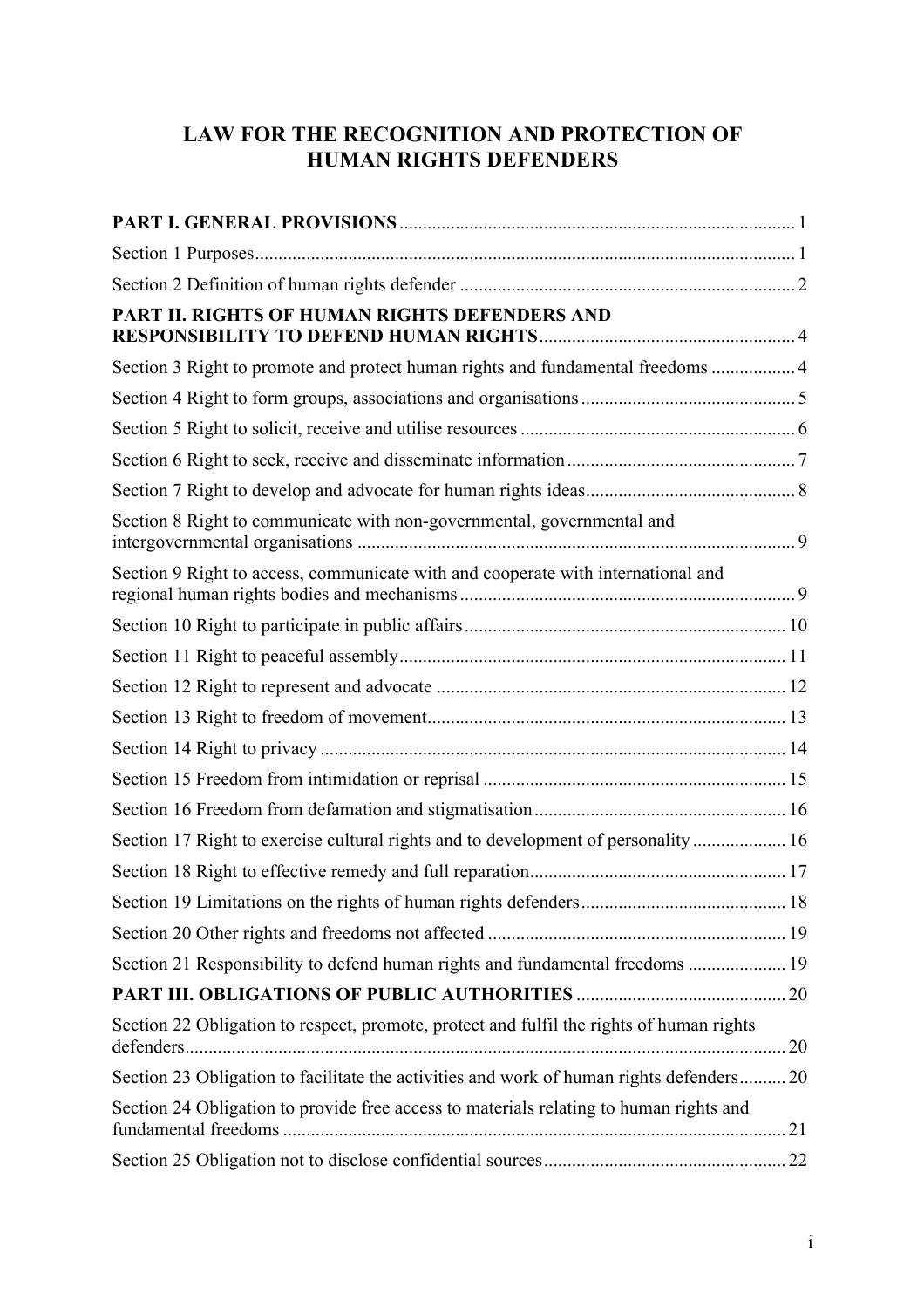| Section 26 Obligation to prevent and to ensure protection against intimidation or                                |    |  |
|------------------------------------------------------------------------------------------------------------------|----|--|
| Section 27 Obligation to ensure protection against arbitrary or unlawful intrusion and                           | 23 |  |
|                                                                                                                  |    |  |
|                                                                                                                  |    |  |
|                                                                                                                  |    |  |
|                                                                                                                  |    |  |
| Section 32 Obligation to implement protection and urgent protection measures 26                                  |    |  |
|                                                                                                                  |    |  |
| PART IV. MECHANISM FOR THE PROTECTION OF HUMAN RIGHTS                                                            |    |  |
|                                                                                                                  |    |  |
| Section 34 Establishment of Mechanism for the Protection of Human Rights                                         |    |  |
|                                                                                                                  |    |  |
|                                                                                                                  |    |  |
|                                                                                                                  |    |  |
| PART V. DEFINITIONS AND SCOPE OF APPLICATION OF THIS LAW  37                                                     |    |  |
|                                                                                                                  |    |  |
|                                                                                                                  |    |  |
| ANNEXURE 1. POTENTIAL ADDITIONAL PROVISIONS TO MANDATE,<br>RESOURCE AND IMPLEMENT A MECHANISM FOR THE PROTECTION |    |  |
|                                                                                                                  |    |  |
|                                                                                                                  |    |  |
|                                                                                                                  |    |  |
|                                                                                                                  |    |  |
|                                                                                                                  |    |  |
|                                                                                                                  |    |  |
|                                                                                                                  |    |  |
| ANNEXURE II. POTENTIAL ADDITIONAL PROVISIONS TO ENSURE<br>THE COMPATIBILITY OF OTHER LAWS WITH THE MODEL LAW  47 |    |  |
|                                                                                                                  |    |  |
|                                                                                                                  |    |  |
|                                                                                                                  |    |  |
|                                                                                                                  |    |  |
|                                                                                                                  |    |  |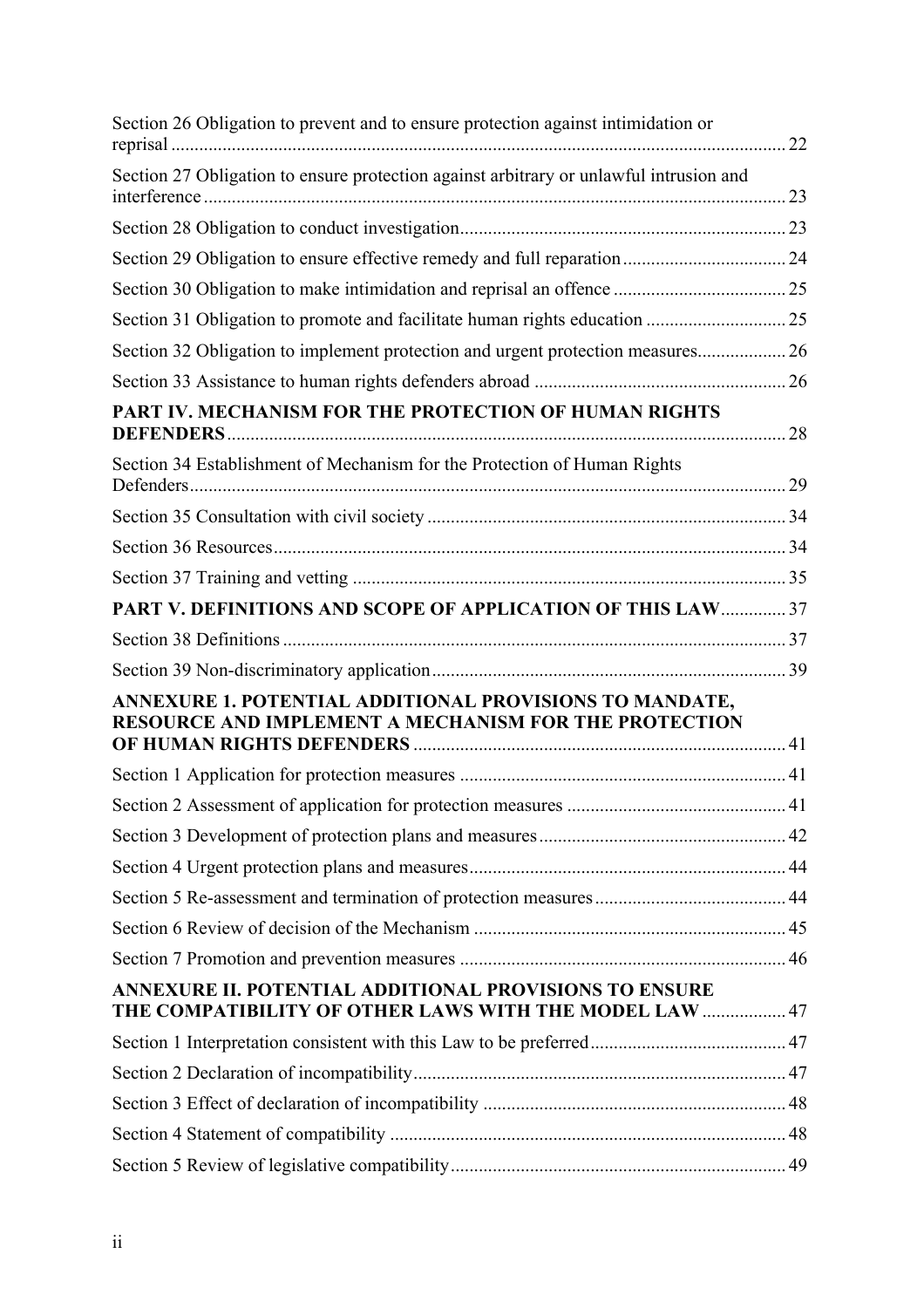#### **PART I. GENERAL PROVISIONS**

#### **Section 1 Purposes**

The purposes of this Law are:

- (a) to recognise, respect, protect, promote and fulfil the right of everyone, individually or in association with others, to promote and to strive for the protection and realization of human rights and fundamental freedoms, at the national and international levels;
- (b) to affirm, promote and protect human rights and fundamental freedoms in [*country's name*];
- (c) to affirm [*country's name*]'s commitment to the effective implementation of the UN General Assembly Declaration on the Right and Responsibility of Individuals, Groups and Organs of Society to Promote and Protect Universally Recognized Human Rights and Fundamental Freedoms; and
- (d) to affirm [*country's name*]'s commitment to the effective implementation of [*relevant regional instruments and documents on the protection of human rights defenders*].

#### Commentary

Subsection (a) is adapted from Article 1 of the UN Declaration:

*Everyone has the right individually and in association with others, to promote and to strive for the protection and realization of human rights and fundamental freedoms at the national and international levels*.

Subsections (b) and (c) are adapted from the statement of objects contained in the New Zealand Bill of Rights Act 1990.

Relevant regional instruments and documents in the African region include the Kigali Declaration, adopted by National Human Rights Institutions and members of the Commonwealth Forum of National Human Rights Institutions at a working session on the imperative to prevent and eliminate child, early and forced marriage, on 5–6 May 2015 in Kigali, Rwanda; the African Charter on Human and Peoples' Rights; Resolution 69 on the Protection of Human Rights Defenders In Africa adopted at the 35th Ordinary Session of the African Commission on Human and Peoples' Rights held from 21 May to 4 June 2004, in Banjul, The Gambia; The Grand Bay (Mauritius) Declaration and Plan of Action, 1999.

Relevant regional instruments and documents in the American region include the American Convention on Human Rights. The Reports of the Inter-American Commission on Human Rights entitled: "Criminalization of Human Rights Defenders" (2015); the "Report on the Situation of Human Rights Defenders in the Americas" (2012); and "Indigenous Peoples, Communities of African Descent, Extractive Industries" (2015) could also be included, as well as the decision of the Inter-American Court of Human Rights *Human Rights Defender et al. v. Guatemala* (28 August 2014).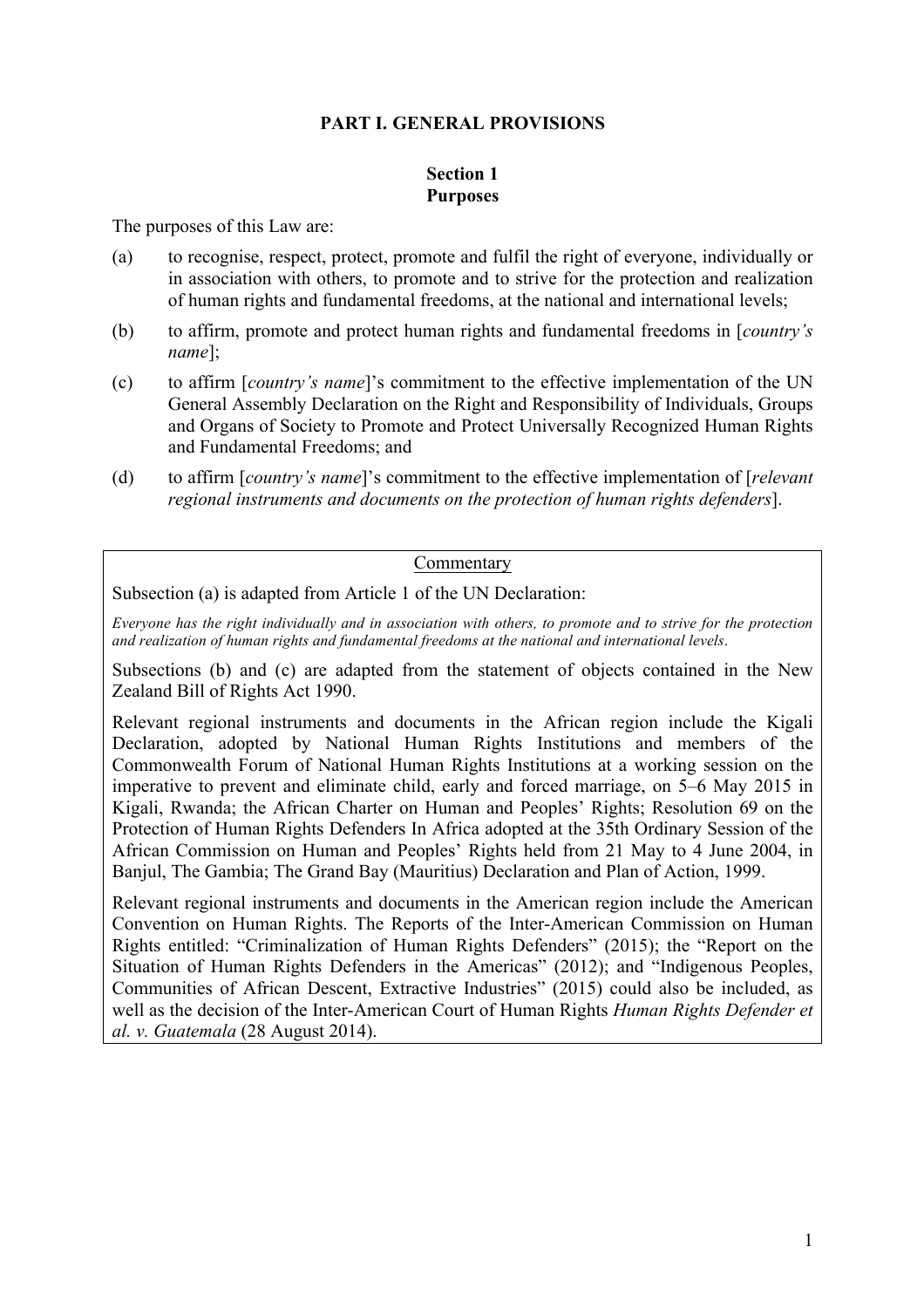#### **Section 2 Definition of human rights defender**

For the purposes of this Law, a "*human rights defender*" means any person who, individually or in association with others, acts or seeks to act to promote, protect or strive for the protection and realization of human rights and fundamental freedoms, at the local, national, regional and international levels.

#### Commentary

This Section reflects the definition of "human rights defender" used by the Office of the UN High Commissioner for Human Rights in Fact Sheet No 29, Human Rights Defenders: Protecting the Right to Defend Human *Rights* (2004), p 2 (available at http://www.ohchr.org/Documents/Publications/FactSheet29en.pdf):

*'Human rights defender' is a term used to describe people who, individually or with others, act to promote or protect human rights.*

Similar definitions appear in domestic instruments, including the Article 2(1) of the Brazilian Bill and Article 2(a) of the Nepalese Bill.

The phrase "at the local, national, regional and international levels" was added to make clear that human rights defenders may act to promote or protect human rights within the State in which they are based (whether at the local, regional or national level) or beyond it. Language to this effect also appears in other instruments, such as in Article 1 of the UN Declaration:

*Everyone has the right, individually and in association with others, to promote and to strive for the protection and realization of human rights and fundamental freedoms at the national and international levels*.

See also Inter-American Commission on Human Rights, Second Report on the Situation of Human Rights Defenders in the Americas (2011), p 4:

…*every person who in any way promotes or seeks the realization of human rights and fundamental freedoms, nationally or internationally*".

A number of domestic instruments contain a definition of "human rights defender" that is more detailed than that contained here. See, for example, Article 3(a) of the Philippines Bill and Article 5 of the Congolese Bill.

A less detailed definition is suggested in this Model Law to address the concerns expressed during the regional consultations and the expert meeting that a more detailed definition could be used as a basis for excluding persons from classification as a "human rights defender".

During the regional consultations, it was suggested that no definition of "human rights defender" should be included in the Model Law.<sup>1</sup> The drafters of the Model Law decided that some form of definition should be included to provide guidance for the interpretation and application of a law for the recognition and protection of defenders. Consistent with views expressed in the regional consultations, the drafters of the Model Law considered that the inclusion of a definition will also make it harder to arbitrarily exclude anyone from classification as a "human rights defender". To the extent that there is concern that the definition of "human rights defender" requires further clarification, additional detail could be included specifying a non-exhaustive list of the types of individuals who could fall within the definition of "human rights defender". Such a provision is found in Article 2(a) of the

 <sup>1</sup> See, for example, International Service for Human Rights, *Project report: Regional Consultation on Model National Law on the Recognition and Protection of Human Rights Defenders*, p 5.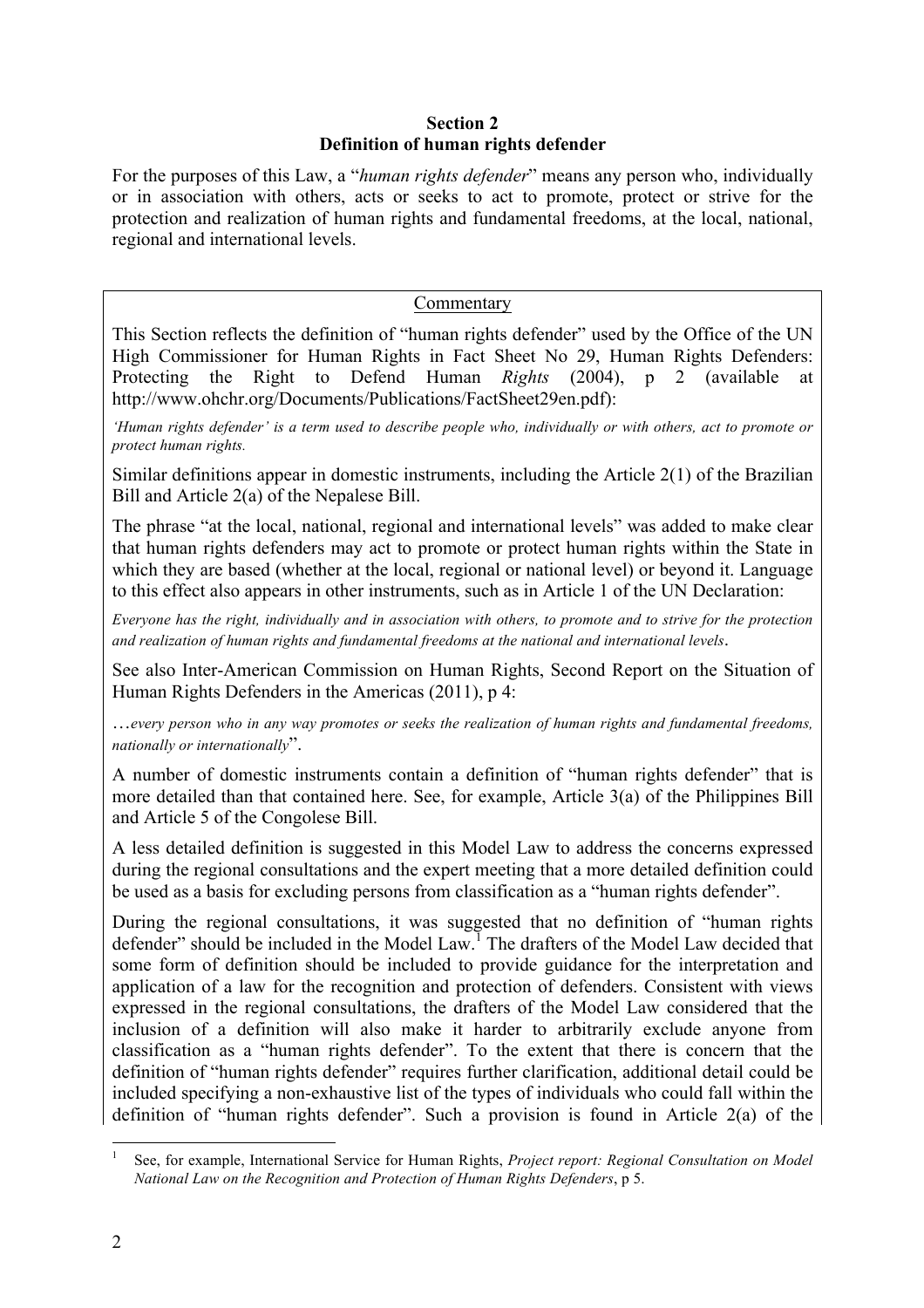Nepalese Bill. Those types of individuals could include:

- (a) human rights advocates;
- (b) human rights activists;
- (c) legal practitioners and justice operators;
- (d) judicial representatives
- (e) journalists and media workers;
- (f) trade unionists;
- (g) social workers; and
- (h) health workers.

The category of "human rights advocates" has been included above to make clear that "human rights defender" includes persons who publicly support or recommend change, as well as those who actively campaign for change ("human rights activists").

Should a State preparing a law for the recognition and protection of defenders wish to include a more detailed definition, the following language could also be added "*human rights defenders can work or carry out their activities on a full-time or part-time basis, they can act on a paid or voluntary basis, and can act as part of their profession/occupation, but need not do so*.

It is important that the status of a human rights defender does not require any form of registration. Similarly, as set out in A/HRC/20/27, unregistered associations should be able to operate.

The definition of "human rights defenders" does not include the words "through peaceful means", as those words do not appear in Article 1 of the UN Declaration. It should be noted however that other sections of the UN Declaration and the Model Law do include such a requirement. Article 12(3) of the UN Declaration states that:

*Everyone is entitled, individually and in association with others, to be protected effectively under national law in reacting against or opposing, through peaceful means, activities and acts, including those by omission, attributable to States that result in violations of human rights and fundamental freedoms, as well as acts of violence perpetrated by groups or individuals that affect the enjoyment of human rights and fundamental freedoms*.

Further, Article 13 of the Declaration provides that:

*Everyone has the right, individually and in association with others, to solicit, receive and utilize resources for the express purpose of promoting and protecting human rights and fundamental freedoms through peaceful means, in accordance with article 3 of the present Declaration.*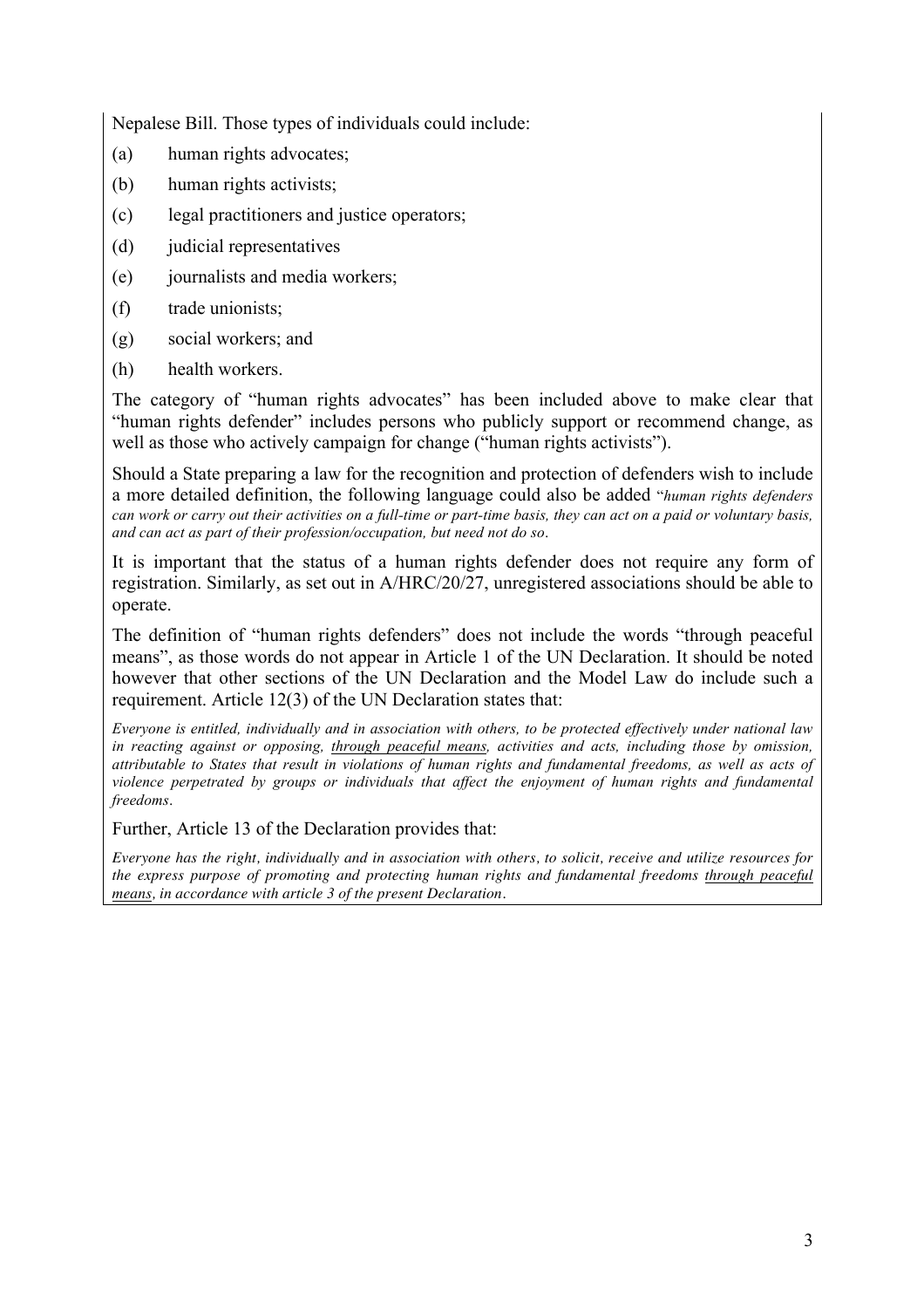## **PART II. RIGHTS OF HUMAN RIGHTS DEFENDERS AND RESPONSIBILITY TO DEFEND HUMAN RIGHTS**

#### General Commentary to Part II

Part II draws on Articles 1, 3, 5-13 and 17 of the UN Declaration, as well as rights recognised in other international instruments.

Some existing domestic instruments include provisions addressing rights that go beyond those identified in the UN Declaration. Sections of this Model Law draw on such provisions.

At the same time, some rights that appear in existing domestic instruments have not been incorporated into the Model Law. For example, section 14 of the Philippine Bill includes a "right to establish sanctuaries for any human rights violation victim and/or their immediate families". The drafters considered the detail in this provision to be too specific for inclusion in the Model Law.

#### **Section 3 Right to promote and protect human rights and fundamental freedoms**

Everyone has the right, individually or in association with others, to promote and to strive for the protection and realisation of human rights and fundamental freedoms, at the local, national, regional and international levels.

#### Commentary

This Section sets out a general right that encompasses, but goes beyond, the more specific rights that follow in Section 4 to Section 18.

The Section draws on Article 1 of the UN Declaration, which provides that:

*Everyone has the right, individually and in association with others, to promote and to strive for the protection and realization of human rights and fundamental freedoms at the national and international levels.*

The phrase "at the local, national, regional and international levels" was added to make clear that human rights defenders may act to promote or protect human rights within the State in which they are based (whether at the local, regional or national level) or beyond it.

See also Inter-American Commission on Human Rights, Second Report on the Situation of Human Rights Defenders in the Americas (2011), p 4:

*Every person who in any way promotes or seeks the realization of human rights and fundamental freedoms, nationally or internationally*.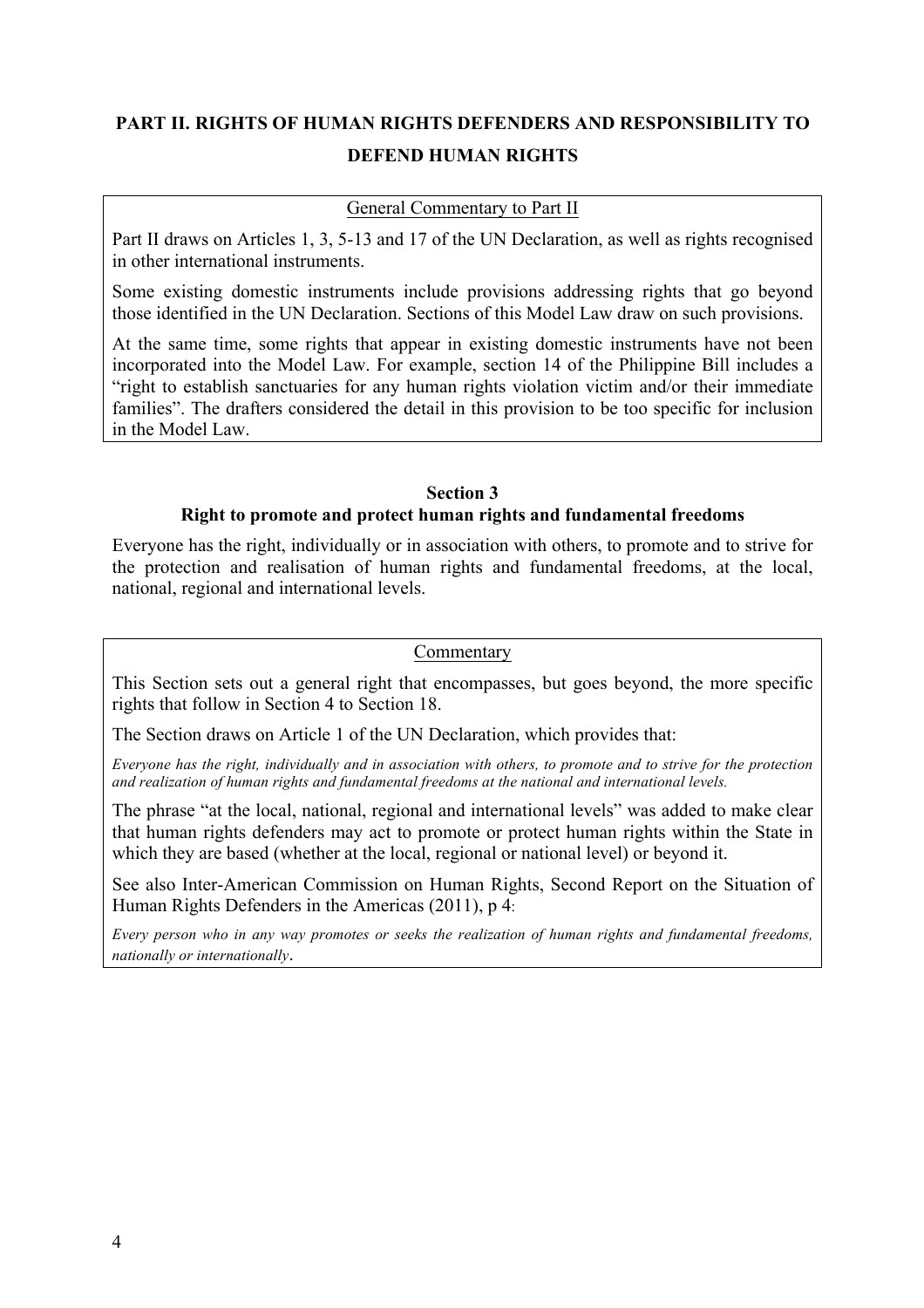#### **Section 4**

#### **Right to form groups, associations and organisations**

- (1) Everyone, individually or in association with others, has the right to form, join and participate in groups, associations and non-governmental organisations, whether formal or informal and whether registered or unregistered, for the purpose of promoting and striving for the protection and realisation of human rights and fundamental freedoms.
- (2) The groups, associations and organisations referred to in subsection (1) include:
	- (a) groups, associations and organisations in [*country's name*];
	- (b) groups, associations and organisations in other countries; and
	- (c) groups, associations and organisations in multiple countries or at the regional or international levels.
- (3) The groups, associations and organisations in [*country's name*] referred to in subsection  $(2)(a)$  have the right to engage with:
	- (a) groups, associations and organisations in [*country's name*] and in other countries or at the regional or international levels; and
	- (b) coalitions or networks of groups, associations or organisations referred to in subsection (2), whether formal or informal and whether registered or unregistered.

#### Commentary

This Section draws on Article 5 of the UN Declaration, which provides in relevant part that:

*For the purpose of promoting and protecting human rights and fundamental freedoms, everyone has the right, individually and in association with others, at the national and international levels:*

*…*

*(b) To form, join and participate in non-governmental organizations, associations or groups.*

The use of the language "groups, associations and organisations, formal and informal" referred to in subsection (1) includes community groups, minority groups, a collective of indigenous peoples, or people that come together to defend or advocate for human rights. The right to freedom of association equally protects associations that are registered and unregistered. Individuals involved in unregistered associations should be free to carry out any lawful activities, including the right to hold and participate in peaceful assemblies, and should not be subject to criminal sanctions (A/HRC/20/27, p 14, para 56).

Subsection (2) was added for the purpose of making clear that a human rights defender is not only entitled to form, join or participate in groups that are established, based or operating within the relevant State but that they are also entitled to form, join or participate in groups established, based or operating in other States or several States.

Subsection (3) was added to make clear that groups formed within the relevant State can become affiliated with groups established, based or operating in other countries. Subsection (3) was inspired by Article 6 of the Burkinabe Bill*.*

Subsection (3) also draws on the wording of Article 5 of the ILO Convention concerning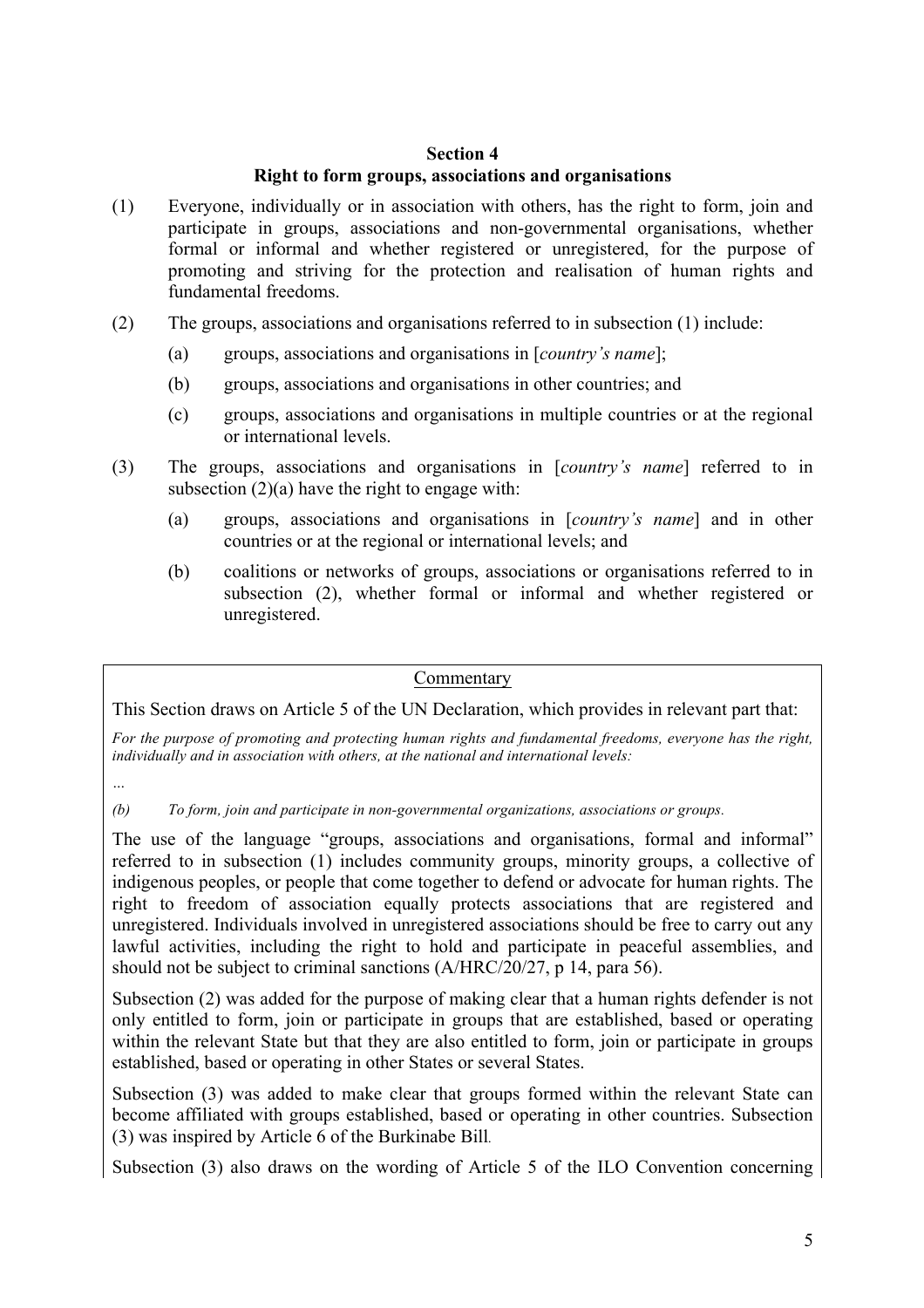Freedom of Association and Protection of the Right to Organise:

*Workers' and employers' organisations shall have the right to establish and join federations and confederations and any such organisation, federation or confederation shall have the right to affiliate with international organisations of workers and employers.*

#### **Section 5 Right to solicit, receive and utilise resources**

Everyone, individually or in association with others, has the right to solicit, receive and utilise resources, including from domestic and international sources, including governmental, intergovernmental, philanthropic and private sources, for the express purpose of promoting and striving for the protection and realisation of human rights and fundamental freedoms.

#### **Commentary**

This Section draws on Article 13 of the UN Declaration, which provides that:

*Everyone has the right, individually and in association with others, to solicit, receive and utilize resources for the express purpose of promoting and protecting human rights and fundamental freedoms through peaceful means, in accordance with article 3 of the present Declaration.*

Article 3 of the UN Declaration provides that:

*Domestic law consistent with the Charter of the United Nations and other international obligations of the State in the field of human rights and fundamental freedoms is the juridical framework within which human rights and fundamental freedoms should be implemented and enjoyed and within which all activities referred to in the present Declaration for the promotion, protection and effective realization of those rights and freedoms should be conducted.*

The reference to Article 3 of the UN Declaration was omitted from Section 6, in the same way that it has been omitted from Article 4(17) of the Honduran Law and Article 6 of the Burkinabe Bill.

In line with a suggestion made during the regional consultations, $<sup>2</sup>$  the phrase "including from</sup> domestic and international sources" was added to make clear that this right includes a right to solicit, receive and utilise resources from international organisations, inter-governmental organisations and foreign sources (both governmental and private sector). This clarification is important given that in a number of countries there are laws which restrict access to foreign. 3

This section also draws on Human Rights Council Resolution A/HRC/RES/22/6 which calls upon States to:

…*ensure that reporting requirements placed on individuals, groups and organs of society do not inhibit functional autonomy, and that restrictions are not discriminatorily imposed on potential sources of funding aimed at supporting the work of human rights defenders other than those ordinarily laid down for any other activity unrelated to human rights within the country to ensure transparency and accountability, and that no law should criminalize or delegitimize activities in defence of human rights on account of the geographic origin of funding thereto*.

 <sup>2</sup> International Service for Human Rights, *Project report: Regional Consultation on Model National Law on the Recognition and Protection of Human Rights Defenders*, p 13

<sup>3</sup> International Service for Human Rights, *From Restriction to Protection: Research Report on the Legal Environment for Human Rights Defenders and the Need for National Laws to Protect and Promote their Work*  (2014), fn 121.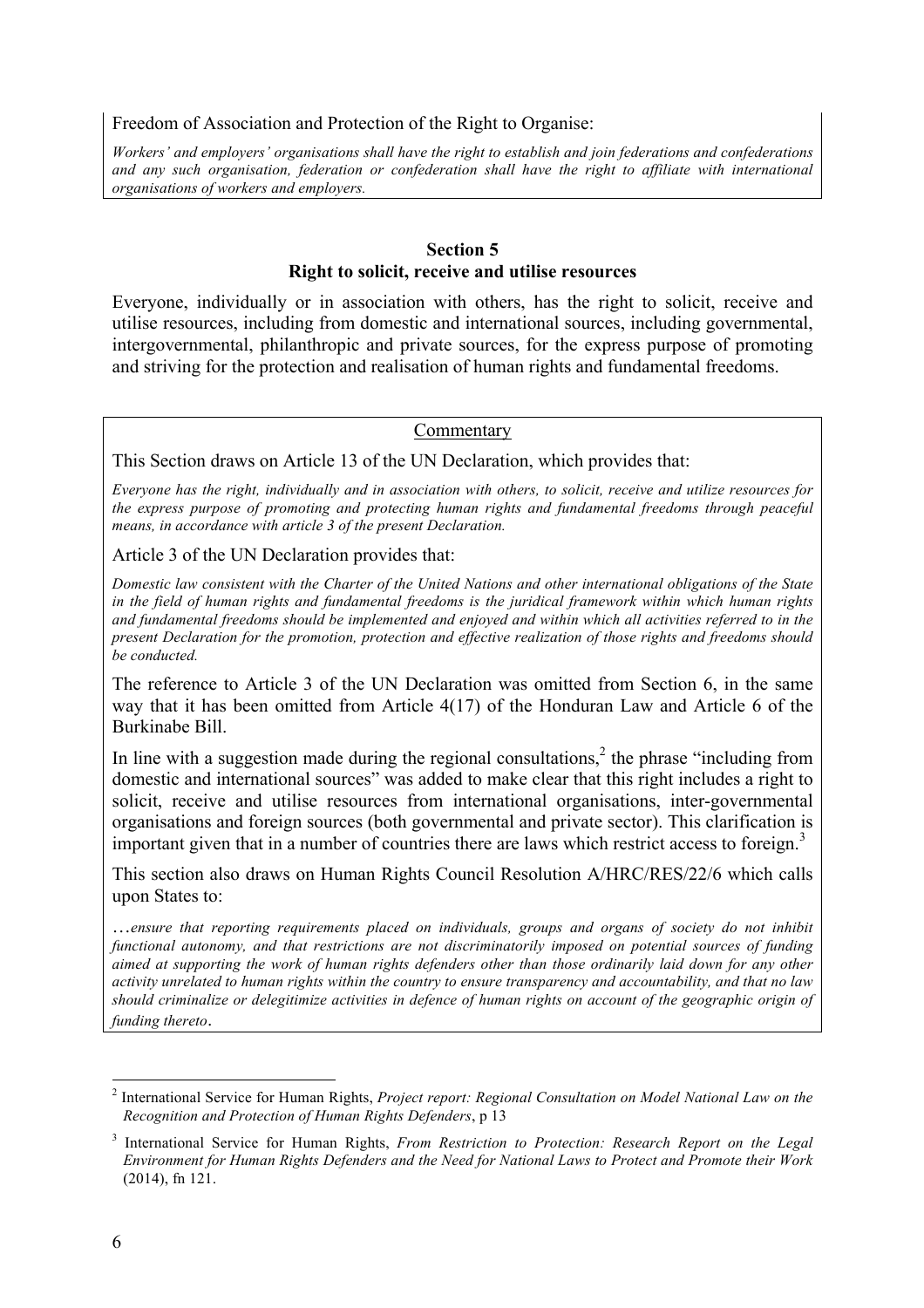#### **Section 6 Right to seek, receive and disseminate information**

- (1) Everyone, individually or in association with others, has the right:
	- (a) to know, seek, access, obtain, receive and hold information about all human rights and fundamental freedoms, including information regarding how those rights and freedoms are given effect in the legislative, judicial and administrative systems of [*country's name*];
	- (b) to know, seek access, obtain, receive and hold such information from business enterprises as may be necessary for exercising or protecting, or assisting to exercise or protect, human rights or fundamental freedoms;
	- (c) to freely publish, impart or disseminate to others views, information and knowledge on all human rights and fundamental freedoms;
	- (d) to study, discuss, form and hold opinions on the observance, both in law and in practice, of all human rights and fundamental freedoms and, through these and other means, to draw public attention to those matters.
- (2) The right in subsection (1) may be exercised orally, in writing, in print, in the form of art or through any other media, whether online or offline.

#### Commentary

This Section draws on Article 6 of the UN Declaration, which provides that:

*Everyone has the right, individually and in association with others:*

- *(a) To know, seek, obtain, receive and hold information about all human rights and fundamental freedoms, including having access to information as to how those rights and freedoms are given effect in domestic legislative, judicial or administrative systems;*
- *(b) As provided for in human rights and other applicable international instruments, freely to publish, impart or disseminate to others views, information and knowledge on all human rights and fundamental freedoms;*
- *(c) To study, discuss, form and hold opinions on the observance, both in law and in practice, of all human rights and fundamental freedoms and, through these and other appropriate means, to draw public attention to those matters.*

Subsection (1)(b) has been added to ensure that information related to human rights can be obtained from business enterprises and other relevant private actors where it is necessary for the exercise or protection of human rights and fundamental freedoms. The importance of being able to access information from private actors was raised in the regional consultations.<sup>4</sup> This Subsection was incorporated based on Principle 21 of the Guiding Principles on Business and Human Rights which provides:

*… Business enterprises whose operations or operating contexts pose risks of severe human rights impacts should report formally on how they address them. In all instances, communications should: (a) Be of a form and frequency that reflect an enterprise's human rights impacts and that are accessible to its intended audiences; (b) Provide information that is sufficient to evaluate the adequacy of an enterprise's response to the particular* 

<sup>&</sup>lt;sup>4</sup> See International Service for Human Rights, Consultation on the situation and protection needs of human rights defenders from Western European and Others Group States (22-23 June 2015, Florence, Italy), p 8; International Service for Human Rights, UN Special Rapporteur on Human Rights Defenders consultation on the situation and protection needs of human rights defenders across Francophone Africa (30-31 May 2015, Abidjan, Cote d'Ivoire), p 7).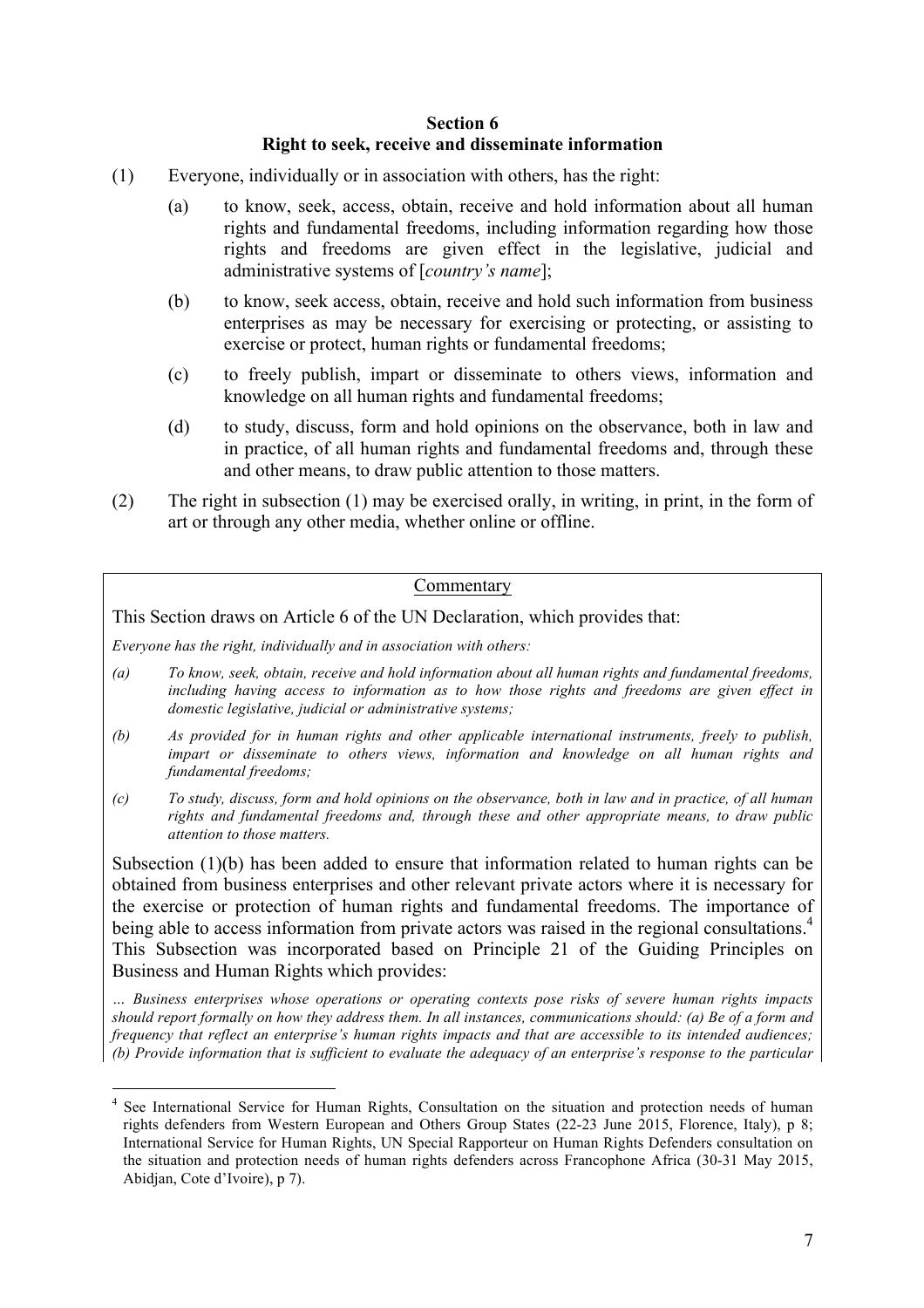*human rights impact involved; (c) In turn not pose risks to affected stakeholders, personnel or to legitimate requirements of commercial confidentiality.*

This was also reiterated in recent Human Rights Council resolution 31/32 on the protection of human rights defenders addressing economic, social and cultural rights. A similar provision is found in Section 32(1) of the South African Bill of Rights and in the Sierra Leone Access to Information Act of 2013.

The importance of access to such information from businesss enterprises as is necessary to promote and protect human rights or to pursue accountability for violations is also recognised in paragraph 86 of the March 2016 Report of the United Nations High Commissioner for Human Rights entitled "Practical recommendations for the creation and maintenance of a safe and enabling environment for civil society, based on good practices and lessons learned", which provides that:

*Member States should:* 

*(a) Enact clear laws, regulations and policies that guarantee the proactive disclosure of information held by public bodies, including those exercising public functions, and provide a general right to request and receive such information, subject only to clearly and narrowly defined exceptions in accordance with international human rights law and standards, guarantee the right to access information held by private bodies where it is essential to the exercise or protection of human rights; and provide a right to appeal to an independent body for any refusal to disclose information;* 

*(b) Provide training for public officials on the implementation of the right of access to information and disseminate information to the public on the right to access and the processes for achieving it.* 

States drafting a law for the recognition and protection of human rights defenders may consider extending this provision to other private actors (as well as business), such as media organisations and other organisations.

In relation to subsection  $(1)(c)$ , the words "as provided for in human rights and other applicable international instruments" have not been retained in the Model Law, given that they could be interpreted as words of limitation on the right to disseminate information. These words have similarly been omitted in a number of domestic instruments. See, for example, Article 3 of the Ivorian Law; Article 11 of the Congolese Bill; Article 4(7) of the Honduran Law.

In relation to subsection  $(1)(d)$ , the word "appropriate" was omitted from the Model Law given that the term enables a subjective, and potentially arbitrary, decision to be made regarding whether or not a particular means chosen to draw attention to an issue of human rights and fundamental freedoms is suitable.

Subsection (2) was added to make clear that human rights defenders have the right to receive, provide and disseminate information in any form. The language of subsection (2) is based on Article 19(2) of the International Covenant on Civil and Political Rights (the *ICCPR*), which provides that:

*Everyone shall have the right to freedom of expression; this right shall include freedom to seek, receive and impart information and ideas of all kinds, regardless of frontiers, either orally, in writing or in print, in the form of art, or through any other media of his choice.*

#### **Section 7**

#### **Right to develop and advocate for human rights ideas**

Everyone, individually or in association with others, has the right to develop and discuss new ideas and principles which relate to human rights and fundamental freedoms, and to advocate their acceptance.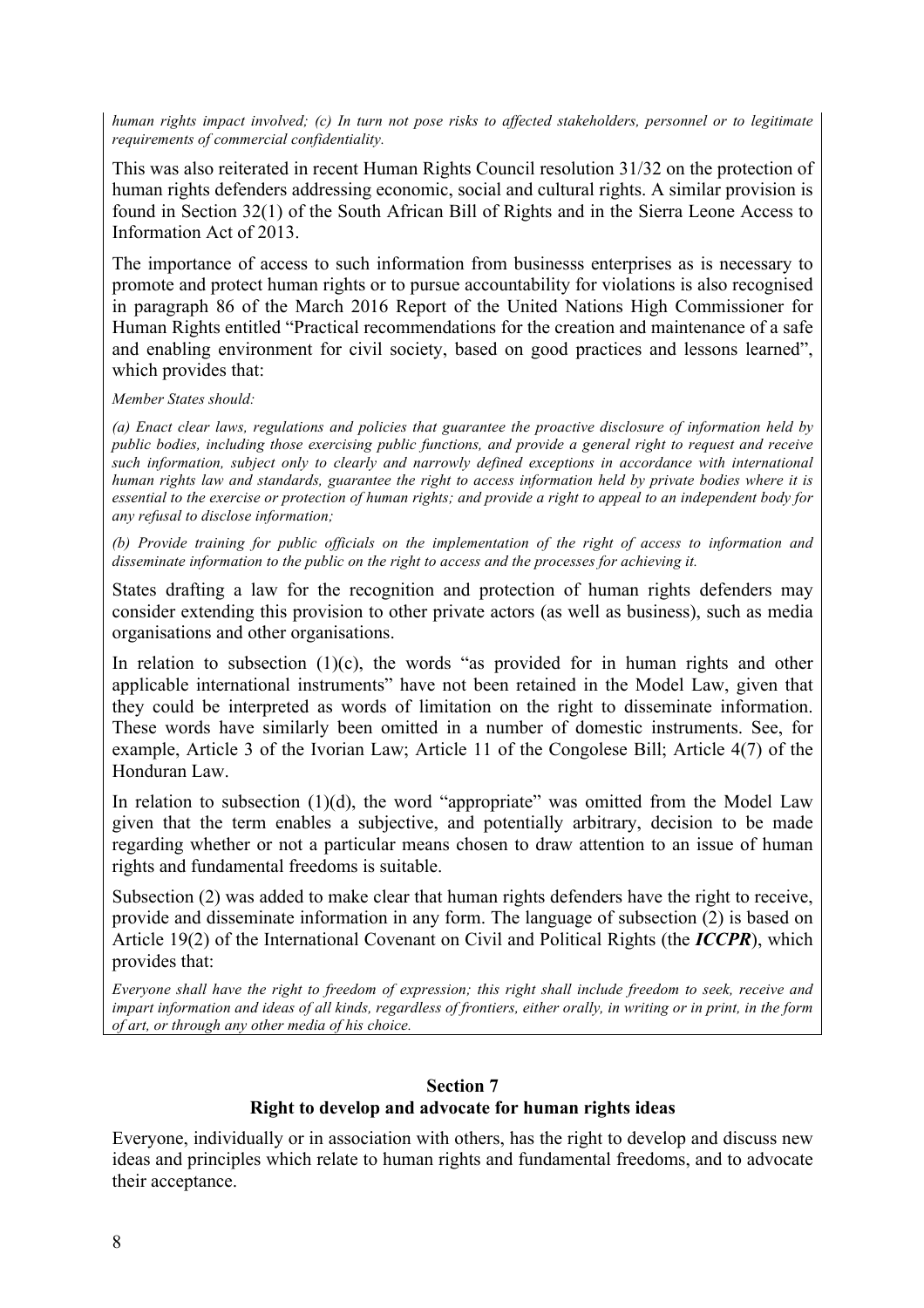#### Commentary

This Section draws on Article 7 of the UN Declaration, which provides that:

*Everyone has the right, individually and in association with others, to develop and discuss new human rights ideas and principles and to advocate their acceptance.*

Although Article 7 simply refers to "human rights", the expression "human rights and fundamental freedoms" has been used in Section 8 for consistency with the remainder of the Model Law.

The reference "new ideas and principles that relate to human rights" are those that have developed and been recognised since the UN Declaration. Such rights include rights based on a person's sexual orientation and gender identity. This includes the rights in the Yogyakarta Principles - a set of international principles that apply international human rights law to sexual orientation and gender identity.<sup>5</sup>

#### **Section 8 Right to communicate with non-governmental, governmental and intergovernmental organisations**

Everyone, individually or in association with others, has the right to freely communicate with non-governmental, governmental and intergovernmental organisations, including subsidiary bodies, mechanisms or experts with a mandate relevant to human rights and fundamental freedoms, as well as with diplomatic representations.

#### Commentary

This Section draws on Article 5 of the UN Declaration, which provides that:

*For the purpose of promoting and protecting human rights and fundamental freedoms, everyone has the right, individually and in association with others, at the national and international levels:*

*…*

*(c) To communicate with non-governmental or intergovernmental organizations.*

For clarity, language has been added to Section 9 which specifies that the right to communicate with intergovernmental organisations includes communication with subsidiary bodies and human rights mechanisms or experts of such organisations. Additionally, language has been added to recognise the right to communicate with diplomatic representations, such as is envisaged by the EU Guidelines on Human Rights Defenders.

#### **Section 9**

#### **Right to access, communicate with and cooperate with international and regional human rights bodies and mechanisms**

In accordance with applicable international instruments and procedures, everyone, individually or in association with others, has the right to unhindered access to, and to

 <sup>5</sup> Yogyakarta Principles on the Application of International Human Rights Law in relation to Sexual Orientation and Gender Identity.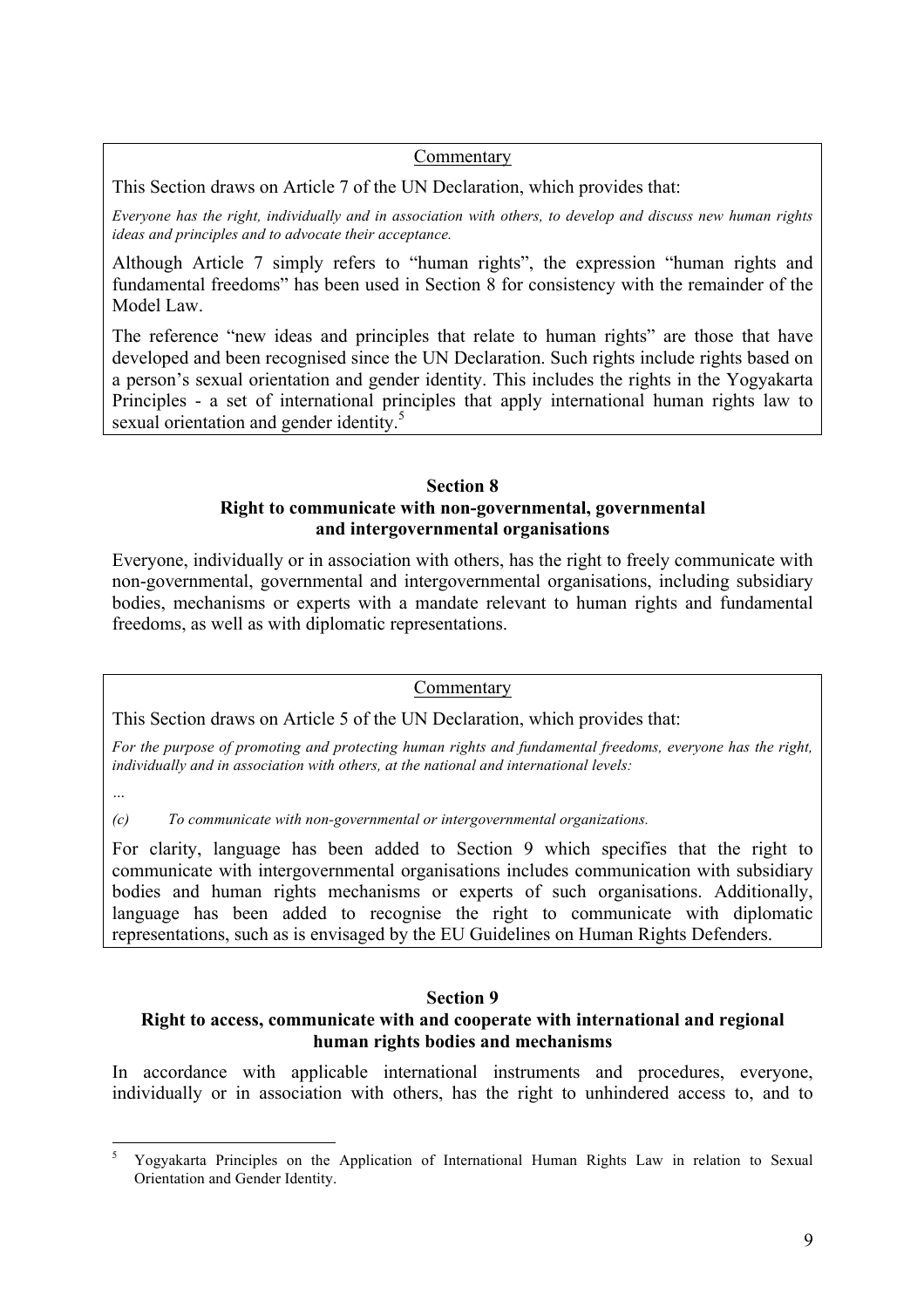communicate and cooperate with, international and regional human rights bodies and mechanisms, including treaty bodies and special procedures or special rapporteurs.

#### Commentary

This Section draws on Article 9(4) of the UN Declaration, which provides that:

*To the same end, and in accordance with applicable international instruments and procedures, everyone has the right, individually and in association with others, to unhindered access to and communication with international bodies with general or special competence to receive and consider communications on matters of human rights and fundamental freedoms.*

See also Article 7 of the Ivorian Law.

Note Section 15 deals with the separate but related issue of protection from intimidation or reprisal.

#### **Section 10 Right to participate in public affairs**

- (1) Everyone, individually or in association with others, has the right to participate effectively in the conduct of public affairs, including participation on a nondiscriminatory basis in the government of his or her country, regarding human rights and fundamental freedoms.
- (2) The right in subsection (1) includes the right:
	- (a) to submit to any public authority, or agency or organisation concerned with public affairs, criticism on or proposals for improving its functioning with respect to human rights and fundamental freedoms;
	- (b) to make recommendations to any public authority regarding legislative or regulatory changes relating to human rights and fundamental freedoms;
	- (c) to draw to the attention of any public authority any aspect of its work that may hinder or impede the promotion, protection and realisation of human rights and fundamental freedoms;
	- (d) to draw to the attention of any public authority any action or omission by any actor, private or public, that may involve or contribute to a violation of human rights or fundamental freedoms; and
	- (e) to freely publish, impart or disseminate to others any information submitted to any public authority in the exercise of the rights set out in this Part II.

#### Commentary

This Section draws on Article 8 of the UN Declaration, which provides that:

- *1. Everyone has the right, individually and in association with others, to have effective access, on a nondiscriminatory basis, to participation in the government of his or her country and in the conduct of public affairs.*
- *2. This includes,* inter alia*, the right, individually and in association with others, to submit to governmental bodies and agencies and organizations concerned with public affairs criticism and proposals for improving their functioning and to draw attention to any aspect of their work that may hinder or impede the promotion, protection and realization of human rights and fundamental freedoms.*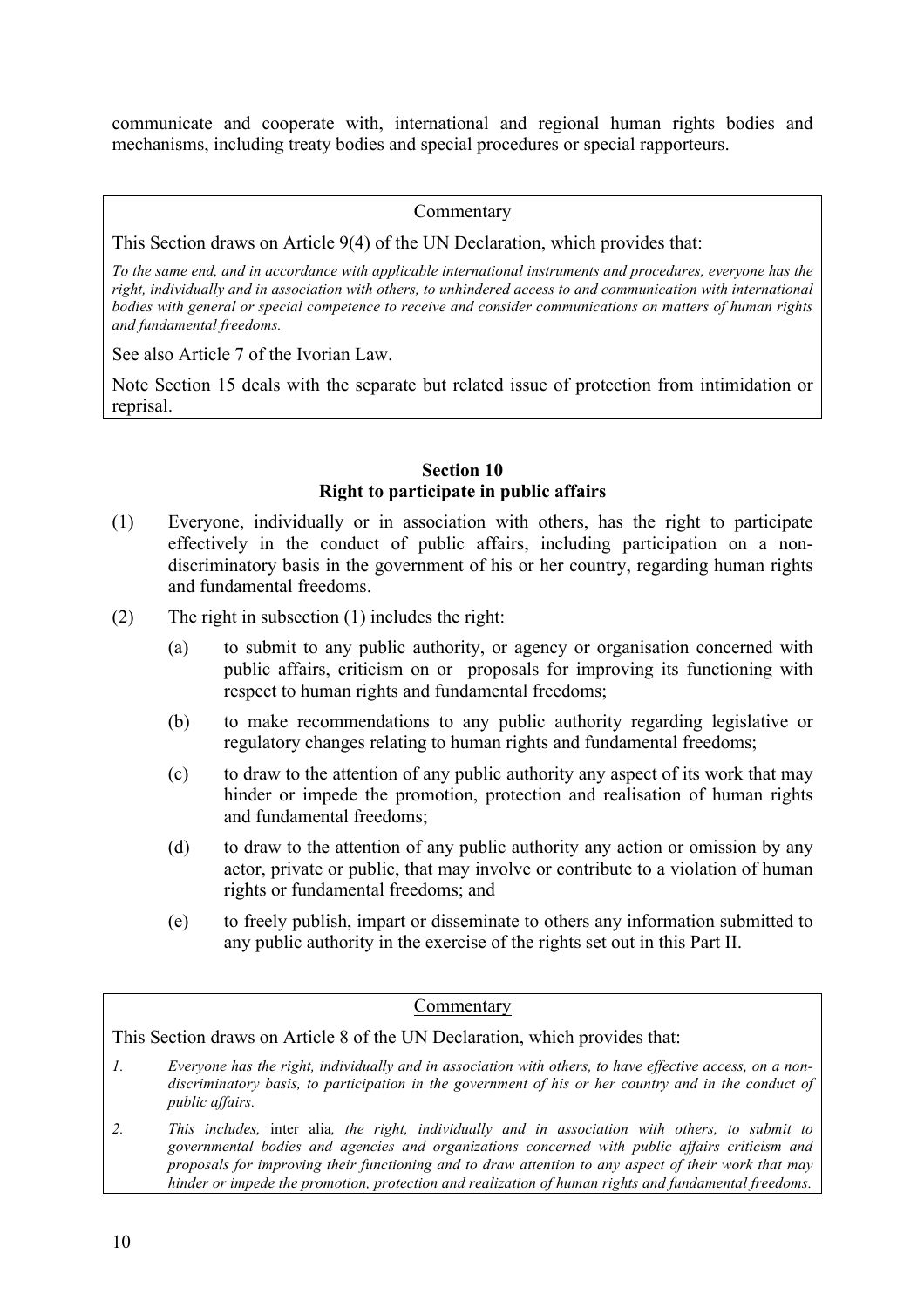The right to participate in the conduct of public affairs is a right held by all human rights defenders under the jurisdiction of a particular State developing a law for the recognition and protection of defenders, and thus it is the overarching right set out in subsection (1).

Subsection (2)(b) was added as the drafters considered that the ability to make recommendations regarding necessary legislative or regulatory changes is an important part of the work of human rights defenders which should be explicitly mentioned.

Subsection (2)(d) was drawn from Article 3(5) of the Nepalese Bill.

Subsection (2)(e) was included to clarify that information submitted to public authorities may be freely published and disseminated.

Given the potential for communications submitted in the exercise of the right contained in Section 10 to be disregarded by governmental bodies, the drafters considered whether a further subsection should be added stating that "any governmental body which receives a communication of the type referred to in this Section shall confirm its receipt in writing within 10 business days". It was concluded that such a provision should not be included in the Model Law for two reasons. First, such a requirement would likely be too onerous for countries with limited public resources. Second, without such a provision, the "right to participate in the conduct of public affairs" could be interpreted more broadly (for example, as including a right to have governmental bodies to consider and respond to the proposals put to them).

#### **Section 11 Right to peaceful assembly**

- (1) Everyone, individually or in association with others, has the right to meet or assemble peacefully as well as to participate in peaceful activities concerning human rights and fundamental freedoms, free from interference that is arbitrary or unlawful by public authorities and private actors, at the local, national, regional or international level.
- (2) The right in subsection (1) includes the right to plan, organise, participate in and disseminate information regarding peaceful activities concerning human rights and fundamental freedoms, including demonstrations, protests, seminars and meetings, whether conducted in a public or private place.

Commentary

This Section draws on Articles 5 and 12 of the UN Declaration. Article 5 provides in relevant part that:

*For the purpose of promoting and protecting human rights and fundamental freedoms, everyone has the right, individually and in association with others, at the national and international levels:*

*(a) To meet or assemble peacefully;*

Article 12 provides that:

*1. Everyone has the right, individually and in association with others, to participate in peaceful activities against violations of human rights and fundamental freedoms.* 

*3. In this connection, everyone is entitled, individually and in association with others, to be protected effectively under national law in reacting against or opposing, through peaceful means, activities and acts, including those by omission, attributable to States that result in violations of human rights and* 

*<sup>…</sup>*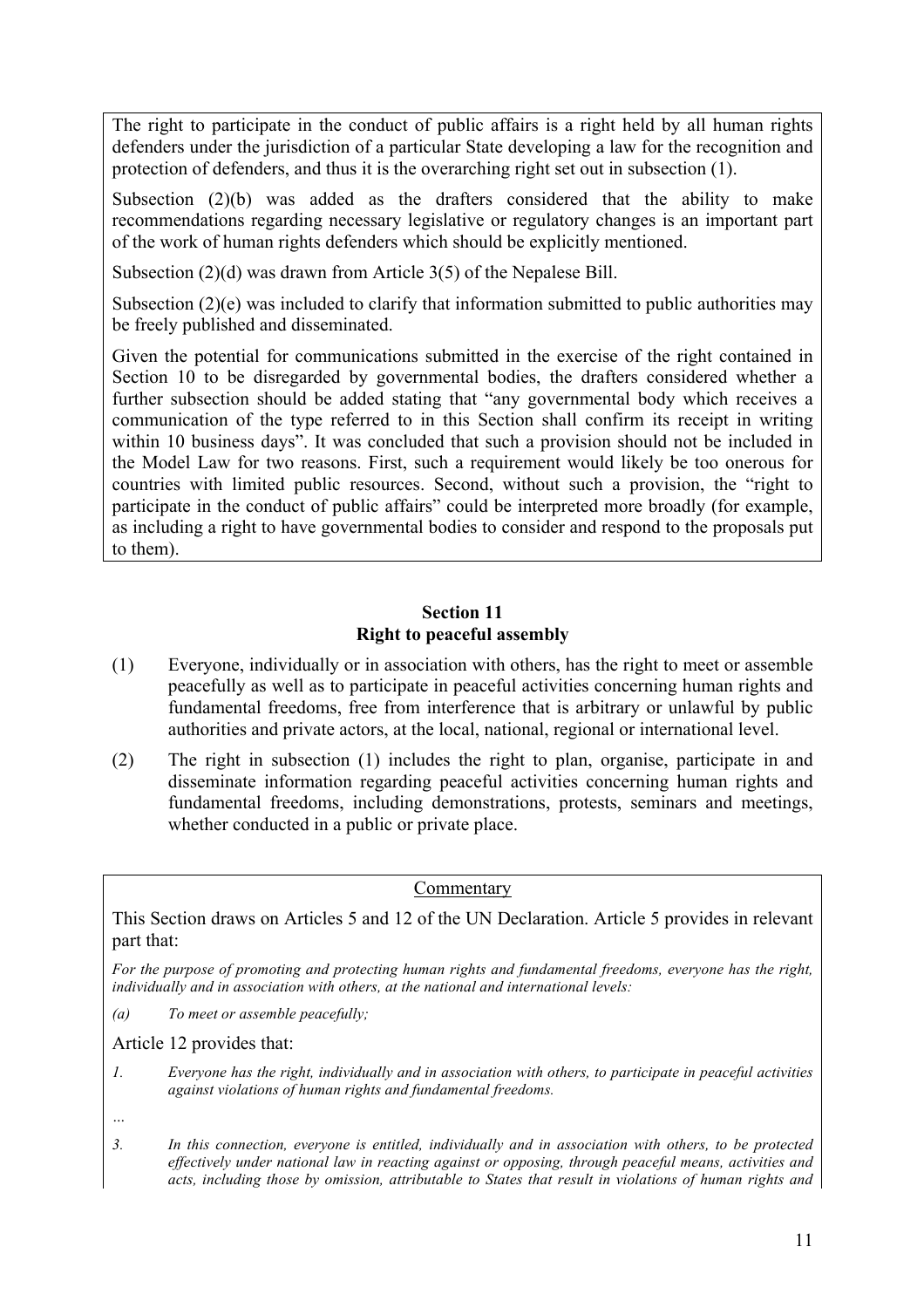*fundamental freedoms, as well as acts of violence perpetrated by groups or individuals that affect the enjoyment of human rights and fundamental freedoms.*

The UN Declaration does not explicitly state that human rights defenders have the right to hold demonstrations or protests. Some domestic instruments do include such a reference, such as Article 6 of the Burkinabe Bill and Article 3(5) of the Nepalese Bill.

The phrase "free from interference by public authorities and private actors" in subsection (1) makes clear that public authorities must not interfere in, and should prevent others from interfering in, the exercise of this right.

To address concerns about existing laws that may restrict the ability of human rights defenders to hold public demonstrations and protests, subsection (2) makes clear that the right to meet and assemble peacefully includes the right to plan, participate in and disseminate information regarding peaceful demonstrations and protests.

The drafters discussed that despite the positive relationship between an enabling environment for civil society and the interests of national security, counter-terrorism measures are increasingly being developed and used to target, restrict and criminalise the work of human rights defenders. Such regressive developments come despite the Council's calls in Resolutions A/HRC/22/6 and A/HRC/25/18 for States to ensure that:

..*measures to combat terrorism and preserve national security … do not hinder the work and safety of individuals, groups and organs of society engaged in promoting and defending human rights*.

Principles set out in these resolutions should be kept in mind when developing a law for the recognition and protection of human rights defenders.

This provision should be interpreted and applied consistently with the 2016 report of the Special Rapporteur on freedom of peaceful assembly and association and the Special Rapporteur on extrajudicial, summary or arbitrary executions (A/HRC/31/66) which provides practical recommendations for the management of assemblies, as well as the 2012 (A/HRC/20/27) and 2013 (A/HRC/23/39) reports of the Special Rapporteur on freedom of peaceful assembly and association which state that in a free and democratic society, no authorisation should be required to assemble peacefully. In accordance with these resolutions and reports, the exercise of the right to freedom of peaceful assembly, should be:

*..governed at most by a regime of prior notification whose rationale is to allow State authorities to facilitate this exercise and to take measures to protect public safety and order and the rights and freedoms of others*.

#### **Section 12 Right to represent and advocate**

- (1) Everyone, individually and in association with others, has the right to assist, represent or act on behalf of another person, group, association, organisation or institution in relation to the promotion, protection and exercise of fundamental rights and freedoms, including at the local, national, regional and international levels.
- (2) The right in subsection (1) includes the right:
	- (a) to complain about the policies and actions of public authorities with regard to violations of human rights and fundamental freedoms, by petition or other appropriate means, to domestic judicial, administrative or legislative authorities or any other competent authority;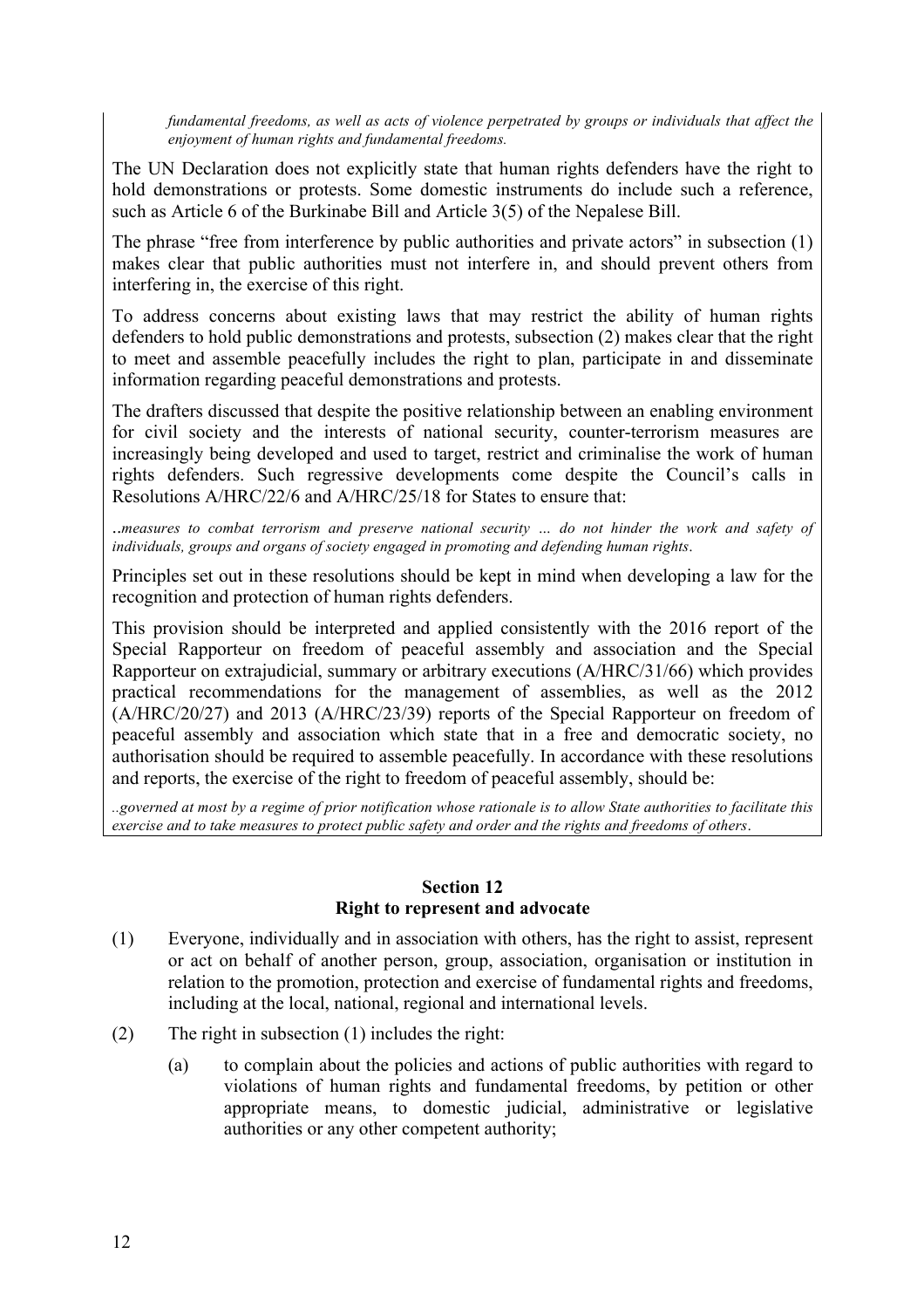- (b) to offer and provide professionally qualified legal assistance or other relevant advice and assistance in defending human rights and fundamental freedoms; and
- (c) to attend public hearings, proceedings and trials so as to form an opinion on their compliance with national law and human rights and fundamental freedoms; and
- (d) to submit communications and information of the type referred to in Section 9.

#### Commentary

This Section draws on Article 9 of the UN Declaration which provides in relevant part that:

- *2. To this end, everyone whose rights or freedoms are allegedly violated has the right, either in person or through legally authorized representation, to complain to and have that complaint promptly reviewed in a public hearing before an independent, impartial and competent judicial or other authority established by law and to obtain from such an authority a decision, in accordance with law, providing redress, including any compensation due, where there has been a violation of that person's rights or freedoms, as well as enforcement of the eventual decision and award, all without undue delay.*
- *3. To the same end, everyone has the right, individually and in association with others,* inter alia*:*
- *(a) To complain about the policies and actions of individual officials and governmental bodies with regard to violations of human rights and fundamental freedoms, by petition or other appropriate means, to competent domestic judicial, administrative or legislative authorities or any other competent authority provided for by the legal system of the State, which should render their decision on the complaint without undue delay;*
- *(b) To attend public hearings, proceedings and trials so as to form an opinion on their compliance with national law and applicable international obligations and commitments;*
- *(c) To offer and provide professionally qualified legal assistance or other relevant advice and assistance in defending human rights and fundamental freedoms.*

Subsection  $(2)(c)$  reflects the importance of trial monitoring to the work of many human rights defenders. A similar provision can be found in Article 4(14) of the Honduran Law.

#### **Section 13 Right to freedom of movement**

- (1) Everyone lawfully within the territory, or subject to the jurisdiction, including the power or effective control, of [*country's name*] shall, within that territory or place of jurisdiction, have the right to liberty of movement and freedom to choose his or her residence and the right to carry out his or her human rights activities in the entire territory or place of jurisdiction.
- (2) No-one lawfully within the territory of [*country's name*] shall be expelled, by means of an individual measure or a collective measure, from the territory of [*country's name*] wholly or partially on account of his or her acts as a human rights defender.
- (3) No one shall be deprived of the right to enter or leave the territory of [*country's name*] on the grounds of or in association with his or her status, activities or work as a human rights defender.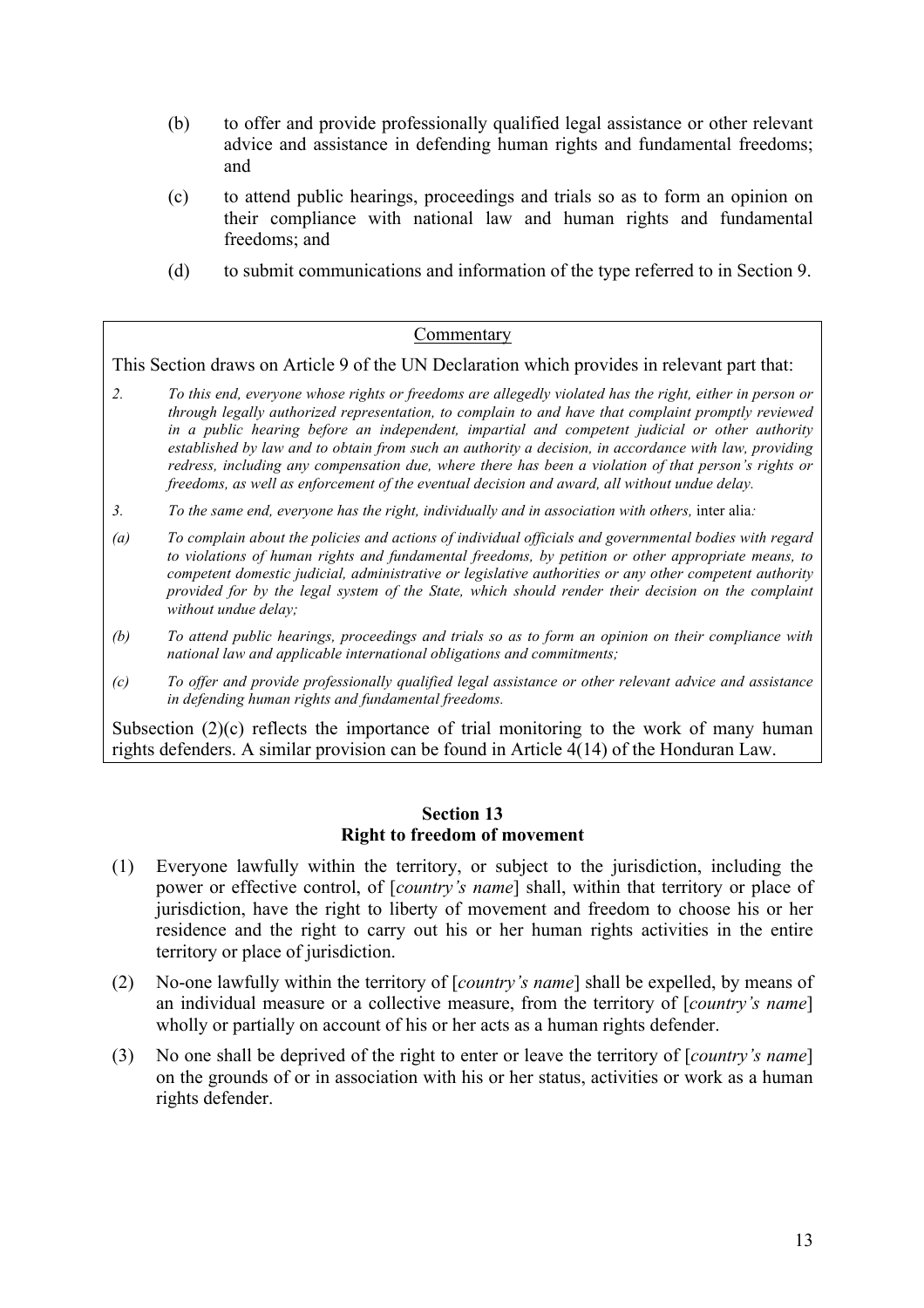#### Commentary

The right to freedom of movement is not addressed in the UN Declaration. A provision relating to freedom of movement was included in the Model Law as concerns relating to this right were raised in a number of the regional consultations.<sup>6</sup>

Subsection (1) draws on Article 12(1) of the ICCPR:

*Everyone lawfully within the territory of a State shall, within that territory, have the right to liberty of movement and freedom to choose his residence.*

The words of Article 12(1) have been expanded upon to reflect the Human Rights Committee's General Comment No. 27, which provides an authoritative interpretation of that Article.

In addition to the above, the drafters considered it important to add provisions specifying that human rights defenders are not be expelled from or refused entry to or leave from countries wholly or partially on account of their activities as human rights defenders.

#### **Section 14 Right to privacy**

- (1) Everyone, individually or in association with others, has the right to privacy.
- (2) The right in subsection (1) includes the right of a human rights defender to protect his or her privacy, including through encryption, and be free from intrusion and interference that is arbitrary and unlawful in his or her family, home, places of work, possessions and correspondence, both online and offline.
- (3) "*Intrusion and interference*" within subsection (2) includes any form of surveillance, recording, search and seizure in association with his or her legitimate activity or work as a human rights defender.

#### Commentary

This Section draws on Article 12 of the Universal Declaration of Human Rights, which provides that:

*No one shall be subjected to arbitrary interference with his privacy, family, home or correspondence, nor to attacks upon his honour and reputation.*

This formulation is largely replicated in the following - Article 17(1) of the ICCPR:

*No one shall be subjected to arbitrary or unlawful interference with his privacy, family, home or correspondence, nor to unlawful attacks on his honour and reputation*.

Article 16 of the Convention on the Rights of the Child:

*No child shall be subjected to arbitrary or unlawful interference with his or her privacy, family, or correspondence, nor to unlawful attacks on his or her honour and reputation.*

Article 14 of the International Convention on the Protection of All Migrant Workers and Members of Their Families:

 <sup>6</sup> International Service for Human Rights, *Regional consultation on the situation of human rights defenders*  (28-29 October 2014, Tunis, Tunisia), p 2; International Service for Human Rights, *Regional consultation on the situation of human rights defenders: Eastern Europe and Central Asia* (4-5 November 2014, Tbilisi, Georgia), p 4.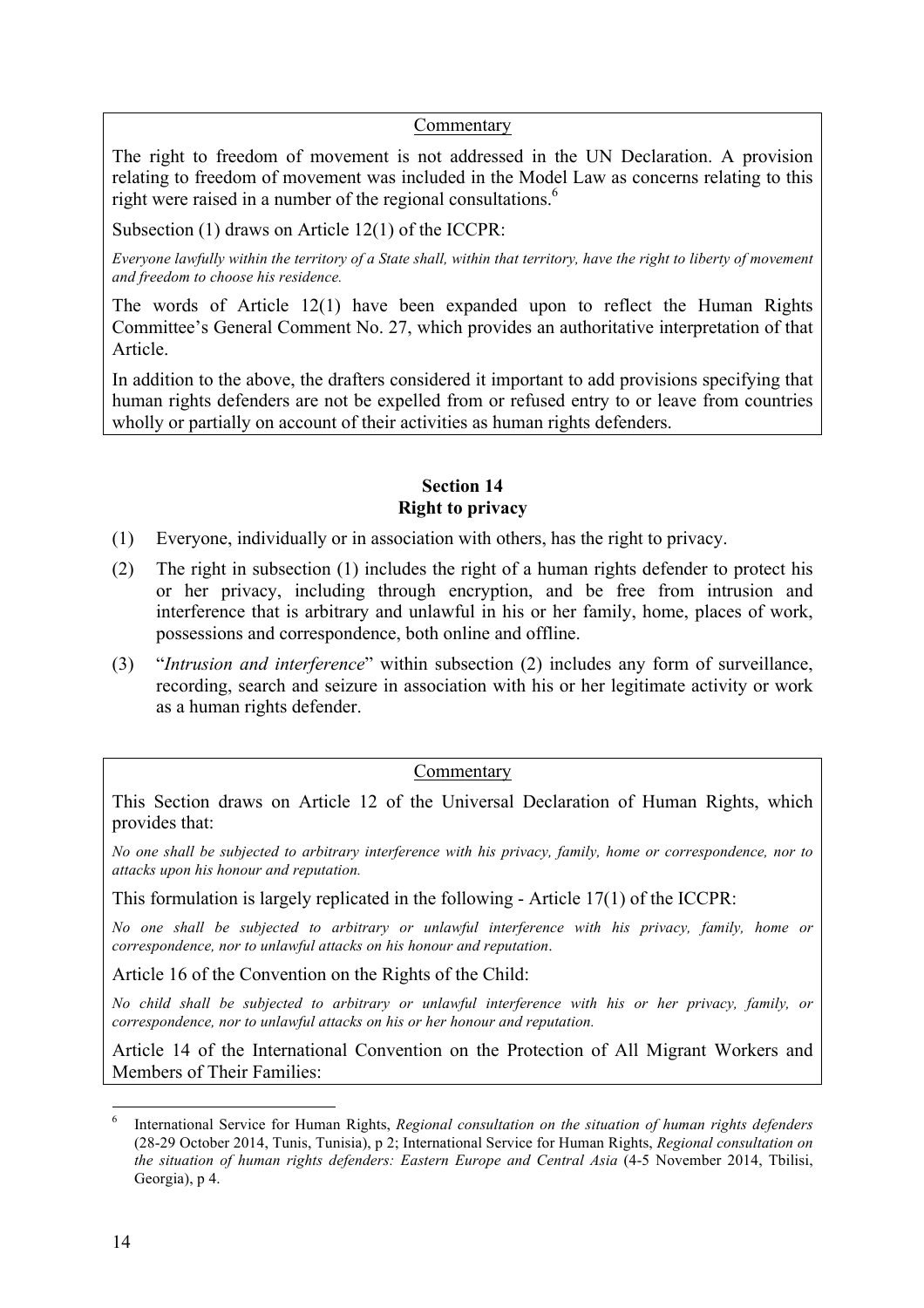*No migrant worker or member of his or her family shall be subjected to arbitrary or unlawful interference with his or her privacy, family, correspondence or other communications, or to unlawful attacks on his or her honour and reputation*.

The facets of life in respect of which a human rights defender has the right to privacy have been expanded to include possessions and places of work.

The phrase "attacks upon his honour and reputation" was not included in this section as these interferences are addressed in Section 16 (Right to freedom from defamation and stigmatisation). The phrase "both online and offline" draws on the UN Resolution on the right to privacy in the digital age, which "[*a*]*ffirms* that the same rights that people have offline must also be protected online, including the right to privacy".<sup>7</sup>

Subsection (3) specifies some forms of interference which may be impermissible. The drafters considered this necessary in light of examples given in the regional consultations of situations where human rights defenders had been blackmailed after their private relations had been taped.<sup>8</sup>

#### **Section 15 Freedom from intimidation or reprisal**

No person shall be subjected, individually or in association with others, to any form of intimidation or reprisal on the grounds of or in association with his or her status, activities or work as a human rights defender.

#### Commentary

This Section draws on Article 12(2) of the UN Declaration and on UN Human Rights Council (*HRC*) resolutions on the issue of intimidation and reprisal, together with the San Jose Guidelines adopted by the UN Human Rights Treaty Body Chairs.<sup>9</sup> Article 12(2) provides that:

*The State shall take all necessary measures to ensure the protection by the competent authorities of everyone, individually and in association with others, against any violence, threats, retaliation, de facto or* de jure *adverse discrimination, pressure or any other arbitrary action as a consequence of his or her legitimate exercise of the rights referred to in the present Declaration.* 

The text of the provision has been simplified by making reference to the defined term "intimidation or reprisal". It should be noted that the definition of "intimidation or reprisal" includes action taken against a human rights defender's family members, representatives or associates, or a group, association or organisation with which the human rights defender is associated. It should also be noted that the definition restricts "intimidation or reprisal" to action or omission "related to a human rights defender's status, work or activity as a human rights defender".

This Section also draws on Section 11 of the Philippine Bill*.*

This Section is one of the foundations for Section 26 of the Model Law.

 <sup>7</sup> UN General Assembly, *The right to privacy in the digital age*, 21 January 2014, A/RES/68/167, para 3.

<sup>8</sup> International Service for Human Rights, *Regional consultation on the situation of human rights defenders: Eastern Europe and Central Asia* (4-5 November 2014, Tbilisi, Georgia), p 6.

<sup>9</sup> Including UN Human Rights Council, *Cooperation with the United Nations, its representatives and mechanisms in the field of human rights*, 9 October 2013, A/HRC/RES/24/24.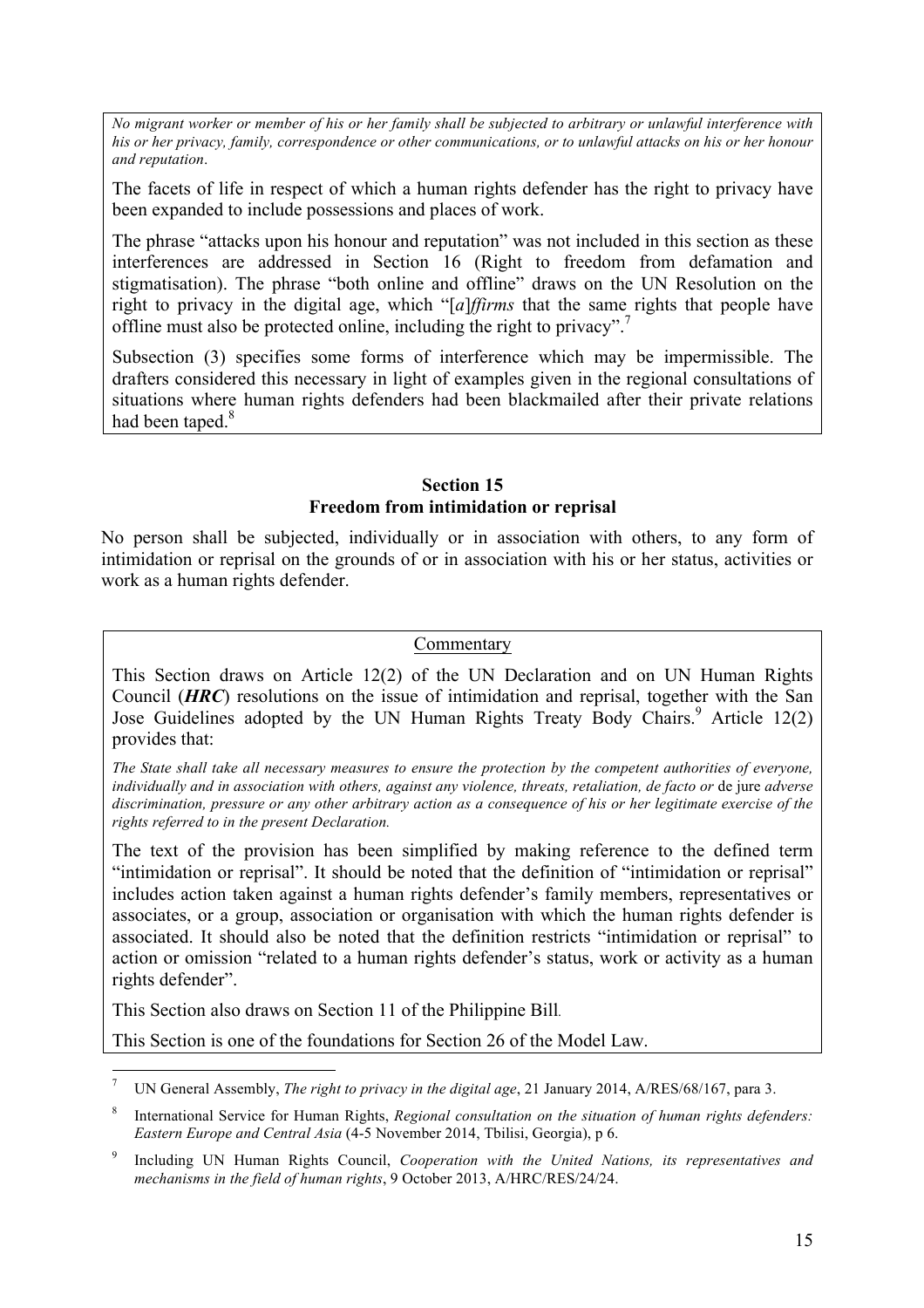In light of the definition of "intimidation or reprisal" in Section 38(2), the right in this section for every person to be free from intimidation or reprisal includes intimidation or reprisal against a group, association, organisation, community or network, whether formal or informal, with which that human rights defender is associated. This means that an organisation also has standing to file a complaint relating to the intimidation or reprisal (see Section 18(3)).

Further, given the definition of "intimidation or reprisal", this Section would also capture situations such as the revocation of a visa for a non-national.

#### **Section 16 Freedom from defamation and stigmatisation**

No person shall be subject to any form of defamation, stigmatisation, or other harassment, whether offline or online, and whether by public authorities or private actors, in association with his or her status, activities or work as a human rights defender.

#### Commentary

This Section was included in response to comments made in the regional consultations that stigmatisation is one of the key challenges facing human rights defenders and can lead to a loss of support for the work of human rights defenders.<sup>10</sup>

No article in the UN Declaration addresses defamation and stigmatisation of human rights defenders. However, provisions addressing the issue are found in domestic instruments, such as Section 11 of the Philippine Bill and Article 12 of the Burkinabe Bill*.*

#### **Section 17**

#### **Right to exercise cultural rights and to development of personality**

- (1) Everyone, individually or in association with others, has the right to the unhindered exercise of his or her cultural rights in his or her activities and work as a human rights defender and to the free and full development of his or her personality.
- (2) The right in subsection (1) includes the right to challenge and change traditional customs and practices that violate human rights and fundamental freedoms.

Commentary

This section draws on Article 18(1) of the UN Declaration:

*Everyone has duties towards and within the community, in which alone the free and full development of his or her personality is possible*.

The right set out in this section includes the right to:

 <sup>10</sup> International Service for Human Rights, *Regional consultation on the situation of human rights defenders* (26-27 January 2015, Guatemala City, Guatemala), pp 1-2. See also International Service for Human Rights, *Regional consultations on the situation of human rights defenders: Eastern Europe and Central Asia* (4-5 November 2014, Tbilisi, Georgia), p 3; International Service for Human Rights, *Project report: Regional Consultation on Model National Law on the Recognition and Protection of Human Rights Defenders*, pp 5, 6.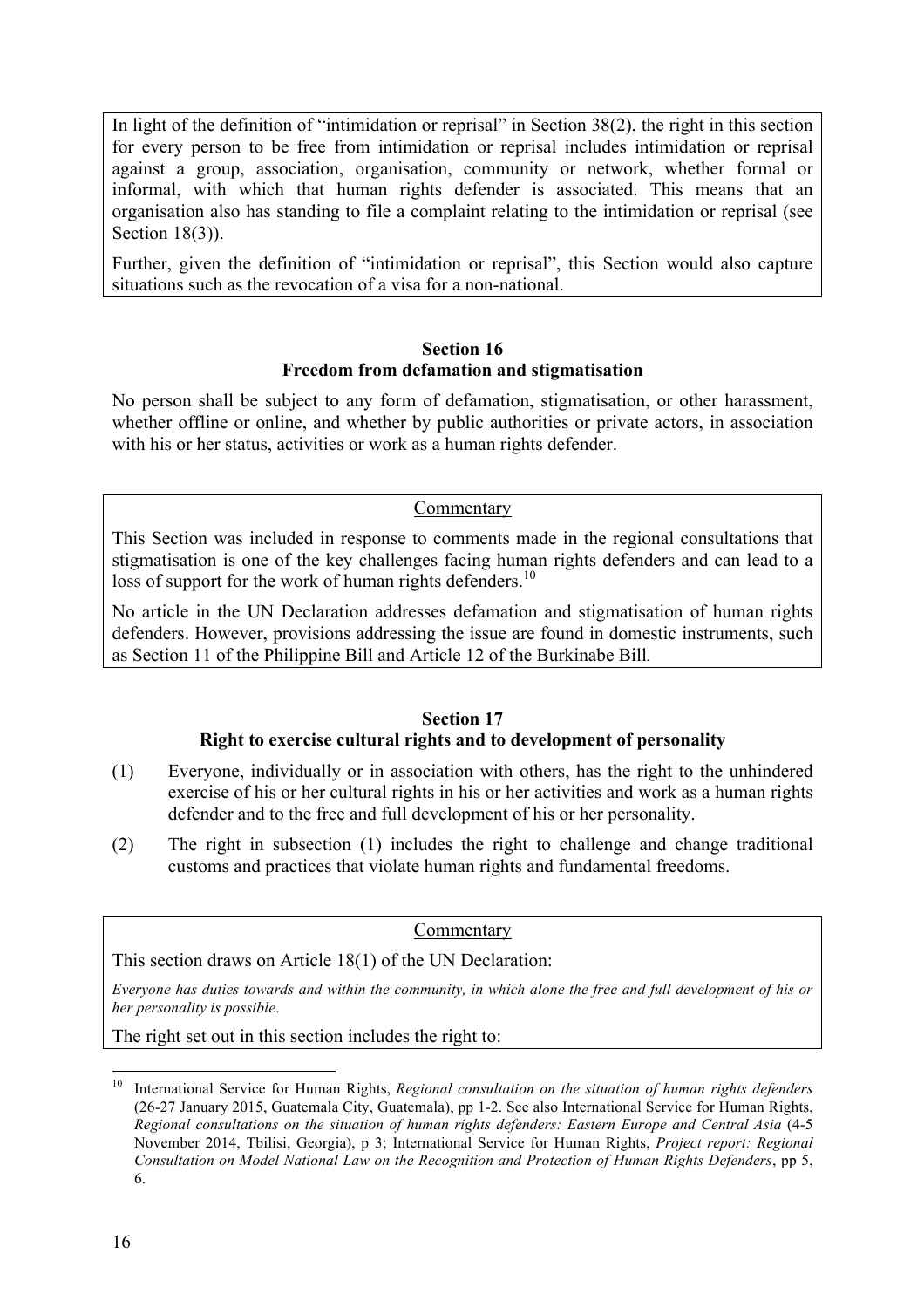- (1) freely participate or not to participate in the cultural life of communities;
- (2) freely develop multiple cultural identities;
- (3) access cultural heritage, as well as that of others;
- (4) retain and use traditional languages and cultural institutions, land, sites and goods;
- (5) contribute to the creation, critiquing and development of culture; and
- (6) exchange cultural traditions and practices with people of other cultures.

This right should be protected with particular concern for the distinctive cultural rights of disadvantaged and marginalised groups, including women, children, older persons, persons with disabilities, ethnic and religious minorities, migrants, indigenous peoples and persons living in poverty.

#### **Section 18 Right to effective remedy and full reparation**

- (1) Everyone, individually or in association with others, has the right to an effective remedy and full reparation in the event of a violation of the rights in this Part II or a breach of obligations under Part III of this Law.
- (2) Anyone whose rights have been violated or who has been adversely affected by a breach of obligations has the right to apply to a court or tribunal of competent jurisdiction to obtain such effective remedy and full reparation.
- (3) Any of the following may file a complaint at the [*competent court or tribunal*] relating to the violation of rights under Part II of this Law or a breach of obligations under Part III of this Law:
	- (a) a human rights defender;
	- (b) an associate of the human rights defender;
	- (c) a legal or other representative of the human rights defender appointed to conduct the affairs of or to otherwise act on behalf of the human rights defender;
	- (d) a family member of the human rights defender;
	- (e) a group, association or organisation with which the human rights defender is associated;
	- (f) any person acting in the public interest and consistently with the purposes of this Law; or
	- (g) the Mechanism established under Part IV of this Law.

#### Commentary

Subsection (1) draws on Article 9(1) of the UN Declaration, which provides that:

*In the exercise of human rights and fundamental freedoms, including the promotion and protection of human rights as referred to in the present Declaration, everyone has the right, individually and in association with others, to benefit from an effective remedy and to be protected in the event of the violation of those rights.*

Subsection (2) specifies that human rights defenders have a right to apply to a competent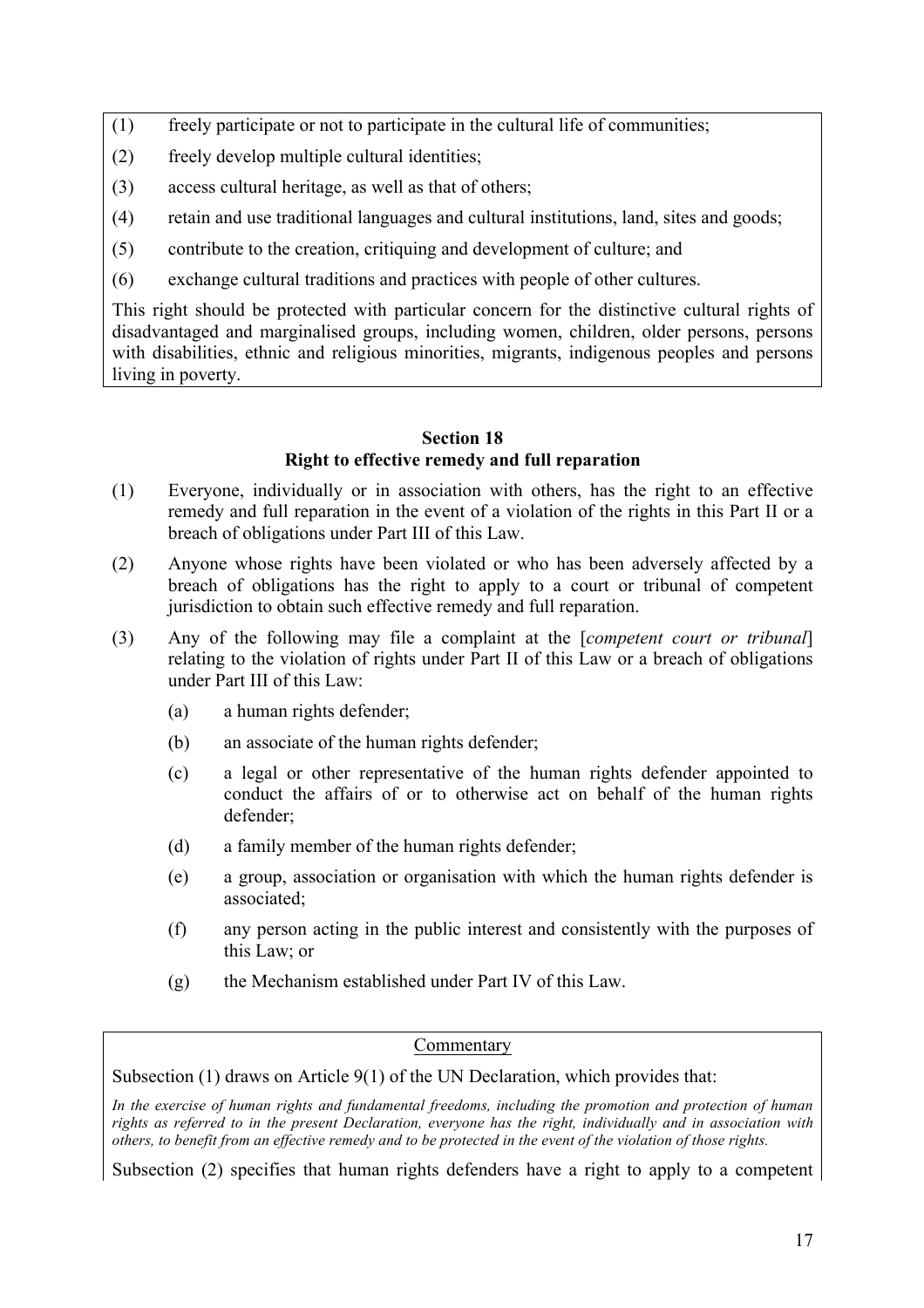court regarding a violation of Part II of the Law. The wording of subsection (2) is based on Section 24(1) of the Canadian Charter of Rights and Freedoms 1982.

Subsection (3) provides standing for a range of persons to seek relief under the section. A similar standing provision is set out under section 38 of the South African Constitution. Subsection (3)(f) is necessary to ensure that an application for relief may be brought even where a human rights defender has been disappeared or is being held incommunicado, or where a group or organisation with which they are associated has been closed or disbanded.

This section also relies on the Basic Principles and Guidelines on the Right to a Remedy and Reparation for Victims of Gross Violations of International Human Rights Law and Serious Violations of International Humanitarian Law, as well as the Human Rights Committee, General Comment 31, Nature of the General Legal Obligation on States Parties to the Covenant, U.N. Doc. CCPR/C/21/Rev.1/Add.13 (2004).

#### **Section 19**

#### **Limitations on the rights of human rights defenders**

In exercising his or her rights in Part II of this Law, a human rights defender, individually or in association with others, shall be subject only to limitations that are prescribed by law, in accordance with international human rights obligations and standards, are reasonable, necessary and proportionate, and are solely for the purpose of securing due recognition and respect of the human rights and fundamental freedoms of others and meeting the requirements of public order and general welfare in a democratic society.

#### Commentary

This Section draws on Article 17 of the UN Declaration, which provides that:

*In the exercise of the rights and freedoms referred to in the present Declaration, everyone, acting individually and in association with others, shall be subject only to such limitations as are in accordance with applicable international obligations and are determined by law solely for the purpose of securing due recognition and respect for the rights and freedoms of others and of meeting the just requirements of morality, public order and the general welfare in a democratic society.*

The words "reasonable, necessary and proportionate" have been added to more fully reflect the test for permissible limitations under international law and to clarify that the evidentiary burden for establishing the permissibility of a limitation resides with the person or authority seeking to impose it.

The Section does not include limitations "for the purpose of … meeting the just requirements of morality". This phrase was omitted on the basis that it could be used to justify arbitrary limitations on the rights of human rights defenders, including women human rights defenders and others challenging "traditional values" or practices.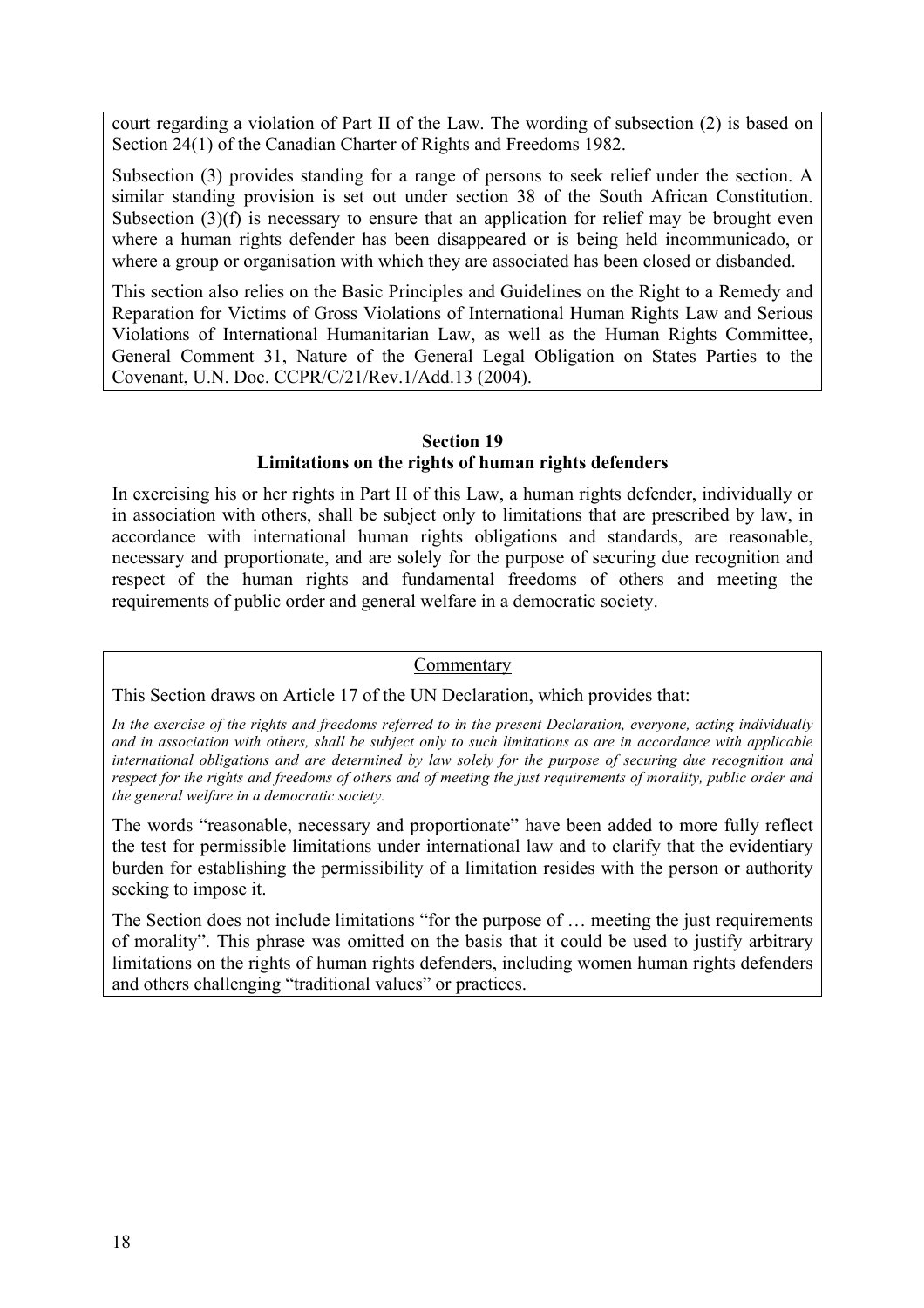#### **Section 20 Other rights and freedoms not affected**

Nothing in this law shall affect any provisions which are more conducive to the recognition and protection of human rights defenders and which may be contained in domestic or international law or instruments.

#### Commentary

This Section is a "savings clause" which makes clear that, to the extent the rights set out in Part II are less extensive than the rights of human rights defenders under domestic or international law, human rights defenders are still entitled to those more extensive rights.

The wording of this Section 20 is based on article 37 of the Convention on Enforced Disappearances.

#### **Section 21**

#### **Responsibility to defend human rights and fundamental freedoms**

- (1) Everyone has an important role to play and a responsibility to promote and to strive for the protection and realisation of human rights and fundamental freedoms.
- (2) No-one shall participate, by act or omission, in a violation of human rights and fundamental freedoms or in undermining democratic societies, institutions and processes.

#### Commentary

This section is based on Article 18(2) and (3) of the UN Declaration:

*(2) Individuals, groups, institutions and non-governmental organizations have an important role to play and a responsibility in safeguarding democracy, promoting human rights and fundamental freedoms and contributing to the promotion and advancement of democratic societies, institutions and processes.* 

*(3) Individuals, groups, institutions and non-governmental organizations also have an important role and a responsibility in contributing, as appropriate, to the promotion of the right of everyone to a social and international order in which the rights and freedoms set forth in the Universal Declaration of Human Rights and other human rights instruments can be fully realized.*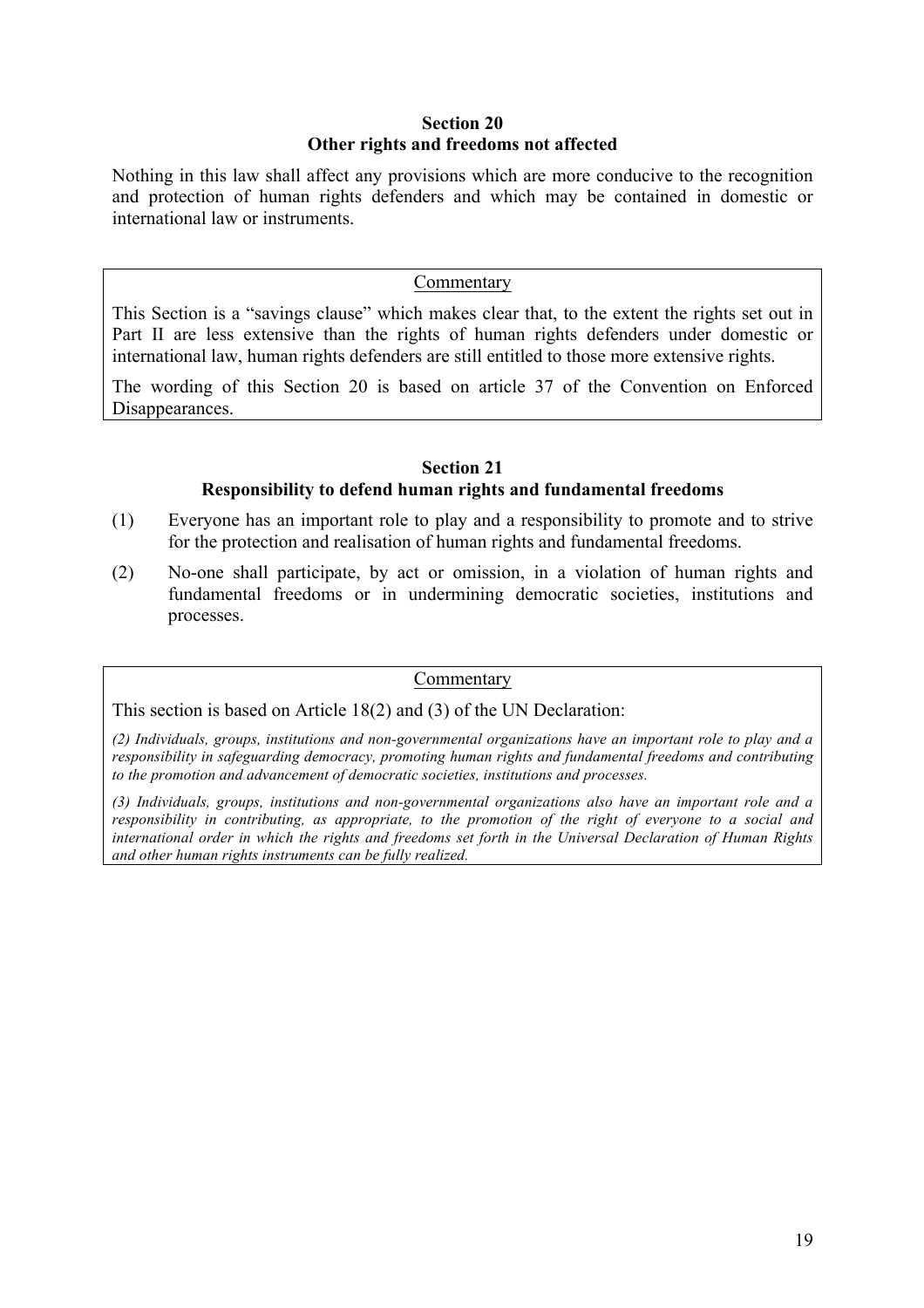#### **PART III. OBLIGATIONS OF PUBLIC AUTHORITIES**

#### **Section 22**

#### **Obligation to respect, promote, protect and fulfil the rights of human rights defenders**

Public authorities shall take all necessary measures to ensure:

- (a) that the human rights and fundamental freedoms in Part II of this Law are effectively guaranteed and ensured;
- (b) that all laws, policies and programs are consistent with the rights in Part II of this Law; and
- (c) that human rights defenders are able to undertake their activities and work in a safe and enabling environment free from restriction.

#### Commentary

Section 22 draws on Article 2(2) of the UN Declaration which provides that:

*Each State shall adopt such legislative, administrative and other steps as may be necessary to ensure that the rights and freedoms referred to in the present Declaration are effectively guaranteed.* 

The wording of the provision has been altered to account for the fact that, at the national level, obligations of the State are fulfilled by public authorities.

The section is further informed by recent reports of the UN Special Rapporteur on the situation of human rights defenders which identified the elements of a safe and enabling environment for their work.

Subsection (b) requires a system to be established that verifies the compatibility of proposed legislation with the rights in Part II of this Law. Annexure II contains examples of provisions that could be included for that purpose, including those relevant for a common law system and those relevant to a civil law system.

#### **Section 23**

#### **Obligation to facilitate the activities and work of human rights defenders**

- (1) Public authorities shall take all necessary measures to facilitate and protect the exercise of the rights in Part II of this Law.
- (2) The obligation in subsection (1) includes the obligation:
	- (a) to permit and facilitate access, in accordance with the law, to places where a person is deprived of liberty;
	- (b) to permit and facilitate access to places and to information required by human rights defenders to exercise their rights under Part II in accordance with the law;
	- (c) to provide information about violations of human rights or fundamental freedoms that may have occurred within the territory or subject to the jurisdiction, including the power or effective control, of [*country's name*];
	- (d) to develop and implement policies and measures to promote, support and enhance the capacity of human rights defenders to promote and protect human rights and fundamental freedoms; and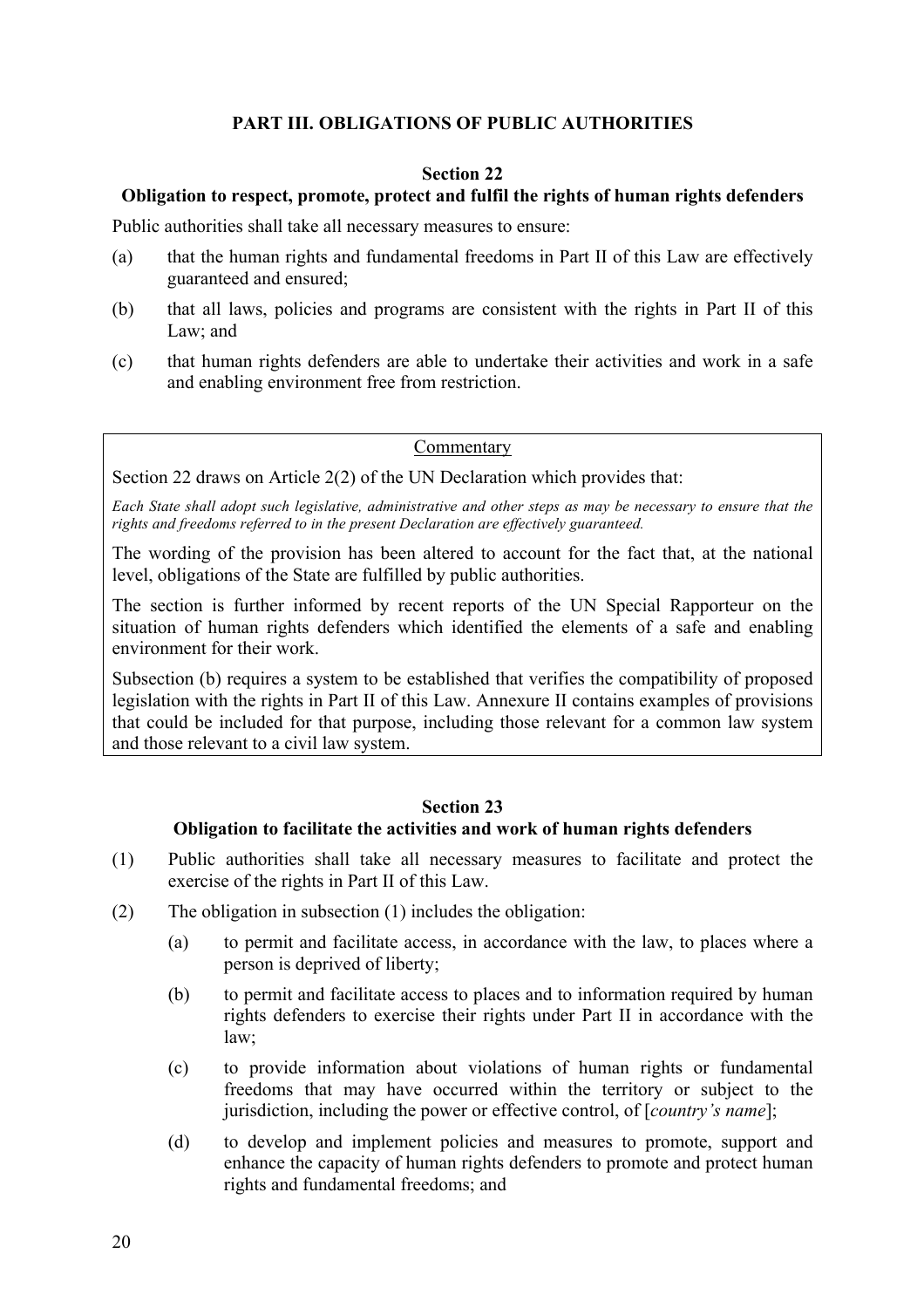(e) to promote and publicly acknowledge the role, function, activities and work of human rights defenders as legitimate and important.

#### Commentary

Section 23 draws on Article 15 of the Ivorian Law*.*

Subsection (2)(d) draws on Sections 2(a) and 3 of the South African Non-Profit Organisations Act No 71 of 1997*.*

Subsection (2)(e) responds to the need, identified by the UN Special Rapporteur on Human Rights Defenders and also identified during the regional consultations, for public authorities to raise awareness and speak out in support of human rights defenders, as an important aspect of contributing to a safe and enabling environment for their work.

#### **Section 24**

#### **Obligation to provide free access to materials relating to human rights and fundamental freedoms**

Public authorities shall make freely available and accessible both offline and online:

- (a) international and regional human rights instruments;
- (b) the [*national constitution*], national laws and regulations;
- (c) research, studies, reports, data, archives and other information and materials within the possession of public authorities that relate to human rights and fundamental freedoms;
- (d) reports and information submitted by [*country's name*]to international and regional human rights bodies and mechanisms;
- (e) minutes, reports and communications of international and regional human rights bodies and mechanisms in which [*country's name*] is discussed;
- (f) documents and information related to the decisions or activities of national authorities with competence in the field of human rights and fundamental freedoms; and
- (g) all such other information as may be necessary to secure or enable the exercise of any human rights or fundamental freedoms under Part II or access to remedy for a violation of any such right.

#### Commentary

Section 24 complements Section 6 (Right to seek, receive and disseminate information).

The Section draws on Article 14 of the UN Declaration which provides that:

- *1. The State has the responsibility to take legislative, judicial, administrative or other appropriate measures to promote the understanding by all persons under its jurisdiction of their civil, political, economic, social and cultural rights.*
- *2. Such measures shall include,* inter alia*:*
- *(a) The publication and widespread availability of national laws and regulations and of applicable basic international human rights instruments;*
- *(b) Full and equal access to international documents in the field of human rights, including the periodic*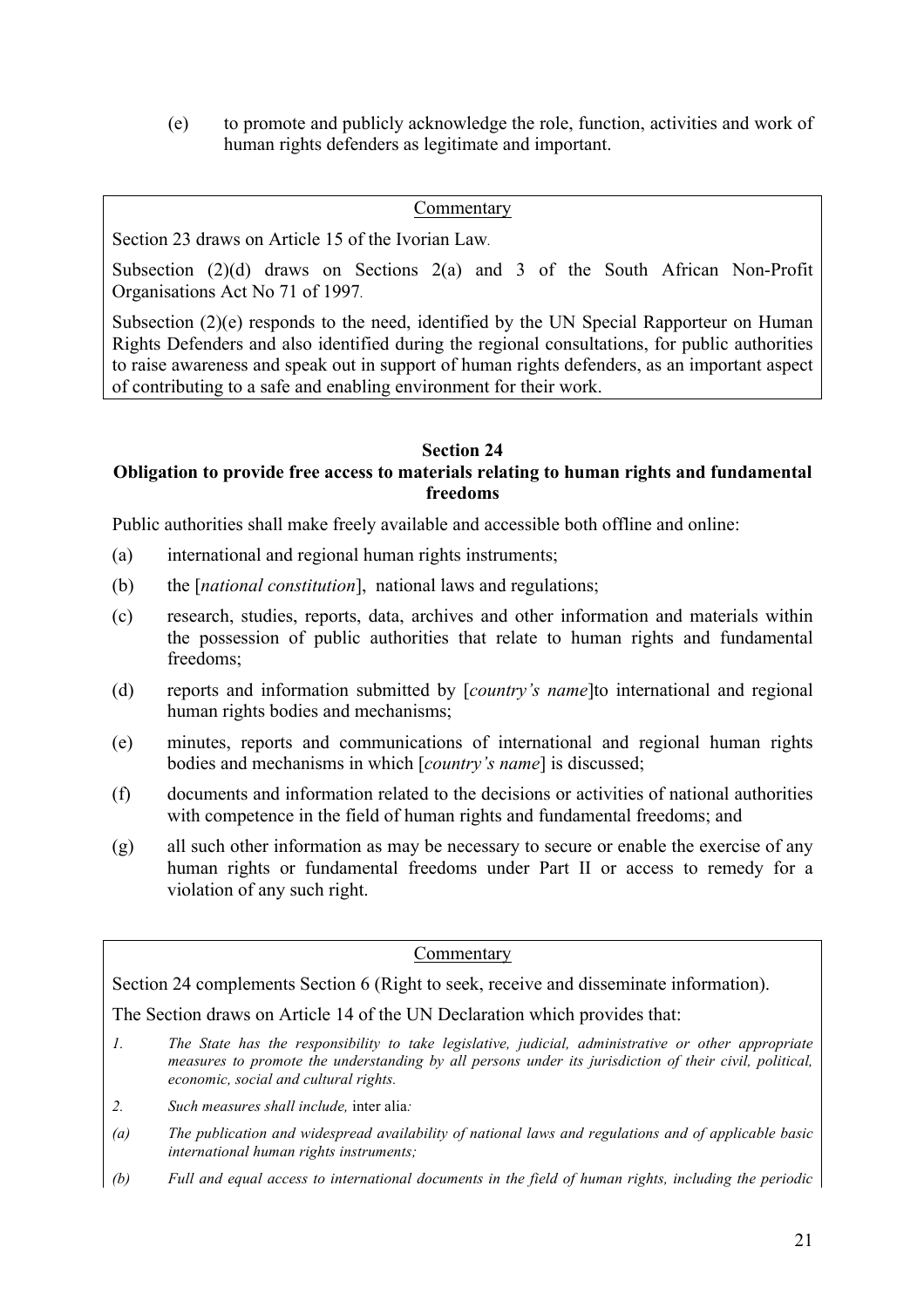*reports by the State to the bodies established by the international human rights treaties to which it is a party, as well as the summary records of discussions and the official reports of these bodies.*

Access to information has been recognised by the UN High Commissioner for Human Rights as one of the "essential ingredients" for a safe and enabling environment for human rights defenders and other civil society actors (see A/HRC/32/20). The High Commissioner has explicitly called on States to enact laws and policies providing for the proactive disclosure of information by, and a right of access to information held by, both public authorities and private actors where such information is necessary to the exercise or protection of human rights (see paragraph 86(a) of A/HRC/32/20).

Section 24 specifies particular categories of documents to which human rights defenders must have access to perform their work.

#### **Section 25 Obligation not to disclose confidential sources**

- (1) Public authorities shall not disclose or require disclosure of the identity of sources used by human rights defenders.
- (2) Notwithstanding subsection (1), public authorities may disclose the identity of sources used by human rights defenders if both the relevant source and the relevant human rights defender give informed consent in writing to such disclosure or if so required by an independent and impartial tribunal in accordance with international standards.

#### Commentary

Section 25 draws on Article 16 of the Ivorian Law*.*

#### **Section 26**

#### **Obligation to prevent and to ensure protection against intimidation or reprisal**

- (1) Public authorities shall take all necessary measures to ensure the prevention of, and protection against, any intimidation or reprisal by any other public or private actor.
- (2) The reference to "*measures*" in subsection (1) shall include protection measures available under Annexure I of this Law.

#### Commentary

This Section complements Section 15 (Right to freedom from intimidation or reprisal).

The Section draws on Article 12(2) of the UN Declaration which provides that:

*The State shall take all necessary measures to ensure the protection by the competent authorities of everyone, individually and in association with others, against any violence, threats, retaliation, de facto or* de jure *adverse discrimination, pressure or any other arbitrary action as a consequence of his or her legitimate exercise of the rights referred to in the present Declaration.* 

The text of the provision has been simplified by making reference to the defined term "intimidation or reprisal". It should be noted that the definition of "intimidation or reprisal" includes action taken against a human rights defender's family members, representatives or associates, or a group, association or organisation with which the human rights defender is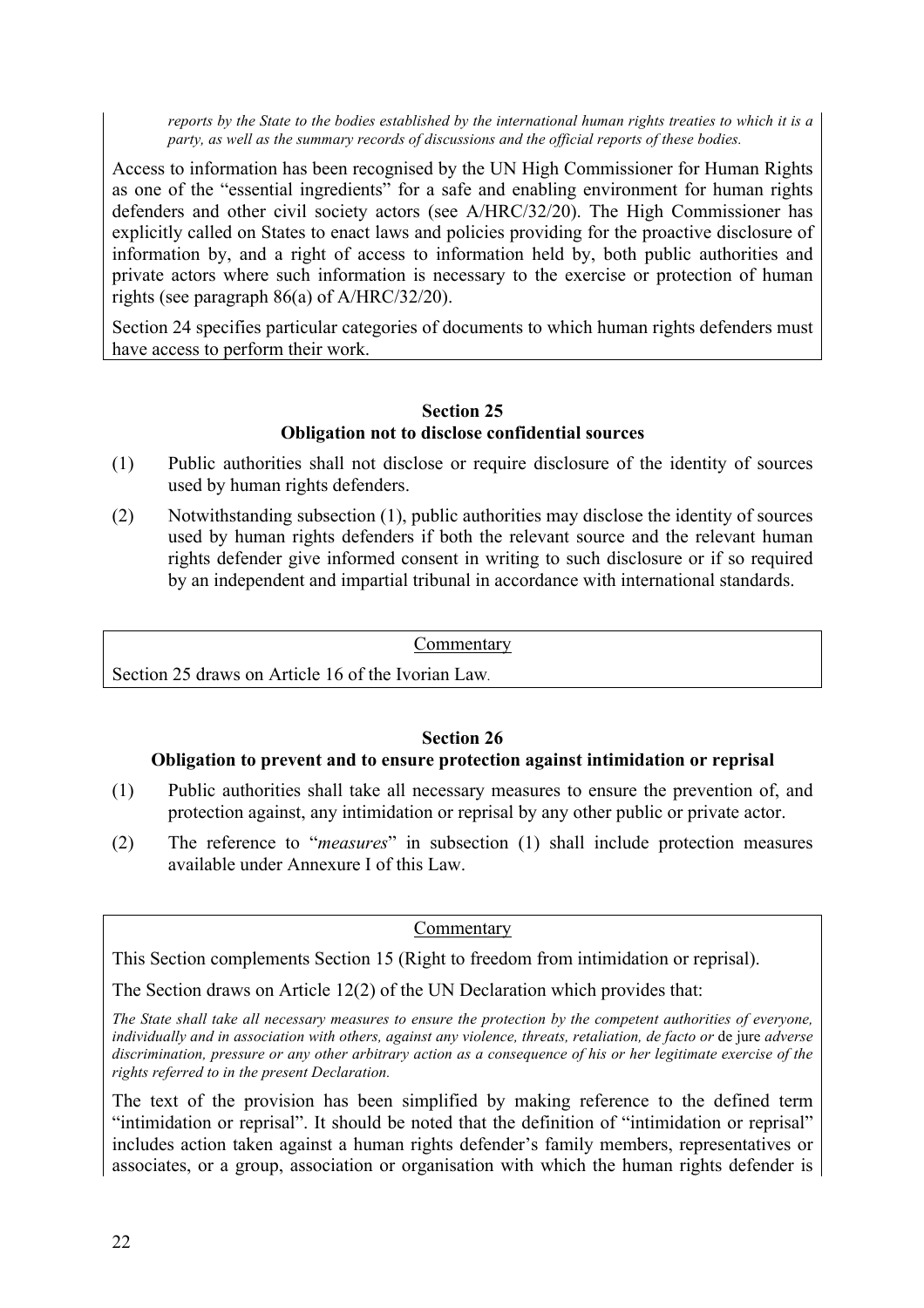associated. It should also be noted that the definition restricts "intimidation or reprisal" to action or omission "related to a human rights defender's status and work as a human rights defender".

For the sake of clarity, subsection (2) stipulates that the measures that public authorities have an obligation to take include the protection measures available under Annexure I.

#### **Section 27**

#### **Obligation to ensure protection against arbitrary or unlawful intrusion and interference**

- (1) Public authorities shall take all necessary measures to ensure the protection of human rights defenders against arbitrary or unlawful intrusion and interference in his or her family, home, places of work, possessions and correspondence, both offline and online.
- (2) "*intrusion and interference*" in subsection (1) includes any form of surveillance, recording, search and seizure in association with any person's legitimate activity or work as a human rights defender without his or her consent.

#### Commentary

Section 26 addresses a concern raised in the regional consultations, $11$  and complements Section 14 (Right to privacy). It draws on the wording of Article 13 of the Burkinabe Bill*.* 

#### **Section 28 Obligation to conduct investigation**

- (1) Whenever there is reasonable ground to believe that a human rights defender has been killed, disappeared, tortured, ill-treated, arbitrarily detained, threatened or subject to a violation of any of the rights in Part II of this Law, whether by a public authority or private actor within the territory or subject to the jurisdiction, including the power or effective control, of [*country's name*], the [*competent authority*] must ensure that a prompt, thorough, effective, independent and impartial investigation is conducted with due diligence and is prosecuted as appropriate.
- (2) An investigation pursuant to subsection (1) shall take into account:
	- (a) whether a motive for the violation of the rights of the human rights defender included his or her status, activity or work as a human rights defender;
	- (b) whether there have been previous violations of the rights of the human rights defenders or systematic violations of the rights of similarly situated human rights defenders; and
	- (c) whether the violation was perpetrated, aided, abetted or supported by multiple actors.
- (3) During an investigation pursuant to subsection (1), the [*competent authority*] shall consult with the Mechanism established under Section 34 and keep the victim, or his or her family, relatives or associates, informed of the status of the investigation.

 <sup>11</sup> International Service for Human Rights, *Regional consultation on the situation of human rights defenders*  (28-29 October 2014, Tunis, Tunisia), p 4.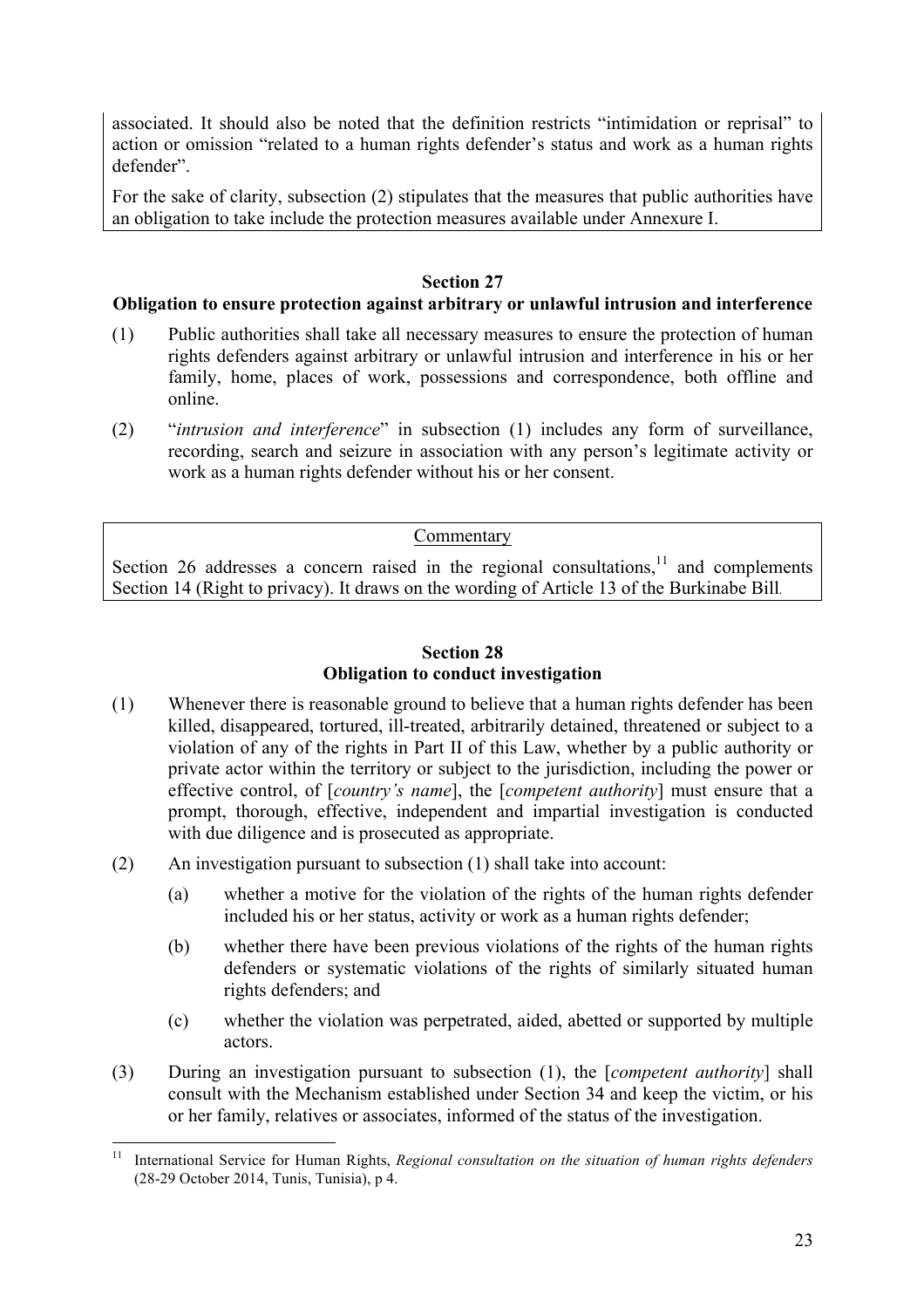- (4) [*Country's name*] should request such assistance from relevant international or regional human rights bodies or mechanisms as is necessary to conduct an investigation in conformity with subsection (1).
- (5) Where the [*competent authority*] is unable or unwilling to conduct an investigation pursuant to subsection (1), [*country's name*] shall request assistance to conduct such an investigation from relevant international or regional human rights bodies or mechanisms.

#### Commentary

Pursuant to this Section, when the work of a human rights defender gives reasonable ground to believe that a violation of human rights and fundamental freedoms has occurred, the relevant authority will be obliged to investigate that potential violation.

The Section draws on Article 9(5) of the UN Declaration which provides that:

*The State shall conduct a prompt and impartial investigation or ensure that an inquiry takes place whenever there is reasonable ground to believe that a violation of human rights and fundamental freedoms has occurred in any territory under its jurisdiction.* 

The word "thorough" was added to the description of the investigation to be conducted in light of a suggestion made during the regional consultations.<sup>12</sup> The terms "effective", "independent" and "prompt" were added to reflect international jurisprudence regarding the conduct of investigations which may implicate State agencies or authorities.<sup>13</sup>

Subsection (2) addresses comments made during the regional consultations expressing concern that crimes against human rights defenders are not investigated in a way which contemplates that the motive for the crime may be their work as a human rights defender, that there may be systemic violations against defenders, or that there may be multiple perpetrators.

#### **Section 29 Obligation to ensure effective remedy and full reparation**

Public authorities shall take all necessary measures to ensure that an effective remedy and full reparation are available and provided for violations of the rights in Part II of this Law and for breach of the obligations in Part III of this Law.

#### Commentary

This Section complements Section 18 (Right to remedy and full reparation). The inclusion of an obligation to complement the right reflects that remedies may include non-judicial

<sup>&</sup>lt;sup>12</sup> International Service for Human Rights, *Consultation on the situation and protection needs of human rights defenders from Western European and Others Group States* (22-23 June 2015, Florence, Italy), p 9: "States should ensure the prompt and thorough investigation and prosecution of attacks against human rights defenders by both State and non-State actors, with perpetrators held accountable and victims provided access to effective remedies".

<sup>13</sup> See, for example, *Pueblo Bello Massacre v Colombia* (31 January 2006) Inter-American Court of Human Rights Series C No. 140, para 142; *Pestaño v The Philippines*, Human Rights Committee, Views: Communication No 942/00, 98th sess, UN Doc CCPR/C/98/D/1619/2007 (11 May 2010); McKerr v United Kingdom (2002) 34 EHRR 20.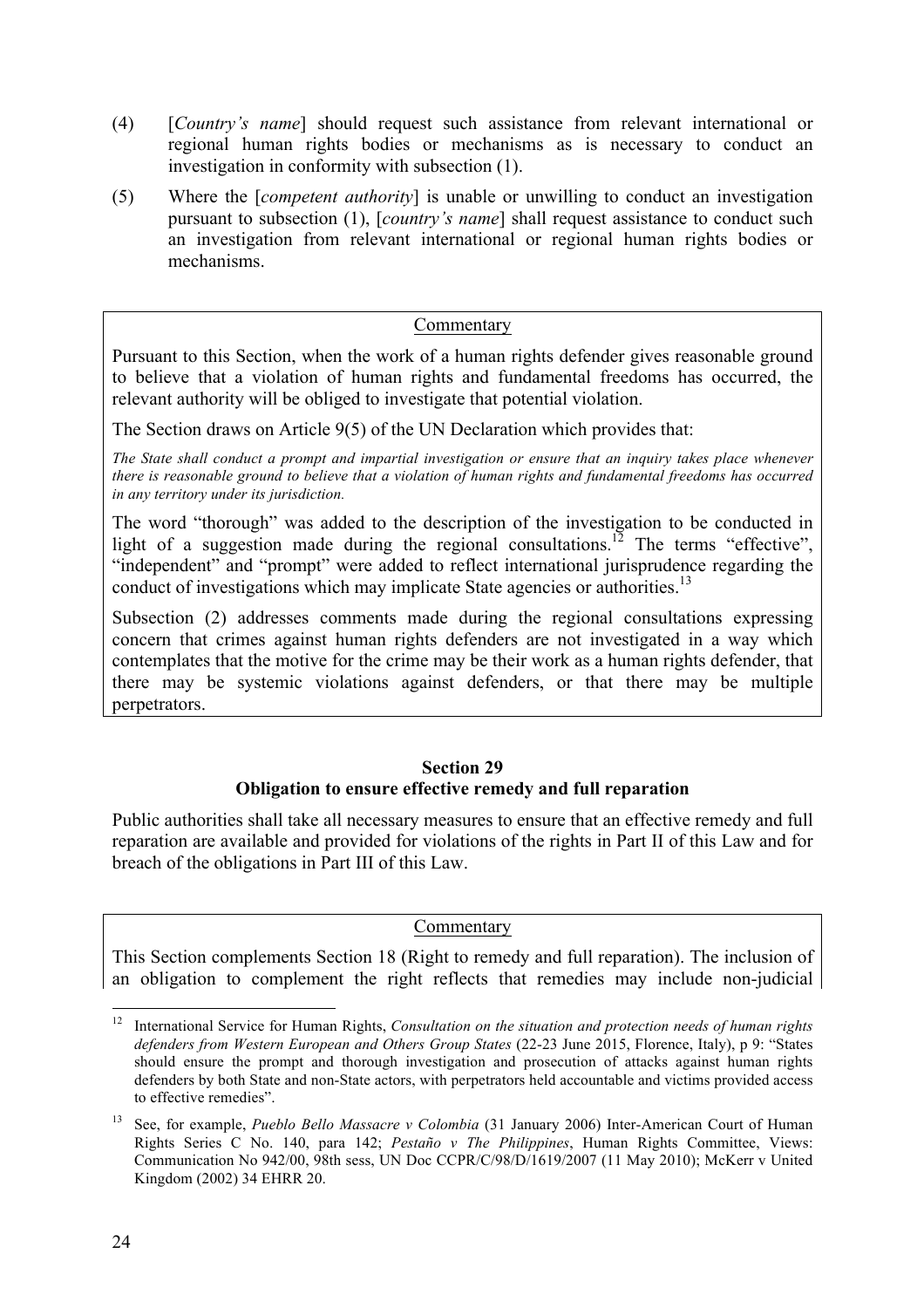remedies and that the provision of remedies within the power of a public authority should not require recourse to a court or tribunal by a victim of a violation or his or her representative.

This Section draws on Article 9 of the UN Declaration, which provides in relevant part that:

- *2. To this end, everyone whose rights or freedoms are allegedly violated has the right, either in person or through legally authorized representation, to complain and have that complaint promptly reviewed in a public hearing before an independent, impartial and competent judicial or other authority established by law and to obtain from such an authority a decision, in accordance with law, providing redress, including any compensation due, where there has been a violation of that person's rights or freedoms, as well as enforcement of the eventual decision and award, all without undue delay.*
- *3. To the same end, everyone has the right, individually and in association with others,* inter alia*:*
- *(a) To complain about the policies and actions of individual officials and governmental bodies with regard to violations of human rights and fundamental freedoms, by petition or other appropriate means, to competent domestic judicial, administrative or legislative authorities or any other competent authority provided for by the legal system of the State, which should render their decision on the complaint without undue delay;*

#### **Section 30 Obligation to make intimidation and reprisal an offence**

An act of intimidation or reprisal, whether by a public or private actor, against a person, on the grounds of or in association with his or her status, activities or work as a human rights defender, shall be an offence and should be prosecuted by the [*competent authority*] and subject to appropriate penalties which take into account the gravity of the offence.

#### Commentary

This section draws on the language of Article 4(2) of the Convention Against Torture:

*(1) Each State Party shall ensure that all acts of torture are offences under its criminal law. The same shall apply to an attempt to commit torture and to an act by any person which constitutes complicity or participation in torture. (2) Each State Party shall make these offences punishable by appropriate penalties which take into account their grave nature.*

Penalties for acts of intimidation or reprisals should recognise and reflect that threats and attacks against human rights defenders may also amount to threats and attacks against the human rights, fundamental freedoms and democratic societies, institutions and processes they defend.

The Burkinabe Bill contains a number of provisions (Articles 19 to 29) which create offences related to the intimidation or reprisal of human rights defenders. These provisions could serve as a guide for any State which does not have existing offences in its domestic law relating to intimidation or reprisal.

This section may require adaptation to national contexts.

#### **Section 31 Obligation to promote and facilitate human rights education**

Public authorities shall promote, facilitate and adequately resource teaching, training and education about human rights and fundamental freedoms within all public authorities and to all persons within the jurisdiction or subject to the control of [*country's name*]. Teaching, training and education programs shall include information about this Law and the important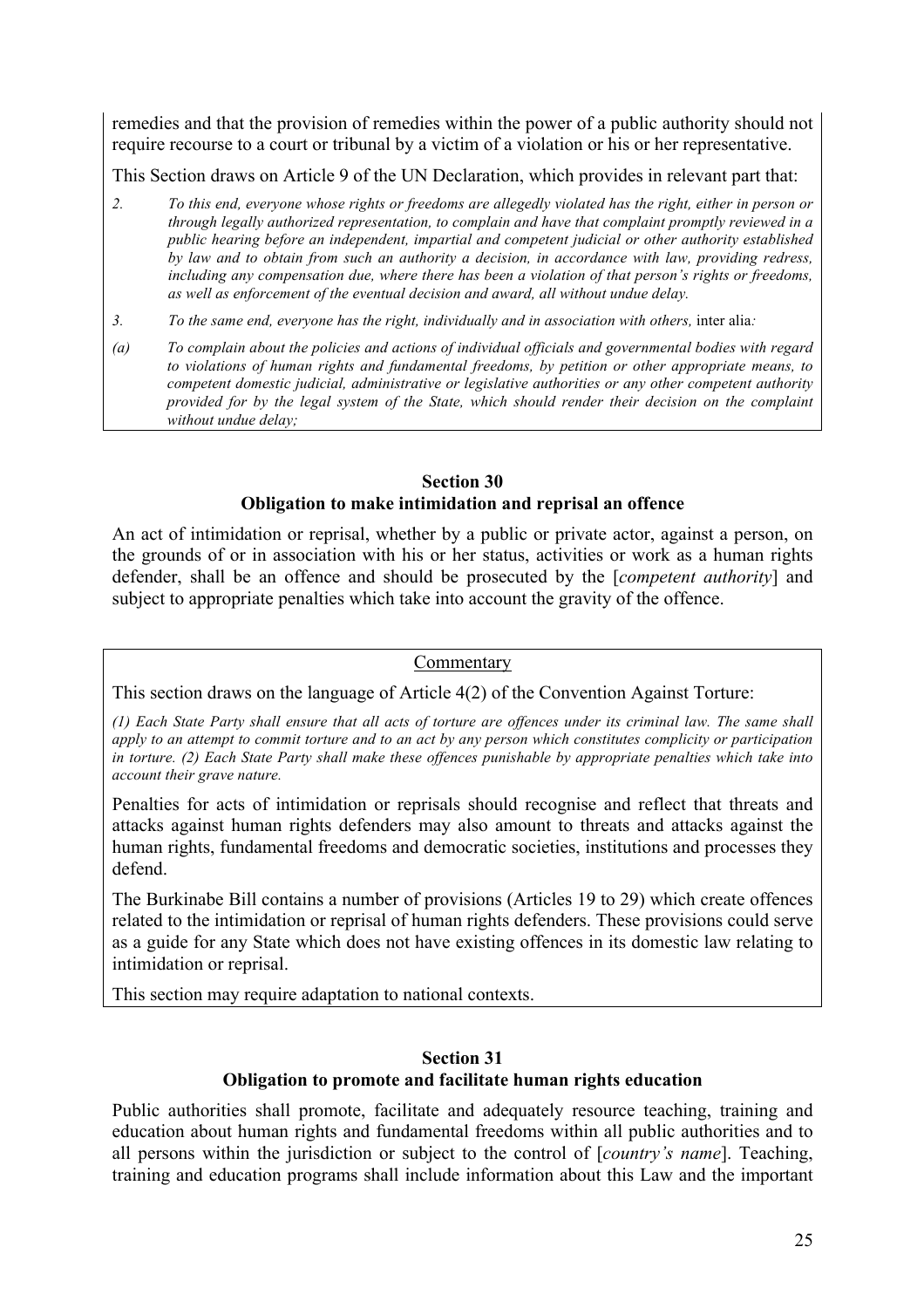and legitimate work of human rights defenders.

#### Commentary

This section is intended to give effect to article 15 of the UN Declaration and to respond to concerns raised in the regional consultations regarding the lack of education or information about human rights and the important and legitimate work of human rights defenders

#### **Section 32 Obligation to implement protection and urgent protection measures**

Public authorities shall take all necessary measures to fully and effectively implement protection and urgent protection measures determined under Part IV of this Law.

#### **Commentary**

This section is intended and necessary to ensure that all those public authorities involved or implicated in the protection of human rights defenders are obliged and may be compelled to provide such protection as is necessary and within their power.

#### **Section 33 Assistance to human rights defenders abroad**

- (1) Public authorities shall take all necessary steps within their power in conformity with national and international obligations and standards to provide assistance to a human rights defender abroad who has been or may be subject to intimidation or reprisal on the grounds of or in association with his or her status, activities or work as a human rights defender.
- (2) The assistance referred to in subsection (1) may include, as required by the nature of the intimidation or reprisal and the nationality of the human rights defender concerned:
	- (a) receiving the human rights defender in the diplomatic mission in that country or visiting the human rights defender at his or her home or places of work, or places where a person is deprived of liberty;
	- (b) making official representations, whether public or confidential, in relation to the human rights defender;
	- (c) attending or observing trials or legal proceedings involving the human rights defender;
	- (d) monitoring and producing reports on the situation of the human rights defender;
	- (e) issuing emergency or replacement travel documents;
	- (f) obtaining medical care;
	- (g) providing details of local lawyers;
	- (h) providing details of local interpreters;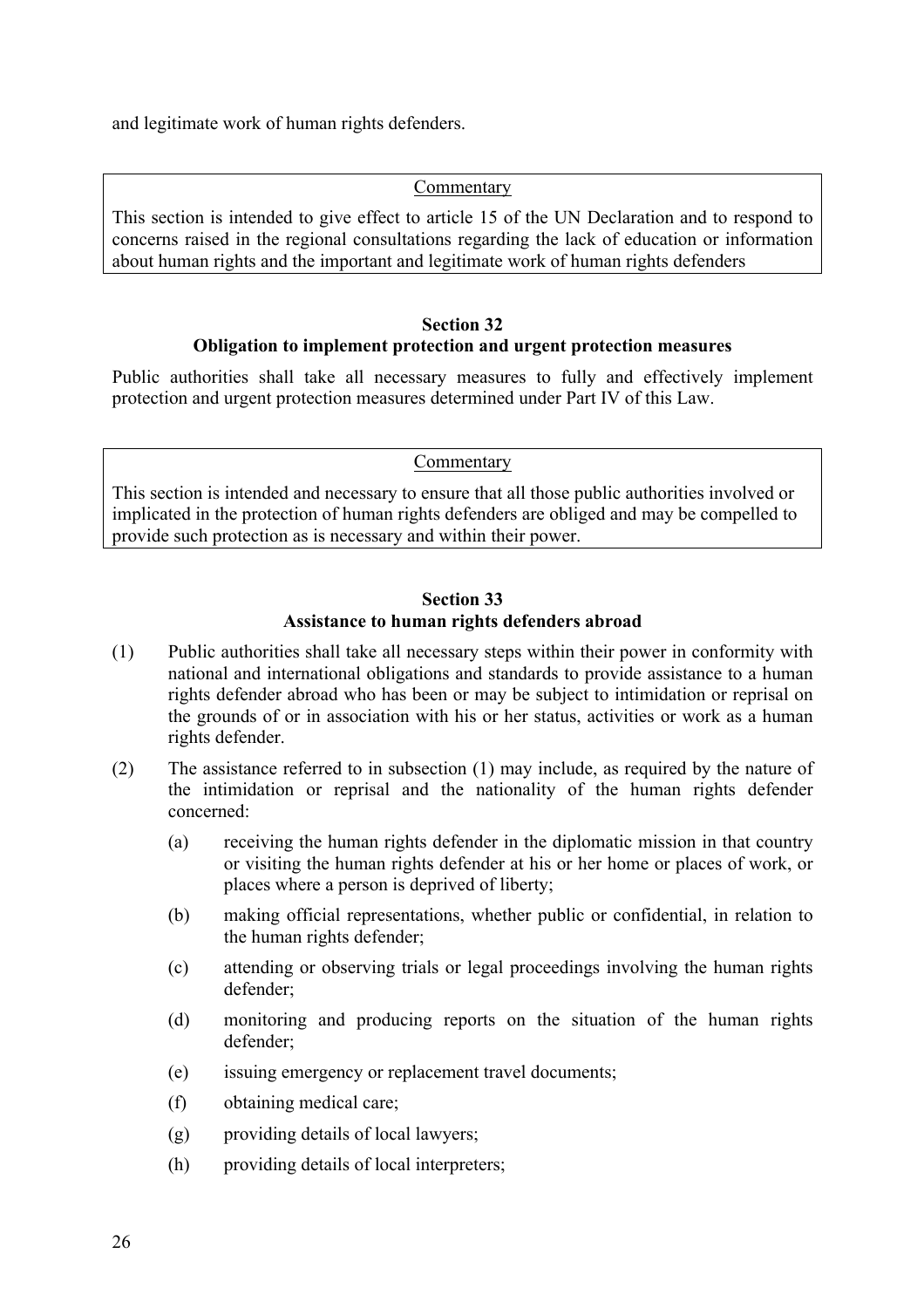- (i) contacting the family members of the human rights defender;
- (j) arranging for someone to accompany the human rights defender to a safe location or providing other relocation assistance;
- (k) providing financial assistance; and
- (l) providing emergency funds to enable the human rights defender to travel to a safe location.

#### Commentary

Unlike the previous Sections of the Law, this Section deals with the State's treatment of, and assistance to, human rights defenders located outside of the State.

The Section refers to national law in addition to international law so as to ensure that in situations where a State's domestic law imposes more onerous obligations regarding the protection of nationals abroad than it is subject to under international law, the State will be required to comply with those more onerous domestic obligations.

For nationals or citizens of a country, such domestic or international law may compel or make it obligatory to provide assistance to that person when abroad. For non-nationals or non-citizens, assistance may not be obligatory but is increasingly recognised as good practice, as reflected in the European Union Guidelines on the Protection of Human Rights Defenders and national guidelines adopted by States including Switzerland, Finland, Ireland, Norway and the Netherlands.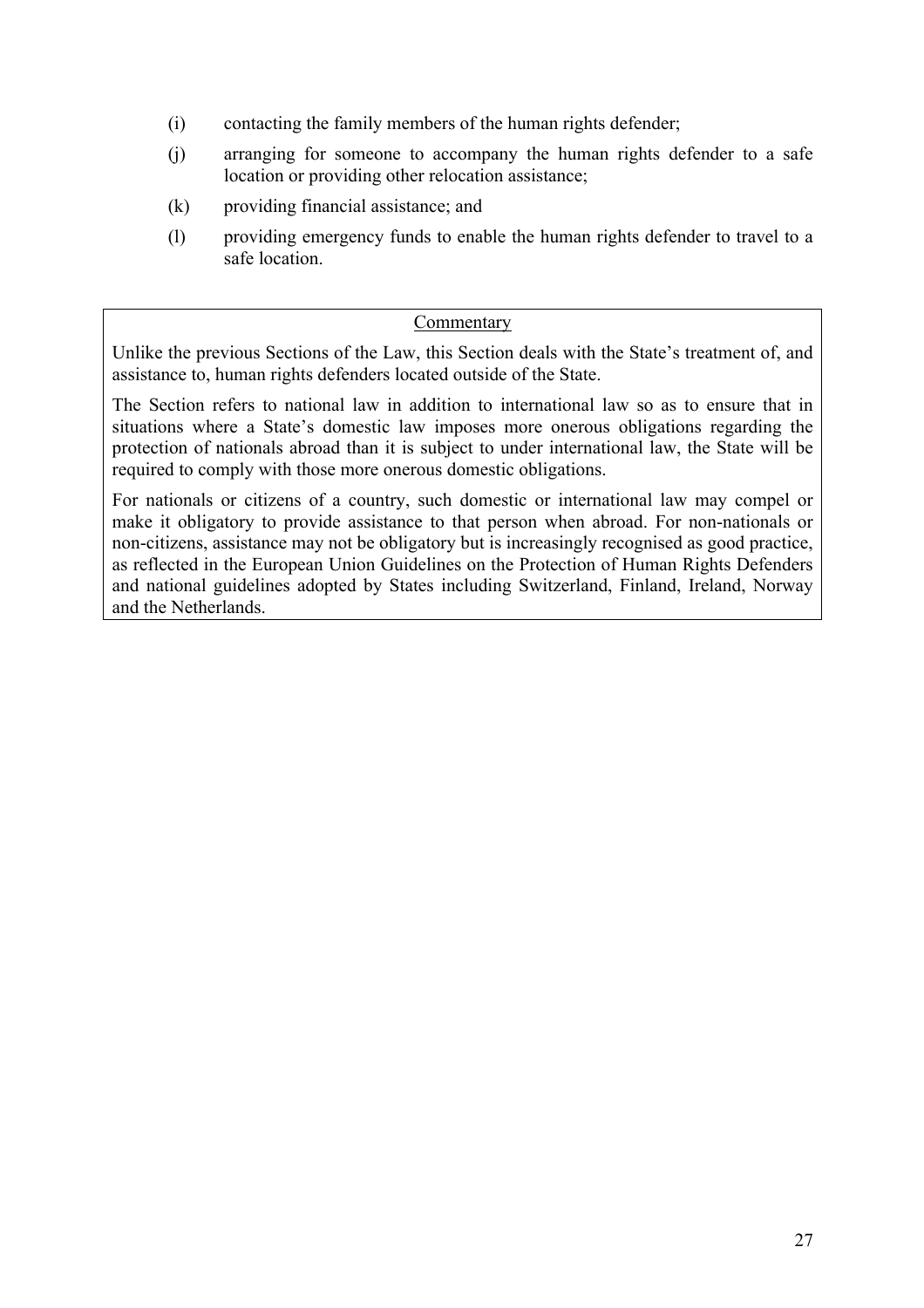## **PART IV. MECHANISM FOR THE PROTECTION OF HUMAN RIGHTS DEFENDERS**

#### Commentary

States should establish or mandate, adequately resource, and fully and effectively implement mechanism/s or programme/s for the protection of human rights defenders. Such mechanism/s or programme/s should be coordinated by an independent body, whether established and mandated specifically for this purpose or by way of conferring such a mandate within an existing body.

There is a range of mechanisms and programmes that a State could choose to implement, and different mechanisms and programmes may be appropriate in different States. Whatever specific mechanism or programme a State chooses to implement, it should adhere to the following minimum principles:

- (1) The mechanism or programme should be developed, implemented and evaluated in close consultation with human rights defenders and should directly involve human rights defenders in its development, governance and decision-making structures;
- (2) The mechanism or programme should be established, or the mandate conferred, in national legislation;
- (3) The mechanism or program should be independent of government and should not be subject to political, administrative or financial controls which are incompatible with its independence;
- (4) The mechanism or programme should be adequately and sustainably resourced;
- (5) The mechanism or programme should include measures to promote a safe and enabling environment for human rights defenders, contribute to the prevention of threats, risks and restrictions to human rights defenders, and provide both urgent and longer term protection to human rights defenders at risk;
- (6) The mechanism or programme should seek to identify and address both structural and systemic factors contributing to risk and provide for individualised assessment for particular defenders;
- (7) The mechanism or programme should be developed and implemented in such a way as to identify and address the particular situation and risks faced by particular groups of defenders, including women human rights defenders, and apply a gender perspective;
- (8) The mechanism or programme should include specific, rather than generic, protection measures that respond to the level and nature of risk, taking into account elements such as gender, gender identity and sexual orientation, ethnicity, age, health and family considerations, geographical location, socio-economic contexts and the individual or collective nature of the beneficiary. These measures should be defined according to a clear risk analysis methodology and in consultation with the beneficiaries;
- (9) The mechanism or programme should focus on the holistic security of human rights defenders, their family members and associates, including physical security, digital security and psycho-social wellbeing;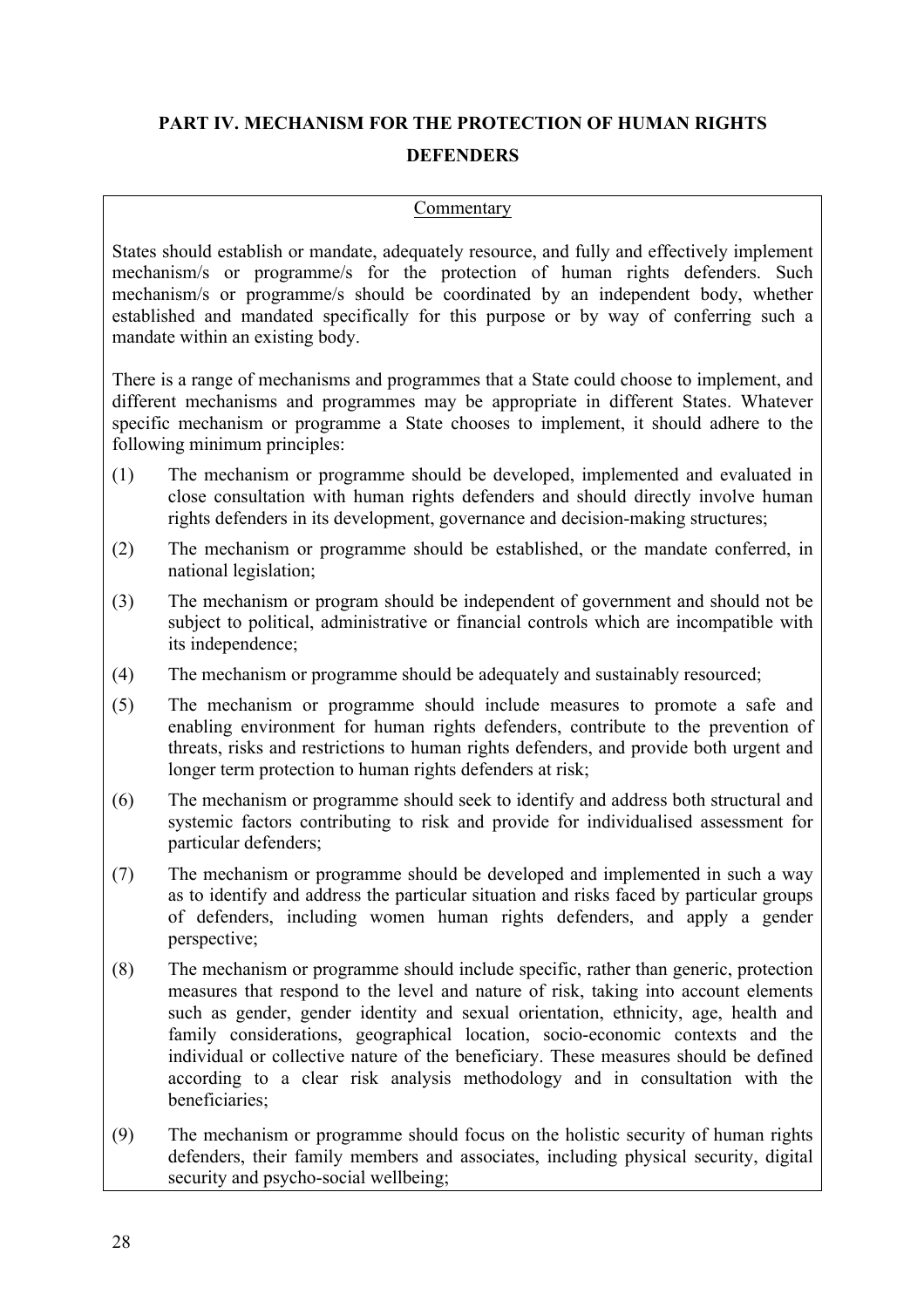- (10) Any plans or measures to protect human rights defenders should be designed and implemented to support and minimally interfere with their activities and work as human rights defenders;
- (11) All staff and other personnel involved in the implementation of a mechanism or programme should be adequately and properly vetted and trained, including in relation to the situation and protection needs of women human rights defenders and in relation to multiple, intersectional and systemic discrimination; and
- (12) The mechanism or programme should promote, contribute to ensuring, and report on the full and effective implementation of the Declaration, including through the provision of reports and advice to parliament and the government and through cooperation with relevant international and regional human rights mechanisms.

These core minimum principles have been developed having regard to, inter alia, the Commentary to the Declaration, the March 2016 Report of the Special Rapporteur on the situation of human rights defenders (A/HRC/31/55), a review of the provisions and operation of protection mechanisms in Brazil, Mexico and Honduras, and extensive inputs from human rights defenders in all regions through the regional consultations.

Part IV of this Law has been drafted in accordance with these core minimum principles and is offered as *a* model for their operationalisation. It is recognised, however, that different models or approaches are legitimate, and may be more appropriate, in particular national contexts and legal and constitutional frameworks. For example, a mechanism or programme could be established within an existing body, such as a national human rights institution in conformity with the Paris Principles, or the detailed operational provisions set out in this Part IV may be more appropriately codified in regulation, decree or policy.

#### **Section 34**

#### **Establishment of Mechanism for the Protection of Human Rights Defenders**

- (1) The [*competent authority*] shall maintain, designate or establish a Mechanism for the Protection of Human Rights Defenders, which shall have responsibility within the [*competent authority*] for coordinating the protection of human rights defenders. The Mechanism shall carry out its functions in close, cooperative consultation [*with the country's national human rights institution, where there is one and*] with civil society.
- (2) The Mechanism shall fulfil the following functions:
	- (a) prevent intimidation or reprisal;
	- (b) protect human rights defenders from intimidation or reprisal;
	- (c) assist in ensuring investigation of, and accountability for, acts of intimidation or reprisal;
	- (d) facilitate and promote inter-agency and inter-departmental coordination to prevent, protect against, investigate, and ensure accountability for acts of intimidation or reprisal; and
	- (e) promote and publicly acknowledge the legitimate and important role, function, activities and work of human rights defenders.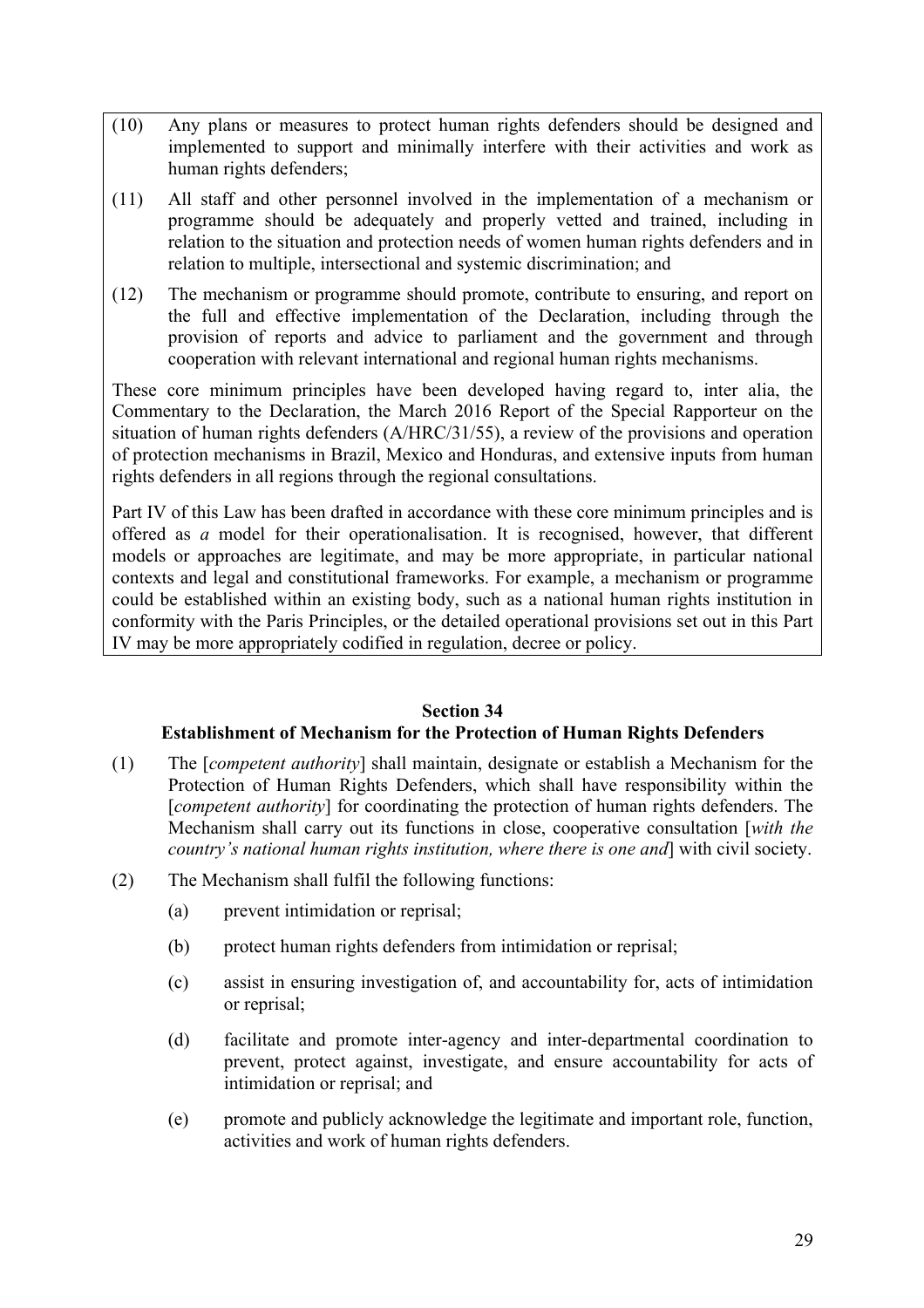- (3) In fulfilling the functions in subsection (2), the Mechanism may:
	- (a) monitor and respond to the situation of human rights defenders in [*country's name*], including risks to their security, and legal and other impediments to a safe and enabling environment that is conducive to their work;
	- (b) consult and work closely and cooperatively with human rights defenders in the implementation of this Law;
	- (c) coordinate the implementation of this Law, including by developing protocols and guidelines for this purpose, within a period no longer than [*180 days*] of the entry into force of this Law;
	- (d) carry out assessments of risks, vulnerability or conflict at the [*national, regional or local*] levels, with the aim of identifying specific needs for the protection of human rights defenders, including by undertaking gender based and collective risk assessments;
	- (e) aid, assist and inform investigations for the purpose of prosecuting the offences created under Section 28;
	- (f) monitor existing and draft legislation and inform the [*competent authority*] about the impact or potential impact of legislation on the status, activities and work of human rights defenders, proposing legislative modifications where necessary;
	- (g) advise all areas of government on the design and implementation of policies and programmes to guarantee and protect the rights of human rights defenders under this Law;
	- (h) monitor and prepare annual reports on the situation of human rights defenders in [*country's name*] and make recommendations to the relevant authorities on the appropriate measures to be taken to promote a safe and enabling environment for their work and to mitigate and prevent the risks facing them, including by tackling the root causes of violations against human rights defenders;
	- (i) propose and implement, or ensure the implementation of, prevention measures and protection measures to guarantee the life, integrity, liberty, security and the work of human rights defenders, giving particular attention to the situation and protection needs of women human rights defenders and other human rights defenders at increased risk;
	- (j) advise the [*competent authority*] on the desired profiles, selection procedure, income and training of all staff and security personnel with responsibility towards the protection of human rights defenders;
	- (k) receive and assess applications for protection measures and implement the appropriate protection measures, including emergency measures, in coordination with other relevant authorities;
	- (l) disseminate information to the public about protection programmes for human rights defenders and how to access them, and about the Mechanism's work, guaranteeing transparency in regards to resource allocation;
	- (m) disseminate information to authorities and to the public about the UN General Assembly Declaration on the Right and Responsibility of Individuals, Groups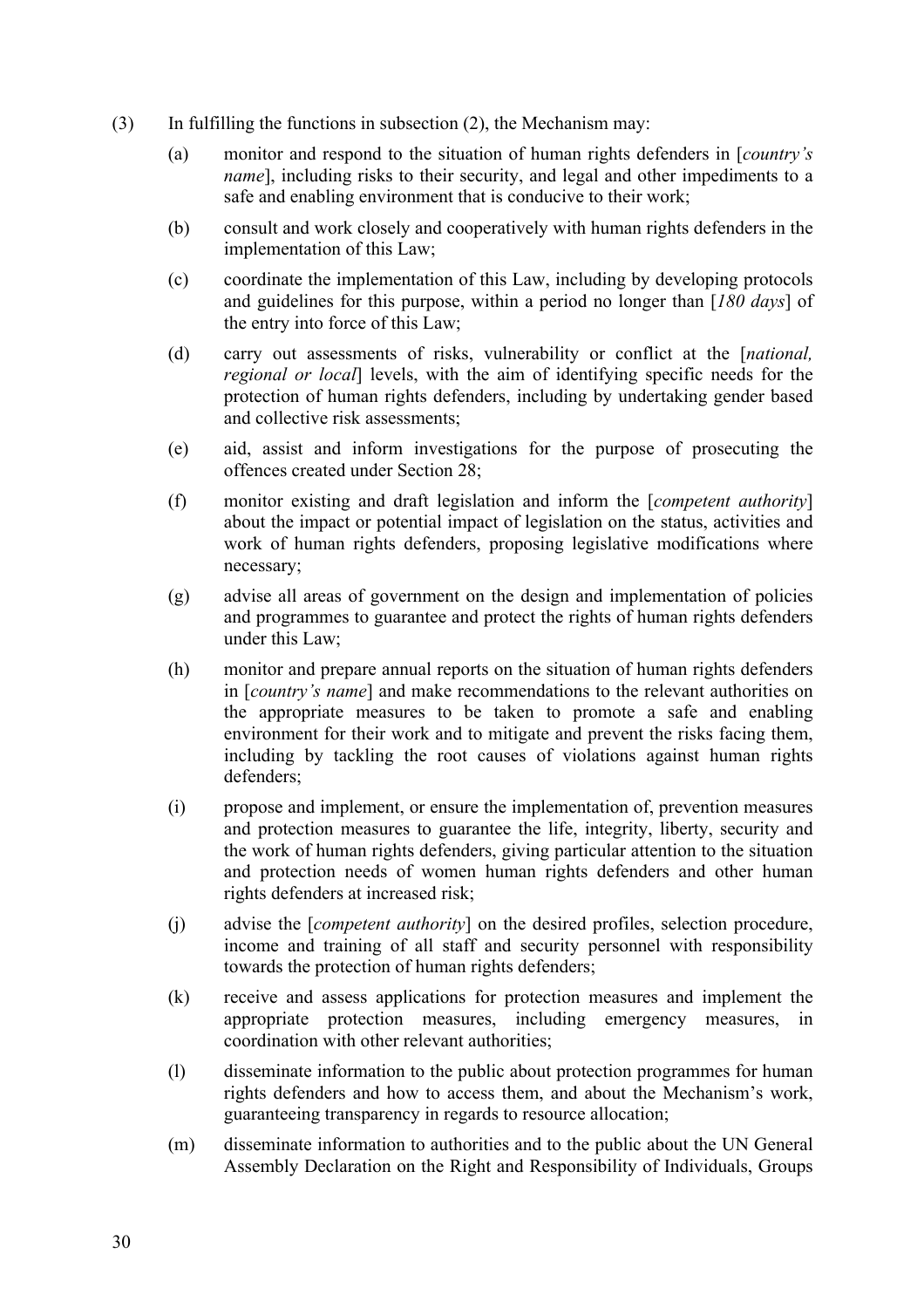and Organs of Society to Promote and Protect Universally Recognized Human Rights and Fundamental Freedoms, and the vital and legitimate role, function and work of human rights defenders; and

- (n) prepare and submit reports and communications on the situation of human rights defenders in [*country's name*] to relevant international and regional human rights bodies and mechanisms.
- (4) The Mechanism shall respect and maintain the confidentiality of the personal data collected on human rights defenders and those referred to Section 38(2)(b) to (e). The Mechanism, together with independent experts and in consultation with civil society, shall develop obligatory information management and digital security policies for their staff and all other authorities with access to information received by the Mechanism.
- (5) The Mechanism, together with independent experts and in consultation with civil society, shall carry out periodic reviews of the implementation of this Law and the Mechanism's effective functioning. The first review shall be carried out within [*18 months*] of the entry into force of this Law.

#### Commentary

This Section is drawn from Article 14(3) of the UN Declaration, which provides that:

*The State shall ensure and support, where appropriate, the creation and development of further independent national institutions for the promotion and protection of human rights and fundamental freedoms in all territory under its jurisdiction, whether they be ombudsmen, human rights commissions or any other form of national institution.* 

The language "maintain, designate and establish" is taken from Article 17 of the Optional Protocol to the Convention Against Torture.

The value of such a national institution for the protection of human rights defenders has been underscored in several HRC documents. These include HRC Resolution 13/13, which:

*..[e]ncourages States to create and strengthen mechanisms for consultation and dialogue with human rights defenders, including through establishing a focal point for human rights defenders within the public administration where it does not exist, with the aim of, inter alia, identifying specific needs for protection, including those of women human rights defenders, and ensuring the participation of human rights defenders in the development and implementation of targeted protection measures*. 14

The commentary to the UN Declaration recommends that States should put in place protection mechanisms to prevent violations against human rights defenders and that such mechanisms should exhibit a range of characteristics including being:

- (a) established and operated in consultation with human rights defenders;
- (b) established or defined by law;
- (c) adequately and sustainably resourced;
- (d) empowered to define and implement protective measures which address the specificities of the profile of defenders, including as to gender and place of residence; and

 <sup>14</sup> UN Human Rights Council, *Protection of human rights defenders*, 15 April 2010, A/HRC/RES/13/13, para 5.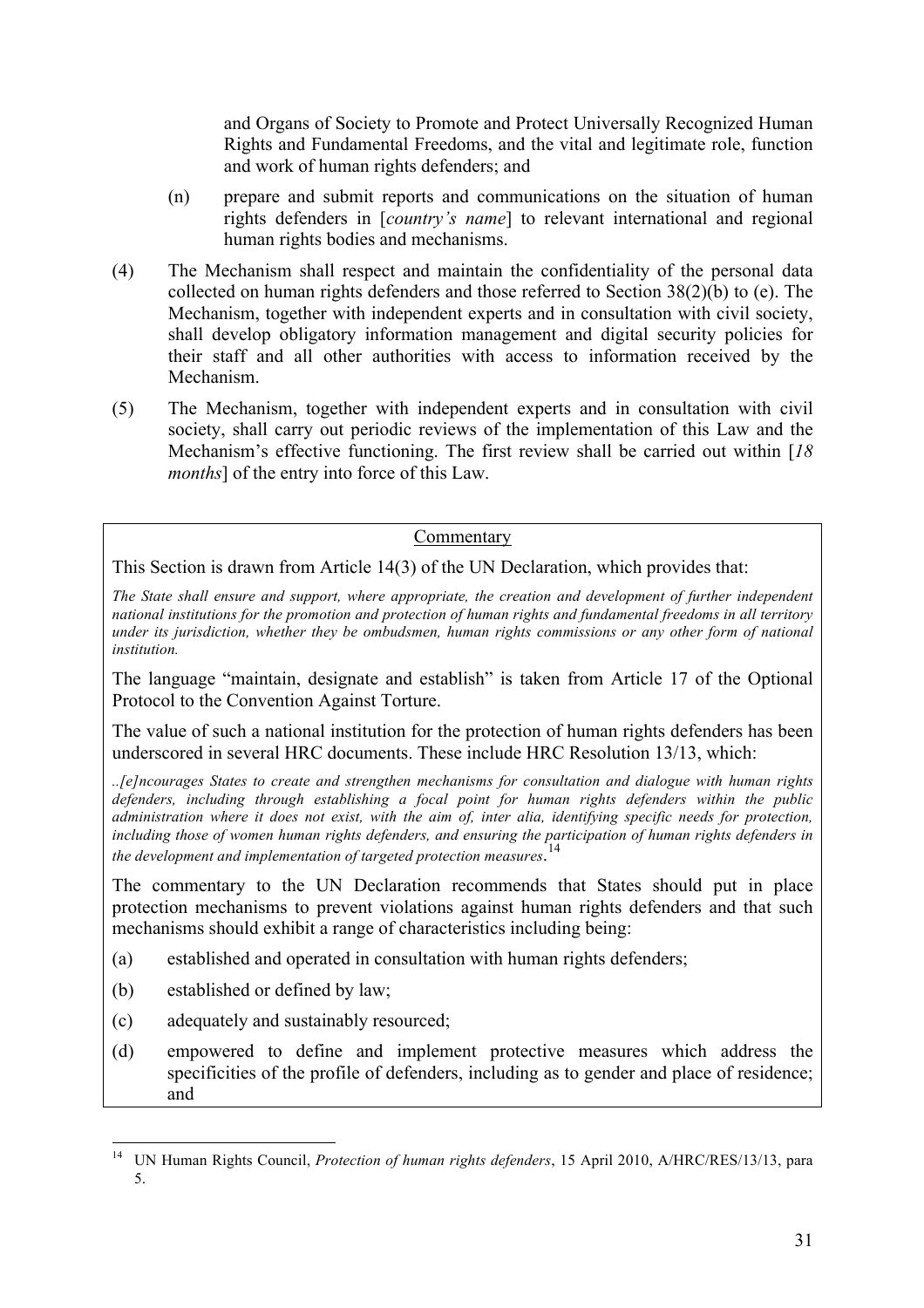(e) staffed and resourced by persons receiving specific trainings on human rights, gender issues and the Declaration on Human Rights Defenders.

(See also Commentary page 21 and Report of the Special Rapporteur on human rights defenders A/HRC/13/22). Such a mechanism could be independently established or may be a function conferred by statute on a national human rights institution. In this regard, HRC Resolution 22/6:

*..[u]nderlines the value of national human rights institutions, established and operating in accordance with the Paris Principles, in the continued monitoring of existing legislation and consistently informing the State about its impact on the activities of human rights defenders, including by making relevant and concrete recommendations*. 15

In the Report of the Special Rapporteur on the situation of human rights defenders (the *Special Rapporteur's Report*) (A/HRC/25/55, dated 23 December 2013), which elaborated on the main elements that are necessary for human rights defenders to be able to operate in a safe and enabling environment, the Special Rapporteur emphasised that national human rights institutions can play a crucial role in the protection of human rights defenders (see paragraph 79).

In order to play that crucial role, the Special Rapporteur also recommended that national human rights institutions fulfil the following functions (see paragraphs  $80 - 82$ ):

- (a) have a designated focal point for human rights defenders with responsibility to monitor their situation, including risks to their security, and legal and other impediments to a safe and conducive environment for defenders;
- (b) monitor legal and administrative frameworks which regulate the work of human rights defenders, and inform the State about the impact or potential impact of legislation on the work of defenders; and
- (c) disseminating information about protection programmes for defenders, where they exist, and ensuring that defenders are closely involved in the design, implementation and evaluation thereof.

The functions of the Mechanism in this Section are derived from the recommendations in the Commentary, the Special Rapporteur's Reports, and adopted from national legislation such as the Mexican Law and the Honduran Law.

Each State, in consultation with civil society, should determine the precise structure of the national mechanism for the protection of human rights defenders suited to its particular system of public governance. For ease of reference and simplicity, this Model Law establishes one such entity, referred to as the Mechanism for the Protection of Human Rights Defenders. Ultimately, more fundamental to this Model Law are the functions carried out by this national mechanism. States may allocate these functions to different entities that make up the national mechanism for the protection of human rights defenders.

Where the State has a national human rights institution that complies with the Paris Principles, this section could be drafted to allocate to that institution the responsibilities and functions described in the section. The institution should be given adequate resources to undertake effectively those additional responsibilities and functions. If that institution does not take on this role, then the section should require the national mechanism to work closely with the national human rights institution.

 <sup>15</sup> UN Human Rights Council, *Protecting human rights defenders*, 12 April 2013, A/HRC/RES/22/6, para 16.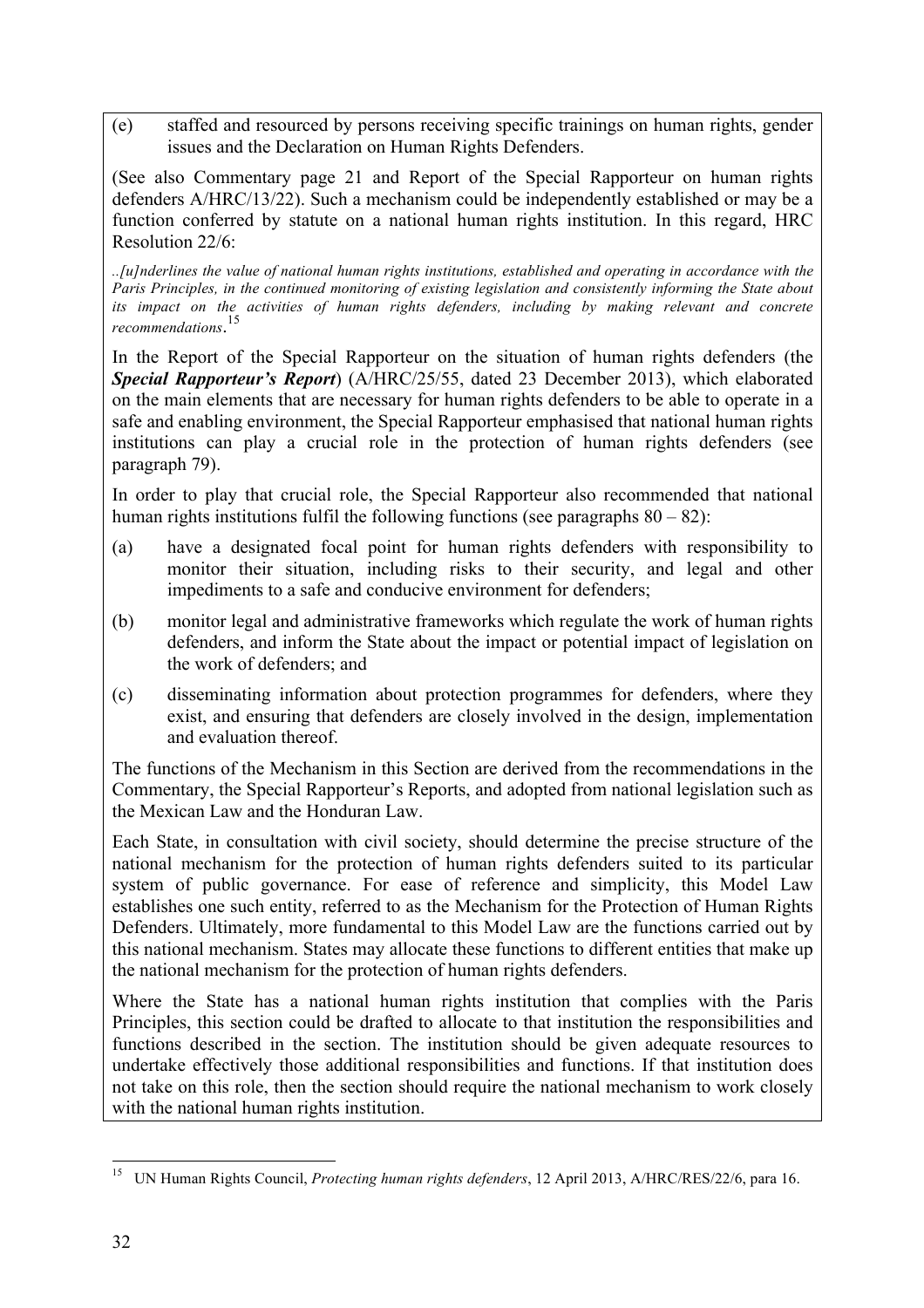Where a special national mechanism is established under this section, it should have the responsibilities and functions set out in the section. The section should also set out the role of any government body that may form a part of the national mechanism and its relationship visà-vis any other government bodies that are part of the national mechanism.

National mechanisms for the protection of human rights defenders in existing laws, such as the Mexican Law and the Honduran Law, typically consist of three main parts: (1) a governing body that makes the final decisions and gives the necessary approvals; (2) an advisory/deliberative body that deliberates the issues and advises the governing body; and (3) an executive body/secretariat that carries out the technical workings of the national mechanism and implements the decisions of the governing body.

It is important to underline that, regardless of the composition of the national mechanism for the protection of human rights defenders, ultimate responsibility rests with the Head of State or Head of Government, who must guarantee its implementation and effectiveness. One of the failures of States in the implementation of laws and policies for the protection of human rights defenders, identified by civil society, is the lack of high level political backing.

#### *The Mexican Law*

Under the Mexican Law, the mechanism for the fulfilment of the object of the Mexican Law is composed of three main entities: (1) the Governing Board; (2) the Advisory Council; and (3) the National Executive Coordination.

The Governing Board is the highest authority of the mechanism and the main decisionmaking body for the protection of human rights defenders and journalists. Civil society representation on the Board is guaranteed by the law. Article 8 of the Mexican Law outlines the powers of the Governing Board.

The Advisory Council is a consultative body of the Governing Board made up of civil society representatives. The powers of the Advisory Council are set out in Article 16 of the Mexican Law

The National Executive Coordination is the technical body responsible for coordinating with the States, agencies of the federal public administration and autonomous bodies. It consists of three auxiliary units: (1) the Case Reception and Rapid Reaction Unit; (2) the Risk Assessment Unit; and (3) the Prevention, Monitoring and Analysis Unit (see Article 17). Article 18 of the Mexican Law sets out the powers of the National Executive Coordination.

#### *The Honduran Law*

By way of comparison, under the Honduran Law, the National System for the Protection of Human Rights Defenders, Journalists, Social Communicators and Legal Practitioners (the *National Protection System*) consists of five entities (see Article 19): (1) The Secretary of State of the Department of Human Rights, Justice, Interior and Decentralisation (as the governing body); (2) the National Council for the Protection of Human Rights Defenders, Journalists, Social Communicators and Legal Practitioners (the *National Council of Protection*); (3) the Directorate-General of the Protection System; (4) the Technical Committee of the Protection Mechanism and (5) the Human Rights Department of the Secretary of State of the Department of Security.

The powers of the Secretary of State in the Ministry of Human Rights, Justice, Interior and Decentralisation as the governing body of the National System are not specifically spelt out in the Honduran Law.

The National Council of Protection was established as the deliberative and advisory body to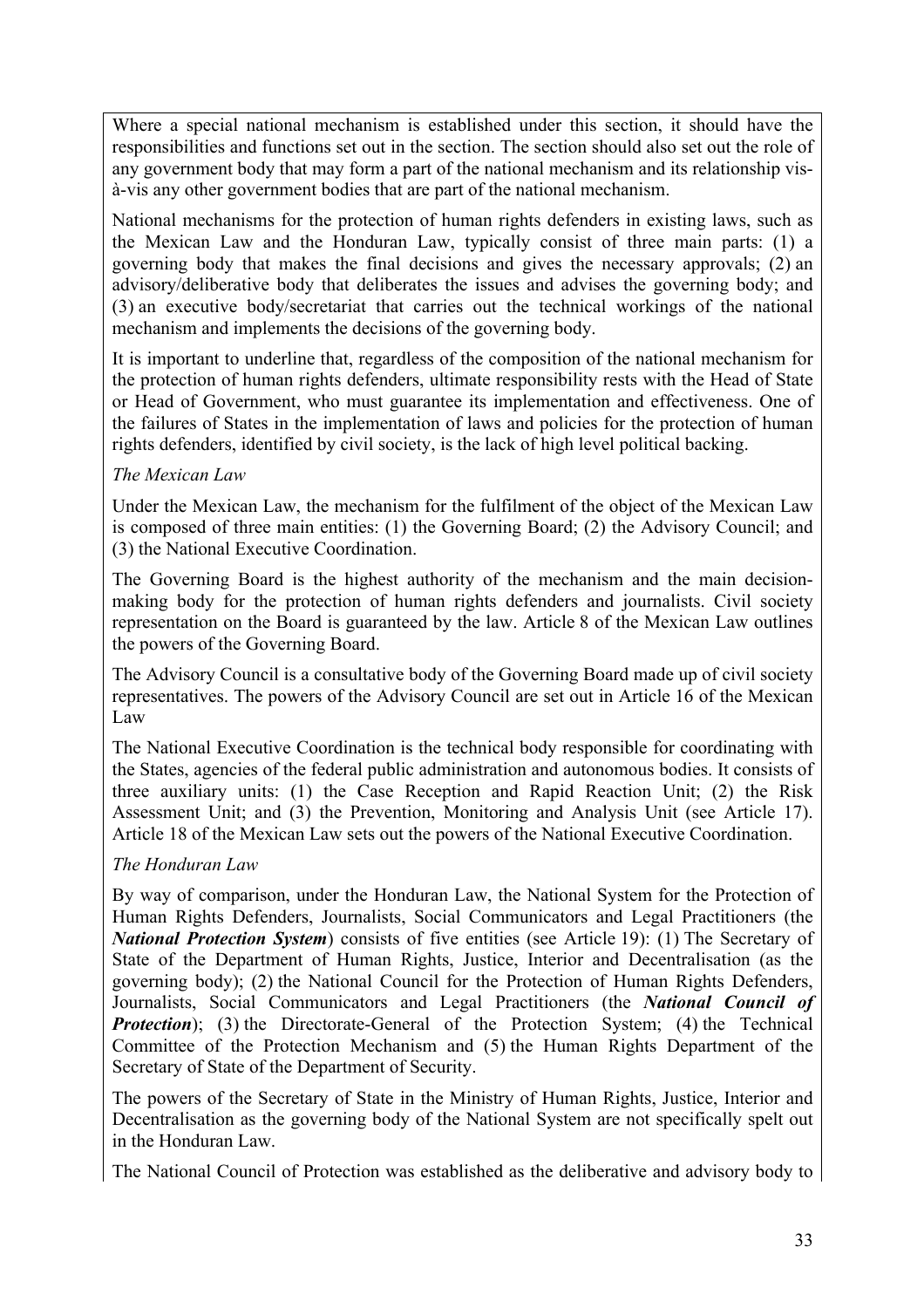the National Protection System (see Article 20). Article 24 of the Honduran Law sets out the powers of the National Council of Protection.

The Directorate-General of the National Protection System, which is part of the organisational structure of the Secretary of State in the Ministry of Human Rights, Justice, Interior and Decentralisation, is the executive structure of the National Protection System (see Article 28). Article 29 sets out the powers and duties of the Directorate-General of the National Protection System.

The Technical Committee of the Protection Mechanism is responsible for carrying out the dictates of risk analysis, deliberation and decisions on requests for protection submitted to the Directorate-General (see Article 31). Article 32 sets out the power of the Technical Committee.

In order to protect the privacy of human rights defenders, their families and their associates, it is necessary for the national human rights institutions to maintain the confidentiality of the data collected on these individuals. Under Article 31 of the Honduran Law, the members of the Technical Committee are required to maintain strict confidentiality of all information on the procedure for protection and case analysis, on pain of punishment by a fine.

#### **Section 35 Consultation with civil society**

The [*competent authority*] shall consult with human rights defenders and other civil society actors in relation to all aspects of the work of the Mechanism.

#### **Section 36 Resources**

- (1) The [*competent authority*] shall provide adequate financial resources to the Mechanism to enable it to fulfil its functions and exercise its powers fully and effectively.
- (2) To fulfil the purposes of this Law and for the purpose of obtaining financial resources additional to those in subsection (1), the [*competent authority*] shall establish a Fund for the Protection of Human Rights Defenders.
- (3) The Fund's resources shall be used exclusively for the implementation of protection measures and prevention measures and other acts authorised under this Law.
- (4) Provided that there is no actual or apparent conflict of interest, the Fund may receive:
	- (a) grants and loans from the public sector and the private sector;
	- (b) contributions from domestic and foreign persons, groups, associations and organisations and institutions; and
	- (c) [*amounts derived from the movable and immovable assets of the Mechanism*].
- (5) The Fund may be utilised by the Mechanism and other entities authorised by the Mechanism.
- (6) The Fund shall be administered with full transparency and a report of the Fund's use shall be included in the Mechanism's annual report.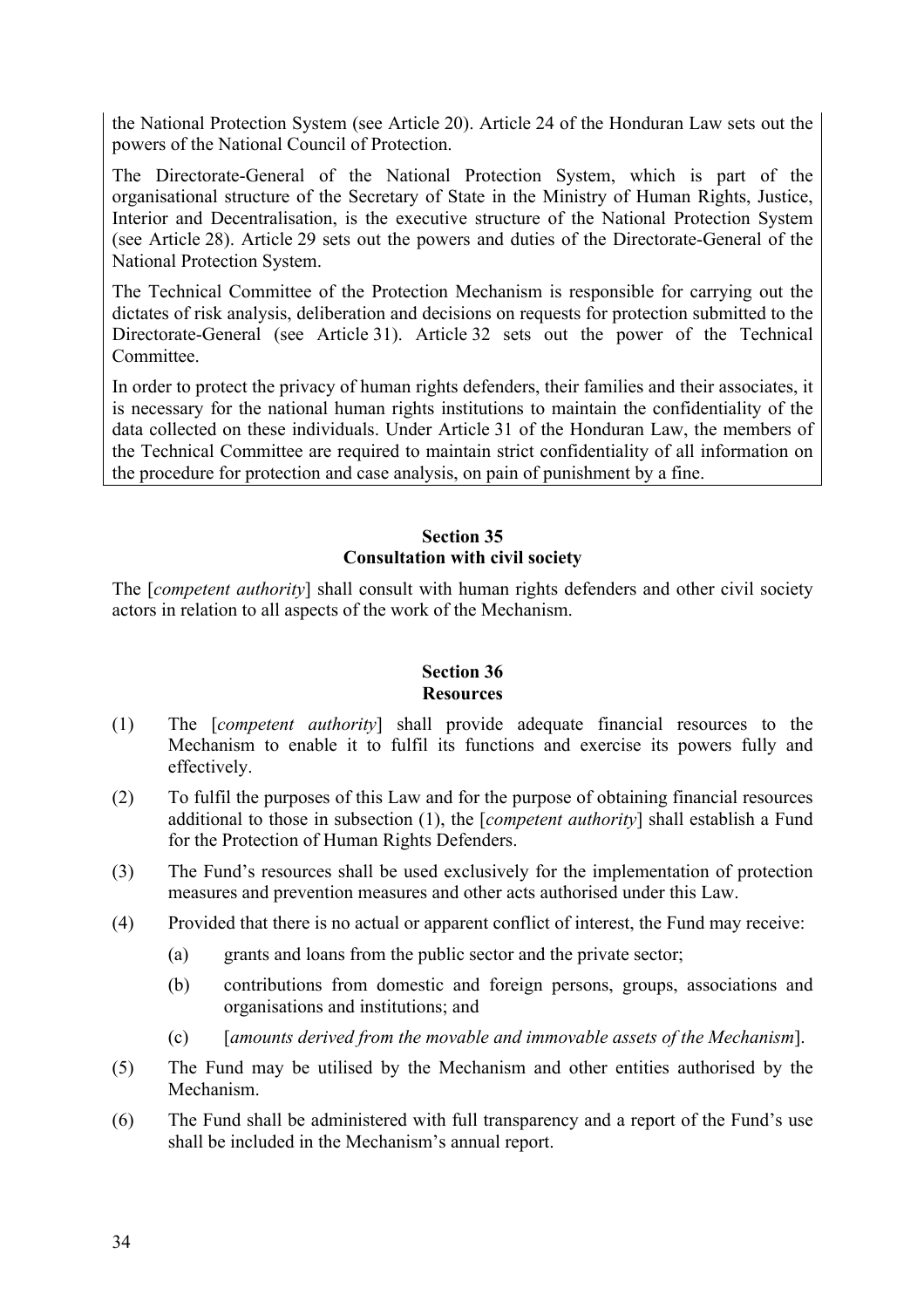#### Commentary

In the Special Rapporteur's Report (at paragraph 131), it was recommended that national institutions established for the protection of human rights defenders be "adequately resourced to be able to operate independently and to be credible and effective", and be provided with "material resources to ensure the physical and psychological protection of defenders".

In HRC Resolution 22/6, States are called upon to: "ensure that they do not discriminatorily impose restrictions on potential sources of funding aimed at supporting the work of human rights defenders in accordance with the [UN Declaration] …, other than those ordinarily laid down for any other activity unrelated to human rights within the country to ensure transparency and accountability, and that no law should criminalize or delegitimize activities in defence of human rights on account of the origin of funding thereto".<sup>16</sup>

This Section draws on the following sources: (a) Articles 48 and 49 of the Mexican Law; (b) Article 16 of the Nepalese Bill; and (c) Article 66 of the Honduran Law and an analysis jointly undertaken by CEJIL-PI in that regard.<sup>17</sup>

#### **Section 37 Training and vetting**

- (1) All persons involved in the Mechanism, including security and law enforcement officials, shall be appropriately vetted and shall receive training prior to the commencement of their involvement, together with continuing training designed to ensure full and effective implementation of the Law.
- (2) The training under subsection (1) shall include training on human rights and fundamental freedoms, including the situation and protection needs of victims and of more vulnerable human rights defenders, specifically those working on sexual orientation, gender identity and sex characteristics issues, those acting or working in rural and remote areas and women human rights defenders.

#### **Commentary**

In HRC Resolution 13/13, States are called upon to:

*..allocate resources for the effective implementation of necessary protection measures, including specific training for persons involved in their implementation*. 18

In the Special Rapporteur's Report (at paragraph 88), it was recommended that:

*..[s]ecurity and law enforcement officials involved in protection programmes should receive specific training on human rights and gender issues. The physical protection of defenders should not be outsourced to third parties unless these have received specific training.* 

Rather than set out the specific training programmes that States should provide under this Section, the drafters of the Model Law preferred to leave it to the discretion of the States to design their own training programmes for the purposes of the Model Law, in consideration of

 <sup>16</sup> UN Human Rights Council, *Protecting human rights defenders*, 12 April 2013, A/HRC/RES/22/6, para 9(b).

<sup>17</sup> www.ishr.ch/sites/default/files/article/files/analisis-ley-de-proteccion-para-defensoresas translated final.pdf

<sup>18</sup> UN Human Rights Council, *Protection of human rights defenders*, 15 April 2010, A/HRC/RES/13/13, para 11.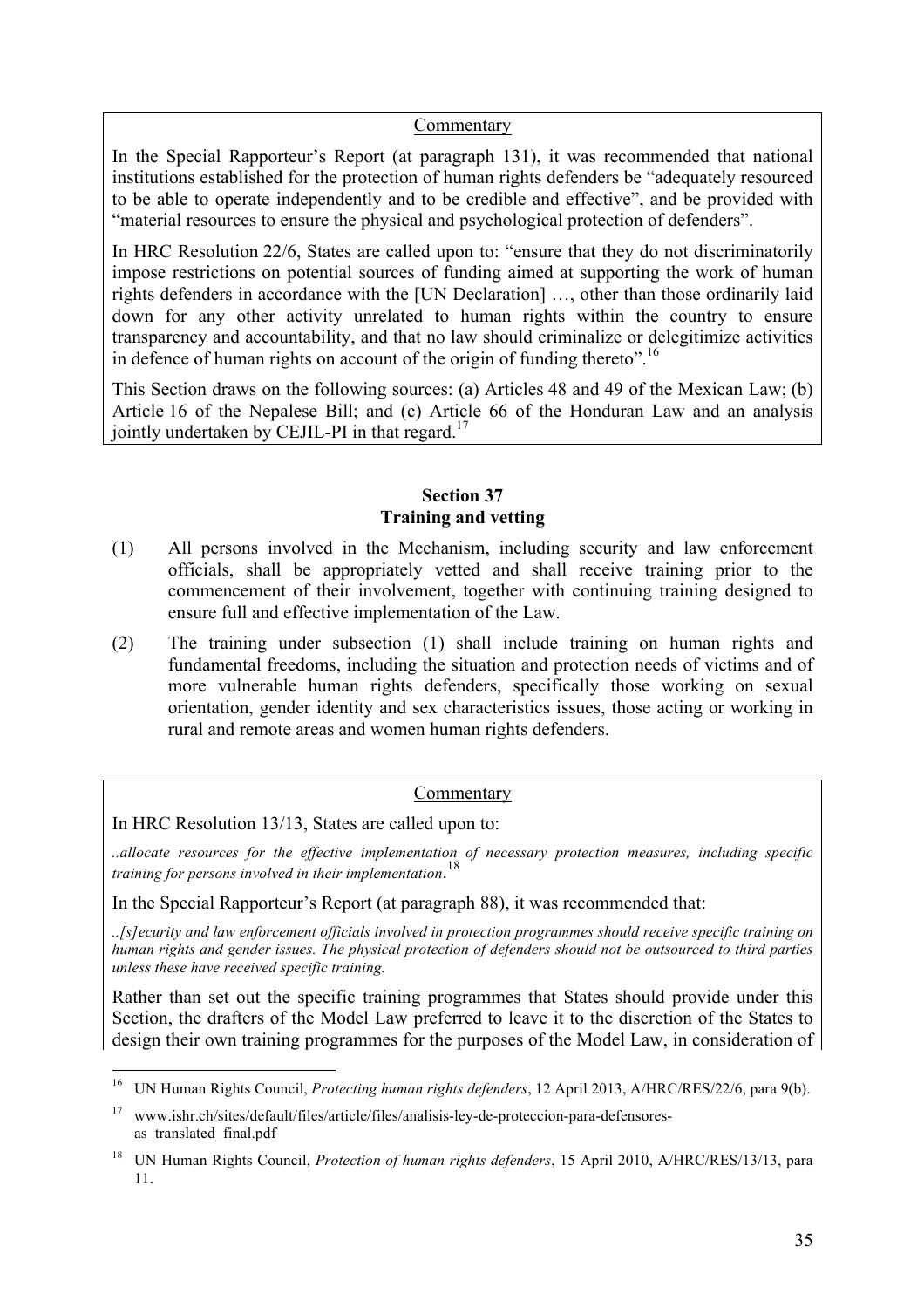the particular risk assessment of the human rights situation in each State and in consultation with civil society.

Subsection (2) clarifies that training should include the situation and protection needs of groups of defenders who are particularly vulnerable. These defenders may vary in different national contexts.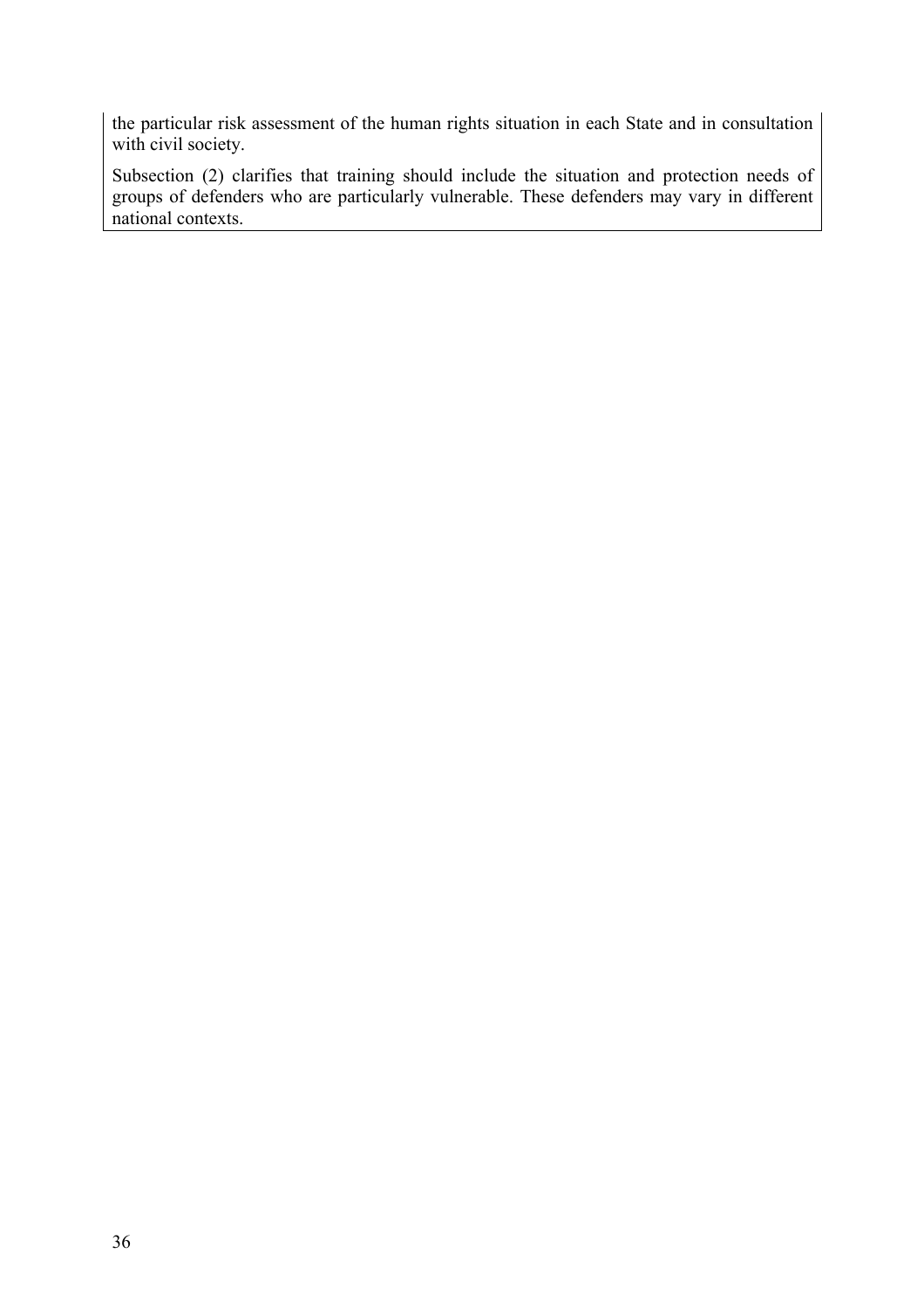#### **PART V. DEFINITIONS AND SCOPE OF APPLICATION OF THIS LAW**

#### **Section 38 Definitions**

- (1) For the purposes of this Law, "*human rights and fundamental freedoms*" includes the rights and freedoms recognised in or declared by international and regional human rights instruments and customary international law and by national laws consistent with those instruments and that law.
- (2) For the purposes of this Law, "*intimidation or reprisal*" means any form of violence, threat, retaliation, de facto or de jure adverse discrimination, pressure or any other arbitrary or abusive action or threat related to a person's status, work or activity as a human rights defender, including proposed, attempted or imputed work or activity, directed at:
	- (a) the human rights defender;
	- (b) an associate of the human rights defender;
	- (c) a legal or other representative of the human rights defender appointed to conduct the affairs of or to otherwise act on behalf of the human rights defender;
	- (d) a family member or relative of the human rights defender;
	- (e) a group, association, organisation, community or network, whether formal or informal, with which the human rights defender is associated; or
	- (f) the home, property or possessions of the human rights defender or any of the other persons or entities in subsections (b) to (e) above.
- (3) For the purposes of this Law, the following definitions also apply:
	- (a) "*associate"* of a human rights defender means a person with whom the human rights defender acts to promote and protect human rights and fundamental freedoms;
	- (b) "*Fund*" means the Fund for the Protection of Human Rights Defenders established under Part IV.Section 36(2);
	- (c) "*Mechanism*" means the Mechanism for the Protection of Human Rights Defenders established under Part IV;
	- (d) "*protection measures*" means the measures available under Part IV of this Law and includes urgent protection measures;
	- (e) "*public authority*" means a person or body performing a function of a public nature that is conferred or imposed by or pursuant to law or delegated, contracted or procured by a governmental authority or agency.

#### Commentary

*Subsection (1)*

The drafters included a broad definition of "human rights and fundamental freedoms". The drafters considered that defining "human rights and fundamental freedoms" with reference to a codified list of international instruments relating to human rights may be restrictive.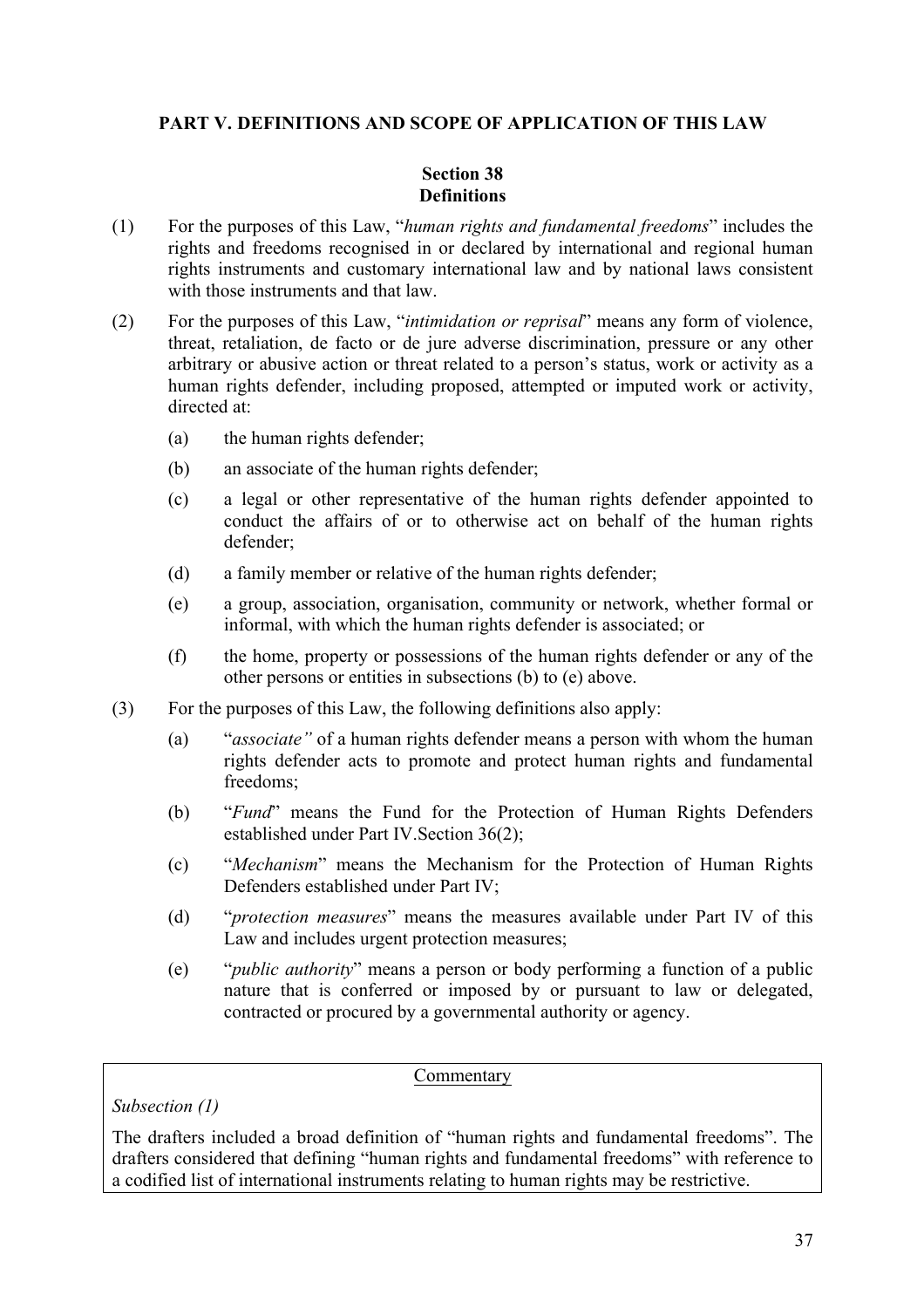However such instruments would include:

- (a) the Universal Declaration of Human Rights;
- (b) the UN General Assembly Declaration on the Right and Responsibility of Individuals, Groups and Organs of Society to Promote and Protect Universally Recognized Human Rights and Fundamental Freedoms;
- (c) the International Convention on the Elimination of All Forms of Racial Discrimination<sup>.</sup>
- (d) the International Covenant on Economic, Social and Cultural Rights;
- (e) the International Covenant on Civil and Political Rights;
- (f) the Convention on the Elimination of All Forms of Discrimination against Women;
- (g) the Convention Against Torture and Other Cruel, Inhuman or Degrading Treatment or Punishment;
- (h) the Convention on the Rights of the Child;
- (i) the International Convention on the Protection of the Rights of All Migrant Workers and Members of their Families;
- (j) the International Convention for the Protection of All Persons from Enforced Disappearance;
- (k) the Convention on the Rights of Persons with Disabilities;
- (l) the Declaration on the Rights of Indigenous People;
- (m) relevant regional human rights instruments, such as the African Charter on Human and Peoples' Rights, and the American Convention on Human Rights; and
- (n) other relevant human rights instruments adopted after the enactment of this Law.

Customary international law should be specifically included.

To account for the fact that some human rights defenders may act to promote rights and freedoms which are still emerging and which are yet to be recognised in any international instrument, any definition which lists the particular international instruments should not be exclusive ("Human rights and fundamental freedoms' shall *include*…").

The content of many human rights and fundamental freedoms has been elucidated by decisions of national and international bodies that have interpreted and applied the international human rights instruments listed above, as well as in customary international law. Given the importance of those decisions, a sentence could be included in the definition of "human rights and fundamental freedoms" providing such decisions may be referred to when interpreting the meaning of "human rights and fundamental freedoms".

*Subsection (2)*

The definition of "intimidation or reprisal" is based on Article 12(2) of the UN Declaration:

*The State shall take all necessary measures to ensure the protection by the competent authorities of everyone, individually and in association with others, against any violence, threats, retaliation, de facto or* de jure *adverse discrimination, pressure or any other arbitrary action as a consequence of his or her legitimate exercise of the rights referred to in the present Declaration.*

A human rights defender's ability to promote and protect human rights will not only be impaired if the human rights defender himself or herself is threatened, but also if those close to the human rights defender are threatened. For this reason, the definition of "intimidation or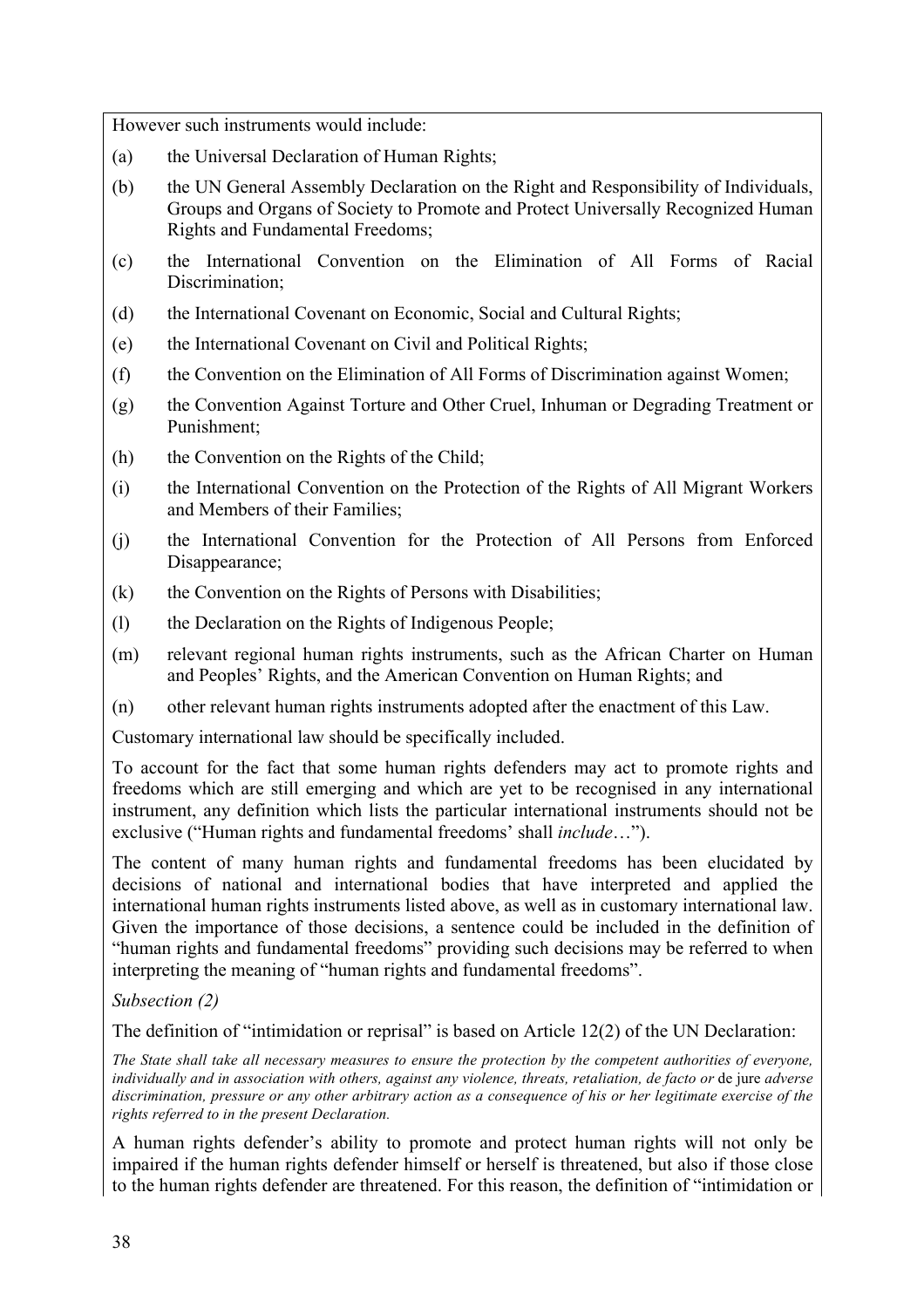reprisal" in subsection (3) includes actions taken against a human rights defender's family members, representatives or associates, or a group, association or organisation with which the human rights defender is associated.

The drafters made the decision not to define the term family member in subsection  $(2)(d)$ . This was on the basis that defining this term may in effect restrict its application. The term family member should be interpreted as broadly as possible and in the context of the culture and custom in the relevant State.

No domestic instrument relating to human rights defenders defines who is considered to be a "family member" of a human rights defender. Article 5 of the Convention on the Rights of the Child provides:

*States Parties shall respect the responsibilities, rights and duties of parents or, where applicable, the members of the extended family or community as provided for by local custom, legal guardians or other persons legally responsible for the child, to provide, in a manner consistent with the evolving capacities of the child, appropriate direction and guidance in the exercise by the child of the rights recognized in the present Convention.* 

This broad definition of family reflects the wide variety of kinship and community arrangements within which children are brought up around the world. See UNICEF, *Implementation Handbook for the Convention on the Rights of the Child* (2007), Commentary on Article 5, p 76. Section 3A(1) and (2) of the Victorian Magistrates' Court Act 1989, and §701 of the US Securities Act 1933.

Any definition of family member included by a State adopting a law on the recognition and protection of human rights defenders should rely on these instruments and be broad and acknowledge ties that arise not only from blood relations, but also from marriage and other unions.

*Subsection (3)*

The definition of "associate" included in subsection  $(3)(a)$  is broad so as to encompass the variety of working relationships that may exist between a human rights defender and those with whom they act to promote and protect human rights.

The definition of "public authority" is a simplified version of the definition of "public body" used in Section 4 of the Victorian Charter of Human Rights and Responsibilities Act 2006.

It is likely that the definition of "public authority" in Section 38(3)(e) will need to be elaborated to suit the particular circumstances of any State adopting a law on the recognition and protection of human rights defenders.

#### **Section 39 Non-discriminatory application**

This Law applies to all human rights defenders under the jurisdiction, territory, or control of [*country's name*] without distinction of any kind, such as sex, race, colour, language, religion or conviction, political or other opinion, national, ethnic or social origin, nationality, age, economic position, property, marital status, birth, disability, sexual orientation, gender identity, sex characteristics or other status.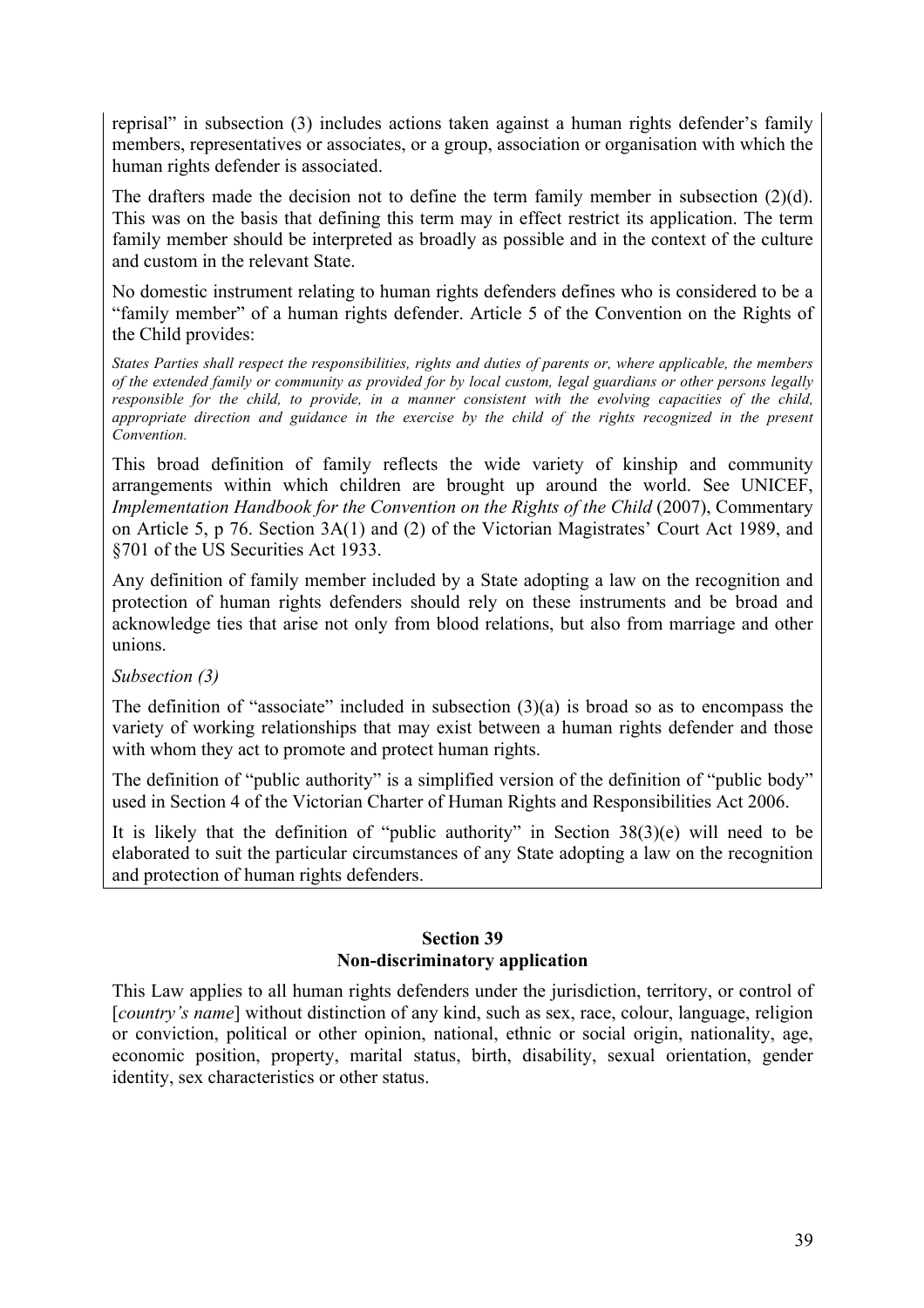#### Commentary

This Section has been included in line with a suggestion made in the regional consultations.<sup>19</sup> The Section is an added protection aimed at ensuring that all human rights defenders are able to enjoy the rights and protections under this Law.

Provisions similar to Section 39 are found in Article 2 of the Universal Declaration of Human Rights:

*Everyone is entitled to all the rights and freedoms set forth in this Declaration, without distinction of any kind, such as race, colour, sex, language, religion, political or other opinion, national or social origin, property, birth or other status. Furthermore, no distinction shall be made on the basis of the political, jurisdictional or international status of the country or territory to which a person belongs, whether it be independent, trust, nonself-governing or under any other limitation of sovereignty.*

Article 1(1) of the International Convention on the Protection of the Rights of All Migrant Workers and Members of their Families (the *Migrant Workers Convention*):

*The present Convention is applicable, except as otherwise provided hereafter, to all migrant workers and members of their families without distinction of any kind such as sex, race, colour, language, religion or conviction, political or other opinion, national, ethnic or social origin, nationality, age, economic position, property, marital status, birth or other status.*

Article 2(2) of the International Covenant on Economic, Social and Cultural Rights:

*The States Parties to the present Covenant undertake to guarantee that the rights enunciated in the present Covenant will be exercised without discrimination of any kind as to race, colour, sex, language, religion, political or other opinion, national or social origin, property, birth or other status*.

The language of the Migrant Workers Convention was used in Section 39 as it includes the most extensive list of impermissible bases of discrimination. The attributes of disability, sexual orientation, gender identity and sex characteristics were added to this list to reflect international human rights norms and jurisprudence, including the Convention on the Rights of Persons with Disabilities,<sup>20</sup> and the Yogyakarta Principles on the Application of International Human Rights Law in relation to Sexual Orientation and Gender Identity, $2<sup>1</sup>$ respectively.

 <sup>19</sup> International Service for Human Rights, *Project report: Regional Consultation on Model National Law on the Recognition and Protection of Human Rights Defenders*, Section 6.8.1.1.

<sup>&</sup>lt;sup>20</sup> See, for example, Convention on the Rights of Persons with Disabilities, Article 5(2): "States Parties shall prohibit all discrimination on the basis of disability and guarantee to persons with disabilities equal and effective legal protection against discrimination on all grounds".

<sup>&</sup>lt;sup>21</sup> Yogyakarta Principles on the Application of International Human Rights Law in relation to Sexual Orientation and Gender Identity, Principle 2: "Everyone is entitled to enjoy all human rights without discrimination on the basis of sexual orientation or gender identity".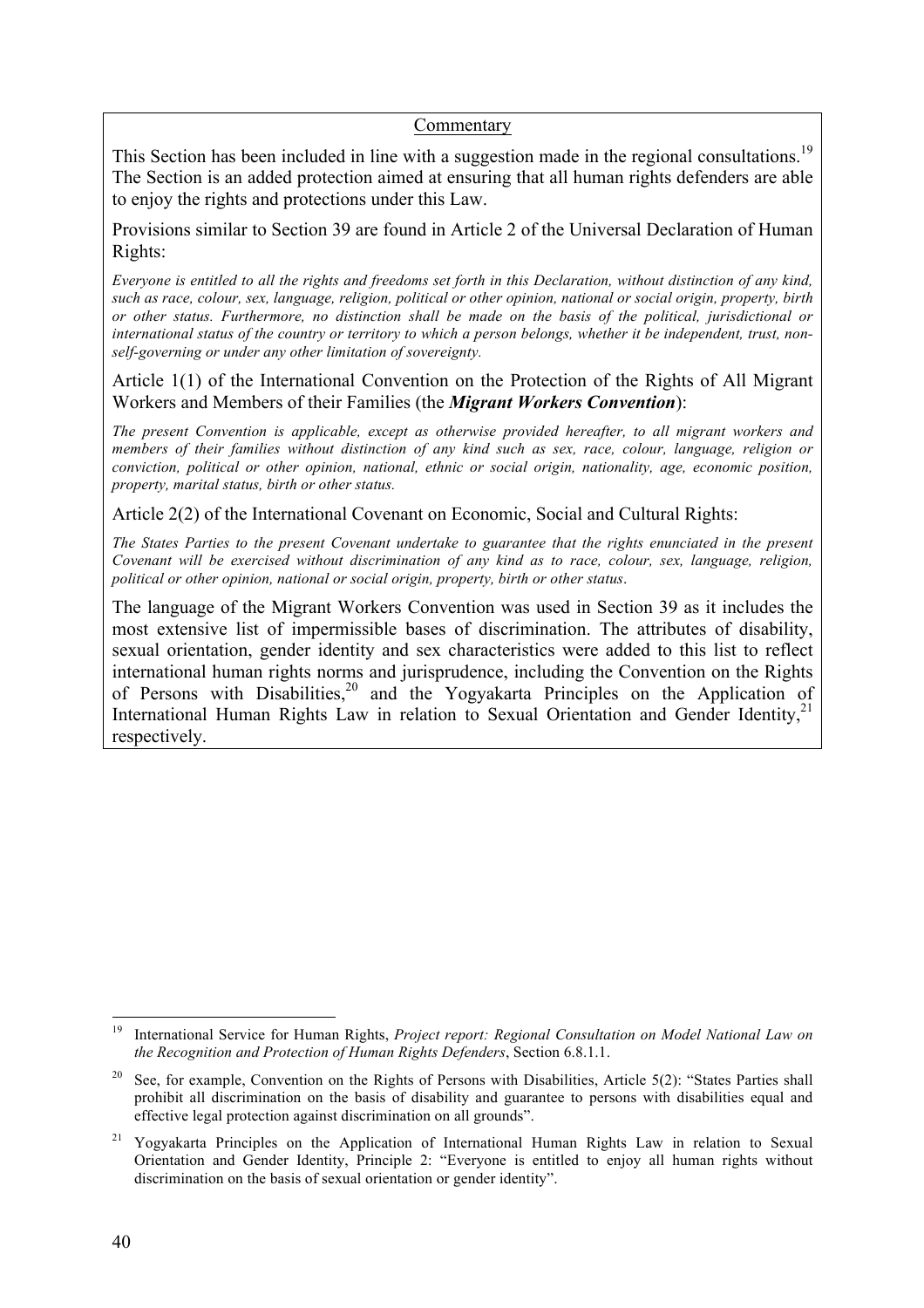#### **ANNEXURE 1. POTENTIAL ADDITIONAL PROVISIONS TO MANDATE, RESOURCE AND IMPLEMENT A MECHANISM FOR THE PROTECTION OF HUMAN RIGHTS DEFENDERS**

#### **Commentary**

This Annexure contains a range of provisions which could be incorporated into the Model Law, or into regulations or a decree, to provide further guidance as to the operationalisation of Part IV of the Law.

#### **Section 1 Application for protection measures**

- (1) A human rights defender and those specified in Section 38(2)(b) to (e) may make an application for protection measures in writing or orally in person [*using the prescribed form*] or through an emergency hotline established for that purpose and available on a 24 hours basis every day of the week.
- (2) To the extent that making an application in writing is not practicable in the circumstances, an application for protection measures may be made orally in person or over the [*emergency hotline established for that purpose*].
- (3) The [official who receives an application] shall:
	- (a) obtain the details necessary for an application for protection measures or urgent protection measures; and
	- (b) transmit a written record of the application to the Mechanism without undue delay and within [*6 hours*] of the application; and
	- (c) where it appears there is a risk of an imminent act of intimidation or reprisal, immediately transmit a record of the application to the Mechanism.

#### **Section 2 Assessment of application for protection measures**

- (1) Unless the procedure for urgent protection measures under Section 4 applies, the Mechanism shall within [*two weeks*] of the receipt of an application for protection measures:
	- (a) prepare a comprehensive risk analysis to determine whether there is a real risk that an act of intimidation or reprisal will occur, including by applying a gender perspective and taking into account the specific situation and protection needs of women human rights defenders and other human rights defenders at increased risk, and by identifying the root causes of violations; and
	- (b) determine whether the application for protection measures should be approved.
- (2) If an application for protection measures is approved, within the same [*two week*] period the Mechanism shall: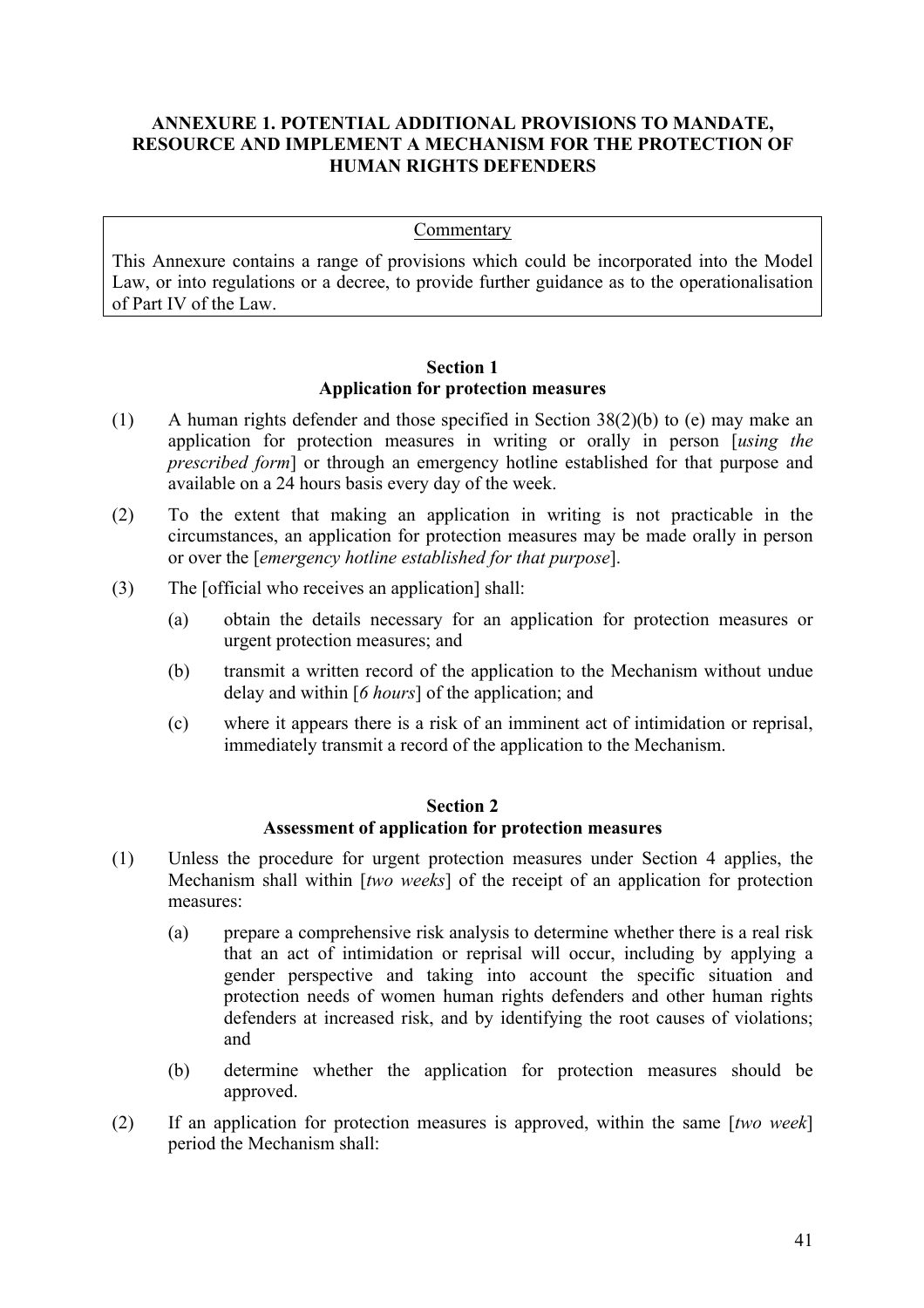- (a) develop the protection plan and define the protection measures to be put in place;
- (b) specify the timeframe and manner of implementation of the protection plan and measures; and
- (c) identify the beneficiary or beneficiaries of the protection measures.
- (3) The beneficiaries of protection measures may be human rights defenders and those specified in Section 38(2)(b) to (e).
- (4) Protection measures shall only be implemented with the consent of the beneficiary or beneficiaries.
- (5) A decision of the Mechanism under subsection (1) or (2) shall be communicated to the applicant in writing and shall include the reasons for the decision.
- (6) The applicant shall be consulted regarding the risk analysis under subsection  $(1)(a)$ and the plan and the measures defined under subsection (2)(a).
- (7) With the express consent of the beneficiary or beneficiaries, the Mechanism shall share the risk analysis with the authority responsible for investigating any alleged criminal offence against human rights defenders and those identified in Section  $38(2)(b)$  to (e).

#### Commentary

This section is largely drawn from Article 27 of the Mexican Law.

It is fundamental to the scheme of this Model Law that the beneficiary of the protection measures has the right to a comprehensive risk analysis on which he or she, or his or her representative, is consulted.

In the Special Rapporteur's Report (at paragraph 88), it was recommended that:

*…human rights defenders be consulted throughout the setting up or review of protection programmes and the structure of such programmes should be defined by law. Protection programmes … should also assess the safety of the defenders' family members and relatives*.

The Special Rapporteur (at paragraph 89) also commended the Mexican Law for its guarantee of:

*..the right of the beneficiary to participate in the analysis of his/her risk and the definition of his/her protective measures*.

Under Article 25 of the Mexican Law applications shall only be processed where they are supported by the prospective beneficiary (of the protection measures sought), save where that beneficiary's ability to consent is seriously impaired.

#### **Section 3 Development of protection plans and measures**

(1) Within [*six months*] of the entry into force of this Law, the Mechanism shall develop, in consultation with civil society, a non-exhaustive list of protection measures based upon international best practice. The list shall be reviewed and updated every [*six*] months.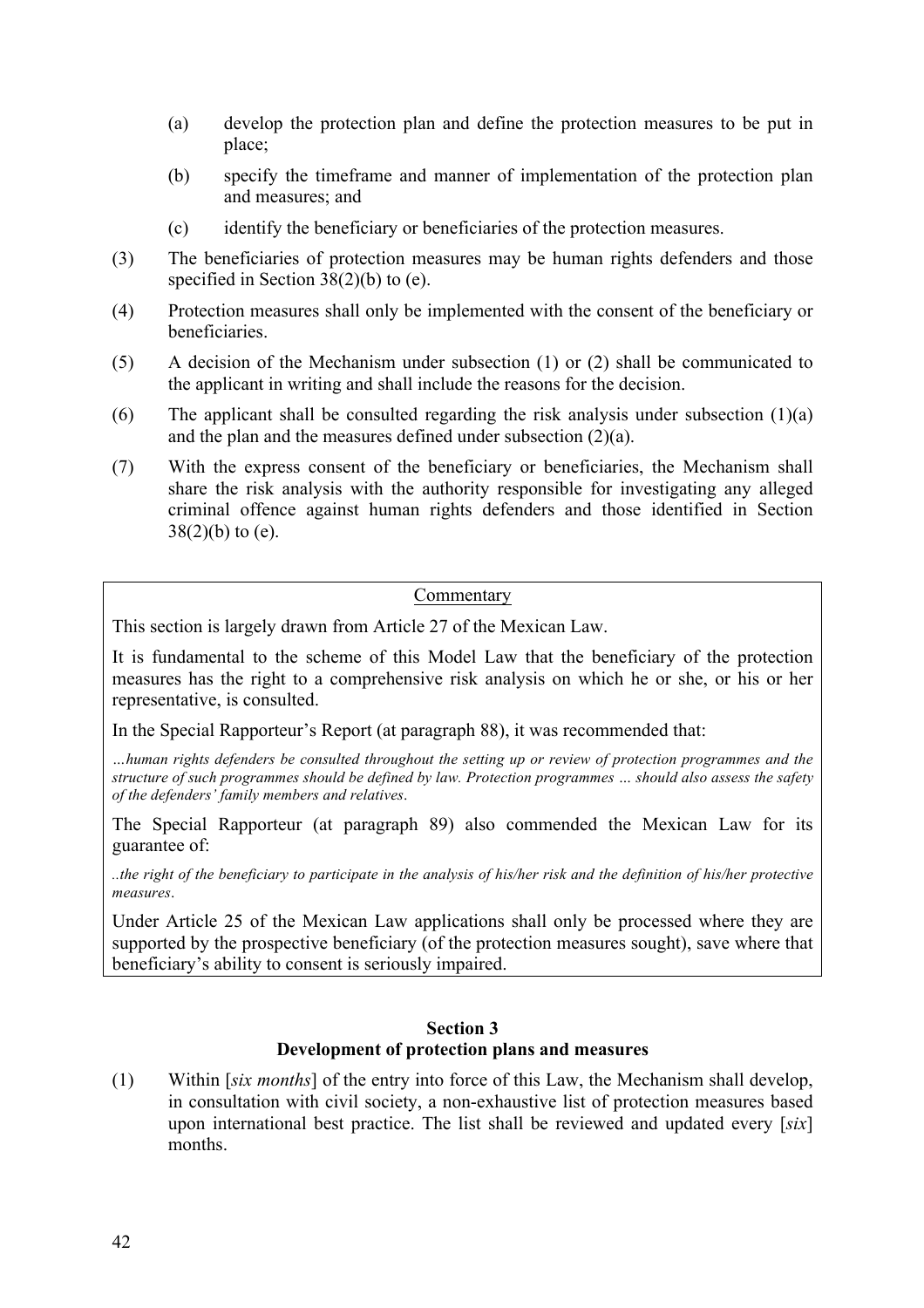- (2) The protection measures that the Mechanism and relevant public authorities may implement in relation to human rights defenders and those specified in Section  $38(2)(b)$  to (e) include:
	- (a) provision of cellular devices, radio, satellite phones or other communication equipment;
	- (b) installation of cameras, locks, lights or other safety measures at the home or places of work of the beneficiary;
	- (c) provision of bullet-proof vests;
	- (d) installation of metal detectors;
	- (e) provision of armoured vehicles;
	- (f) setting up of emergency telephone lines;
	- (g) assignment of armed or unarmed protection personnel;
	- (h) provision of, or access to, legal aid;
	- (i) provision of cyber security advice, support and infrastructure;
	- (j) making public or private statements or representations of support;
	- (k) attending or observing trials or legal proceedings;
	- (l) provision of a safe house;
	- (m) provision of alternative identity documents;
	- (n) travel assistance;
	- (o) relocation outside the area of risk;
	- (p) evacuation
	- (q) provision of psychosocial support and including counselling for trauma, stress management and well-being; and
	- (r) financial assistance or income support.
- (3) The Mechanism shall consult and agree with the beneficiary or beneficiaries on the development and implementation of protection plans and measures.

#### Commentary

This Section largely draws on Article 33 of the Mexican Law and paragraph 4.2 of the Guatemalan Catalogue, expanded by reference to threats identified as common in the regional consultations.

It is important to link the mechanism for the protection of human rights defenders with investigations into the risks posed to the human rights defenders. Providing the beneficiary's risk analysis to relevant investigative authorities, with the express consent of the beneficiary, would facilitate investigations into criminal activity directed at a beneficiary.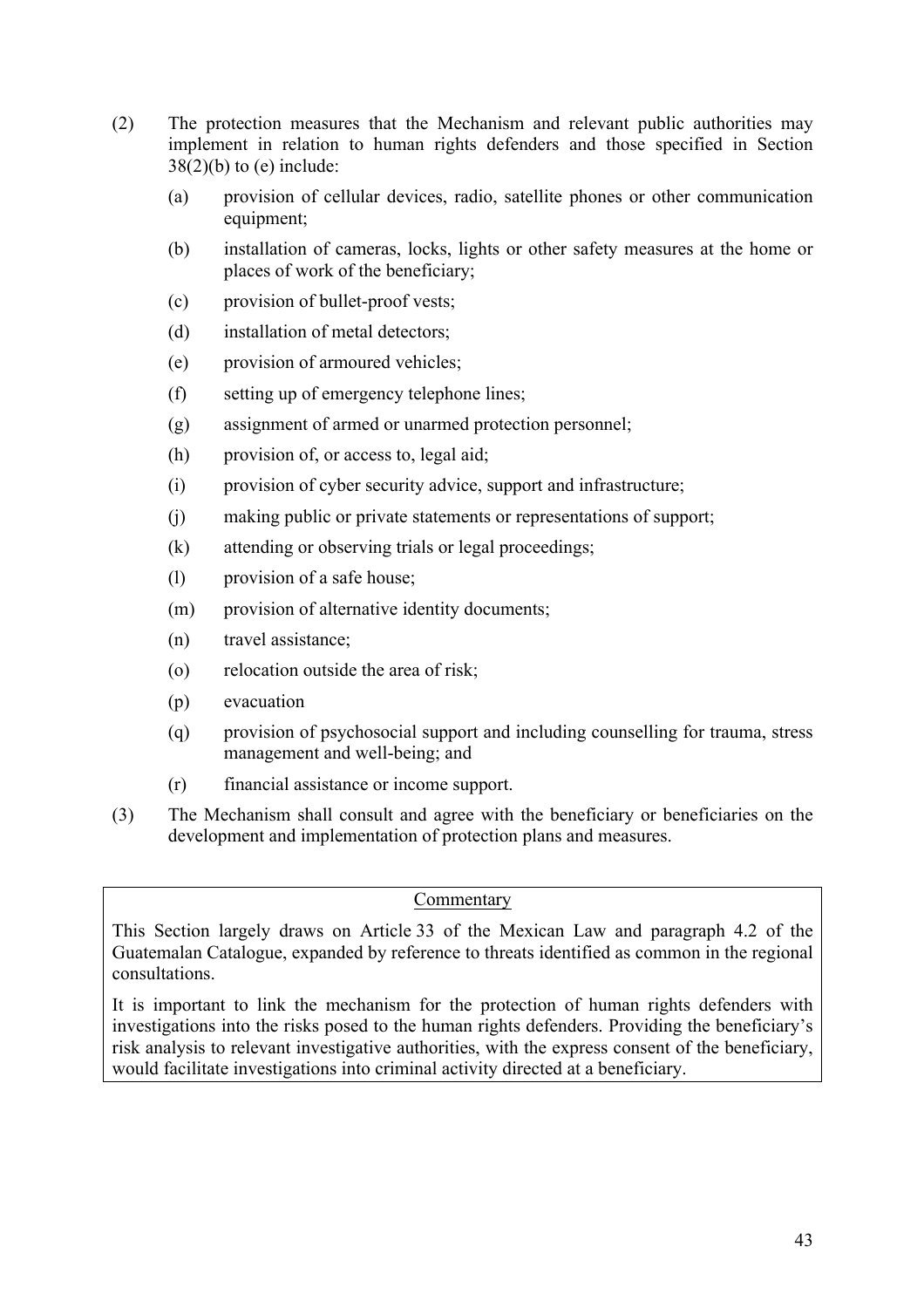#### **Section 4 Urgent protection plans and measures**

- (1) Where it appears from an application for protection measures under Section 1 that there is a risk of an imminent act of intimidation or reprisal, the Mechanism shall, without undue delay and no later than [*six hours*] from the receipt of the application determine whether there is a real risk that an imminent act of intimidation or reprisal will occur.
- (2) If there is a real risk that an imminent act of intimidation or reprisal will occur, without undue delay and within the same [*six hour*] period the Mechanism shall develop an urgent protection plan and the Mechanism and relevant public authorities shall implement urgent protection measures with the agreement of the beneficiary or beneficiaries.
- (3) Urgent protection measures include:
	- (a) evacuation;
	- (b) temporary relocation outside the area of risk;
	- (c) escort by specialised security personnel;
	- (d) measures to protect property; and
	- (e) other measures determined by the Mechanism to be necessary to protect the beneficiary or beneficiaries.

#### Commentary

The Special Rapporteur's Report (at paragraph 89) commended the Mexican Law for defining an "extraordinary process for emergency response in less than 12 hours".

This Section largely draws on Articles 26 and 32 of the Mexican Law.

#### **Section 5 Re-assessment and termination of protection measures**

- (1) The Mechanism shall periodically re-assess and, as it considers appropriate, continue, modify or terminate the protection measures implemented under this Law and for this purpose may:
	- (a) interview the beneficiaries of protection measures;
	- (b) request from beneficiaries reports on how protection measures have been implemented;
	- (c) request from beneficiaries information on advances in investigations and legal processes, if any;
	- (d) determine whether new circumstances exist that might increase the risk of an act of intimidation or reprisal; and
	- (e) carry out intermediary risk analyses, including in relation to context and root causes.
- (2) If protection measures involve evacuation, a safe return plan shall be developed in consultation with the beneficiary.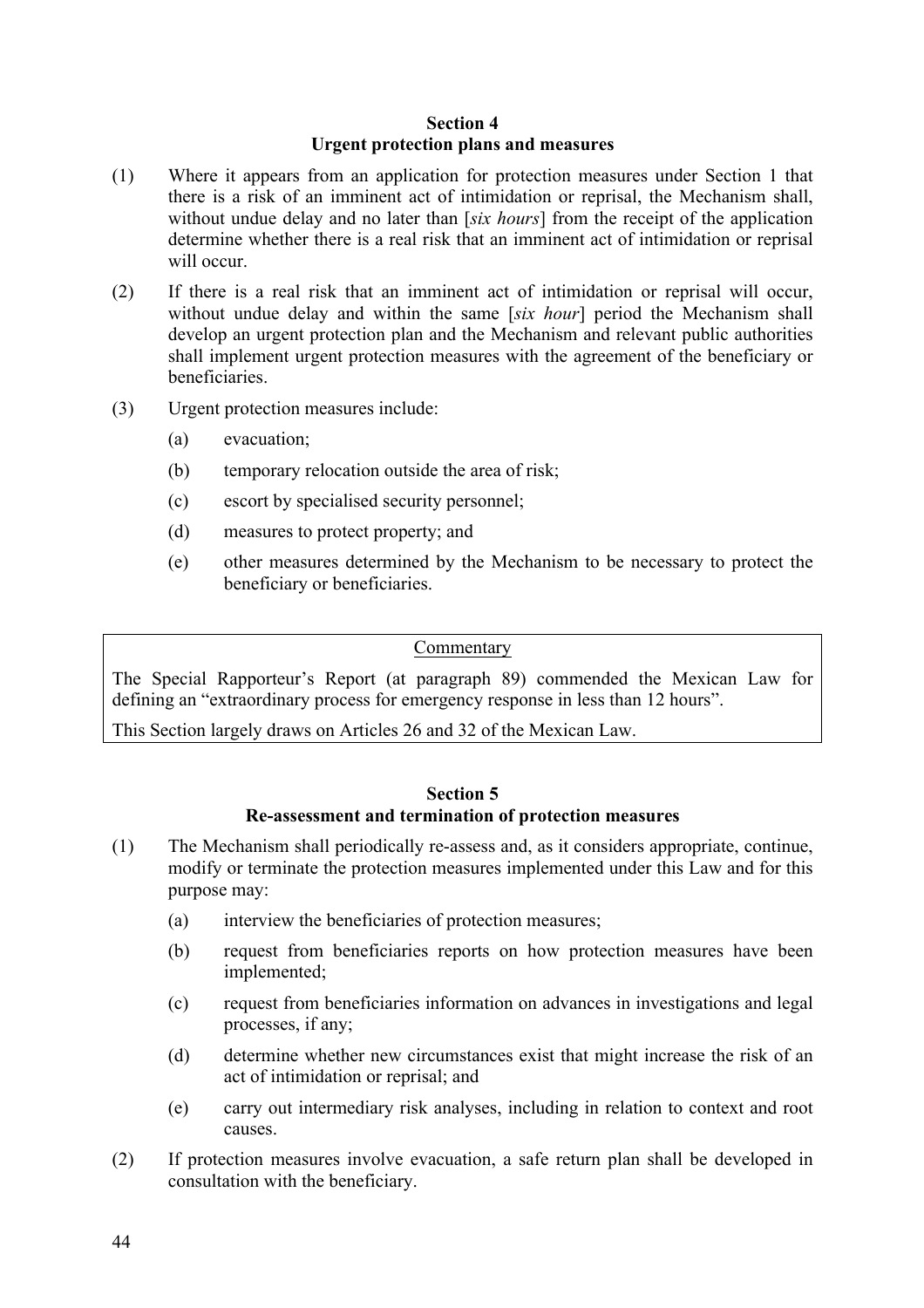- (3) If the Mechanism proposes to modify or terminate protection measures it must:
	- (a) provide adequate notice of that intention to the beneficiary or beneficiaries; and
	- (b) afford due process and an adequate opportunity for the beneficiary or beneficiaries to respond.
- (4) If the Mechanism determines that the beneficiary of the protection measures deliberately and repeatedly made improper use of the protection measures, it may modify the protection measures.
- (5) The Mechanism may terminate protection measures if it determines that there is no longer a real risk that an act of intimidation or reprisal will occur.

#### Commentary

This Section largely draws on paragraphs 3.2.2.4 and 3.2.2.5 of the Guatemalan Catalogue.

The Section also draws on Articles 36 and 37 of the Mexican Law.

#### **Section 6 Review of decision of the Mechanism**

- (1) An applicant for protection measures under Section 1 may apply to the [*relevant court, tribunal or other independent competent authority*] for review of:
	- (a) the Mechanism's decision not to approve the application for protection measures;
	- (b) the Mechanism's decision to modify or terminate protection measures;
	- (c) the protection measures selected by the Mechanism;
	- (d) the Mechanism's assessment and decision under Section 2 to Section 4; and
	- (e) the implementation of the protection measures.
- (2) An application for review under this Section shall be made within [*30 days*] of the communication of a decision of the Mechanism.
- (3) Notwithstanding a decision by the Mechanism not to approve or to withdraw protection measures, a human rights defender and those specified in Section 38(2)(b) to (e) may file a new application for protection measures if new facts arise.
- (4) In relation to subsection (1), where the [*relevant court, tribunal or other independent competent authority*] is satisfied that there has been poor or unsatisfactory implementation of protection measures, the [*relevant court, tribunal or other independent competent authority*] may also:
	- (a) institute [*disciplinary proceedings*]; and
	- (b) impose a [*fine of up to \$X*].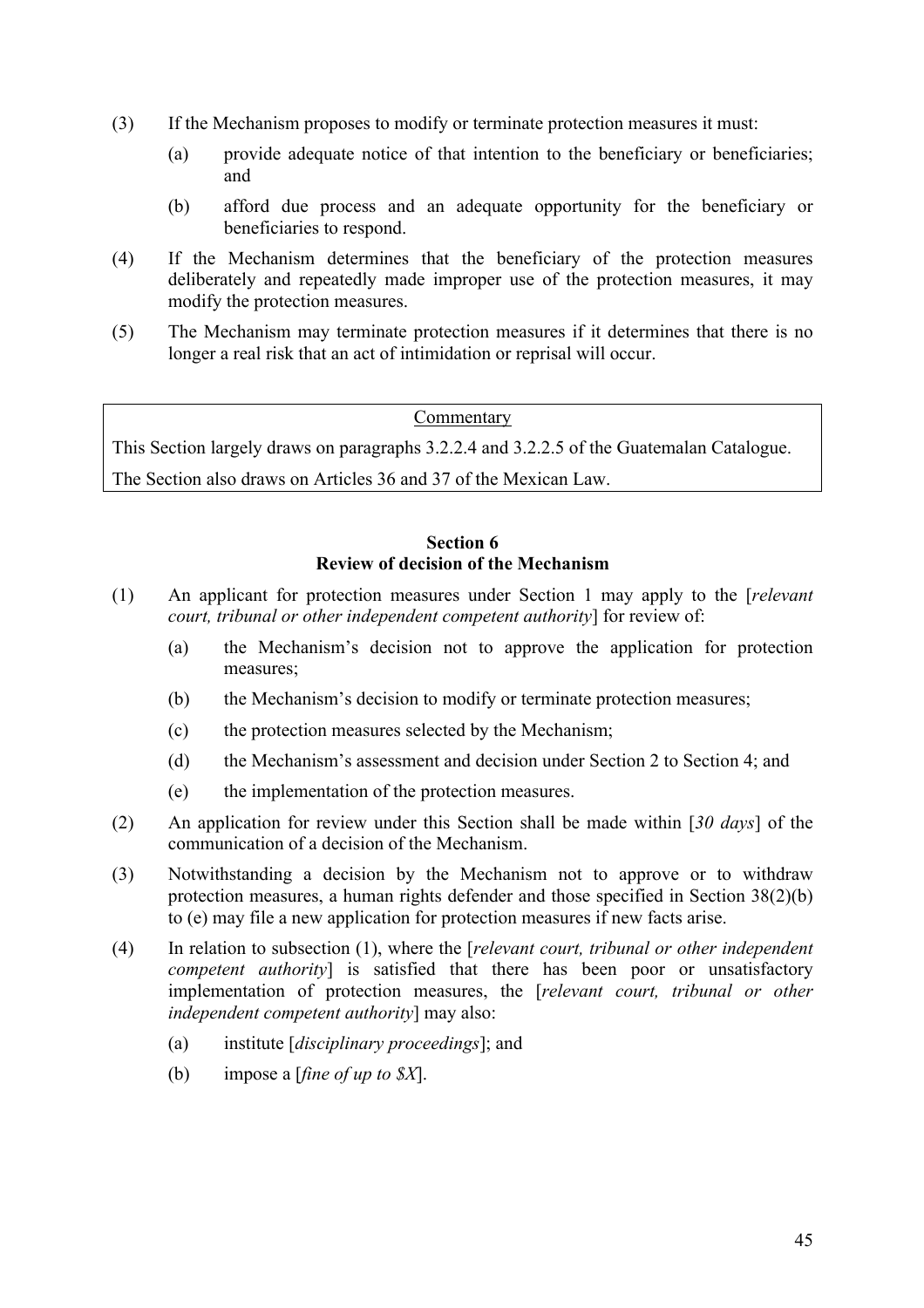#### Commentary

In the Special Rapporteur's Report (at paragraph 89), the Mexican Law was commended for establishing a complaints procedure and ensuring that public officials who do not implement the measures ordered by the mechanism will be legally sanctioned.

This Section largely draws on Chapter XI of the Mexican Law.

Some guidance may also be drawn from Articles 54 and 55 of the Honduran Law.

#### **Section 7 Promotion and prevention measures**

- (1) The Mechanism shall promote recognition of and support for the work of human rights defenders and prevention of acts of intimidation or reprisal.
- (2) In order to fulfil the objective of subsection (1), the Mechanism shall:
	- (a) make public statements and increase public awareness, especially through information and education and by making use of all press organs to promote the important and legitimate work of human rights defenders;
	- (b) propose prevention measures;
	- (c) conduct national monitoring of acts of intimidation or reprisal in order to collect and organise data relating to such threats and produce reports of the findings;
	- (d) identify patterns of aggression against human rights defenders;
	- (e) make public statements and otherwise combat acts of discrimination, stigmatisation or defamation of individual human rights defenders, groups of human rights defenders and those specified in Section 38(2)(b) to (e); and
	- (f) evaluate the effectiveness of prevention measures, protection measures and urgent protection measures that have been implemented.
- (3) The prevention measures under subsection (2)(b) shall include the design of early warning systems and contingency plans to avoid acts of intimidation or reprisal.

#### Commentary

It is important for the Mechanism to propose promotion and prevention measures, and continually conduct national monitoring of threats to the life, physical integrity, security and freedom of human rights defenders, so as to identify patterns of aggression, map the risks posed to human rights defenders, and evaluate the effectiveness of prevention measures, protection measures and urgent protection measures that have already been implemented.

This Section is informed by the Principles relating to the Status of National Institutions, particularly in relation to raising public awareness, together with Article 23 and Chapter VIII of the Mexican Law*.*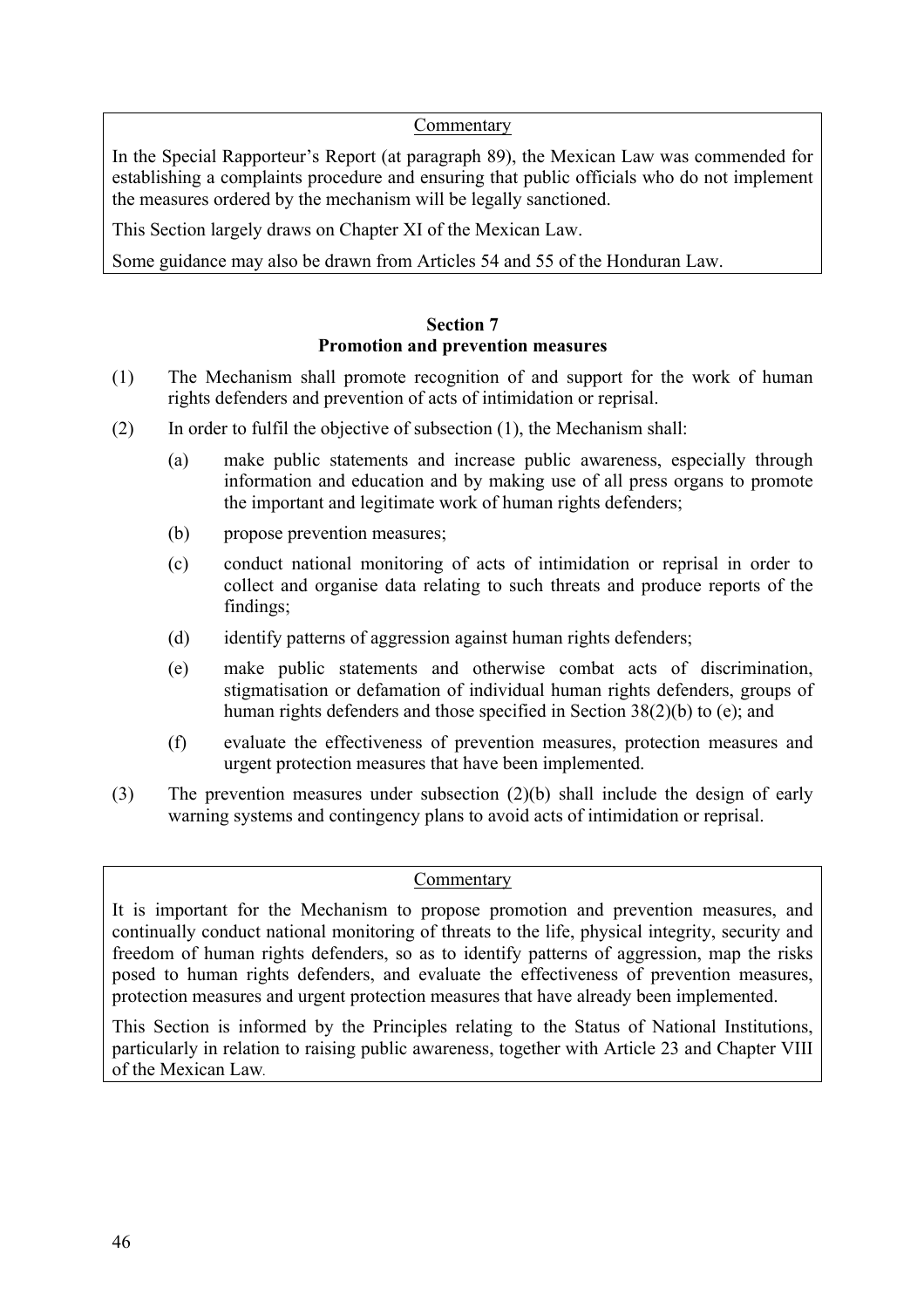#### **ANNEXURE II. POTENTIAL ADDITIONAL PROVISIONS TO ENSURE THE COMPATIBILITY OF OTHER LAWS WITH THE MODEL LAW**

#### **Commentary**

In addition to enacting a specific law for the protection of human rights defenders, States should review and amend those laws which restrict or criminalise human rights defenders' important activities and work.

Drawing on existing human rights legislation, this Annexure sets out a mechanism for determining the compatibility of other legislation with the rights set out in Part II of the Law and interpreting other legislative provisions compatibly with this Law.

These provisions may not be necessary or appropriate in those jurisdictions where comprehensive and effective pre-legislative or legislative processes exist to identify and avoid any incompatibility between national law and international human rights law

#### **Section 1 Interpretation consistent with this Law to be preferred**

- (1) So far as it is possible to do so consistently with its purpose, a statutory provision shall be interpreted and applied in a way that is consistent with the rights in Part II of this Law.
- (2) This Section applies to statutory provisions whenever enacted.

#### Commentary

This Section draws on interpretive provisions of domestic human rights laws, including Section 3 of the UK Human Rights Act 1998 and Article 39(2) of the South African Constitution.

Subsection (2) makes clear that statutory provisions enacted before the Law are also to be interpreted in accordance with the rule set out in subsection (1).

#### **Section 2 Declaration of incompatibility**

In any proceeding in which a court or tribunal determines whether a statutory provision can be interpreted and applied in a way that is consistent with the rights in Part II of this Law, if the court or tribunal is satisfied that the statutory provision is incompatible with one or more of those rights, the court or tribunal may make a declaration of that incompatibility, or such other order, including as to invalidity, as may be appropriate and within the power of the court.

#### Commentary

This Section is based on Section 4 of the UK Human Rights Act 1998.

The applicability of this provision, together with Section 3, should be considered in light of the constitutional framework of the State.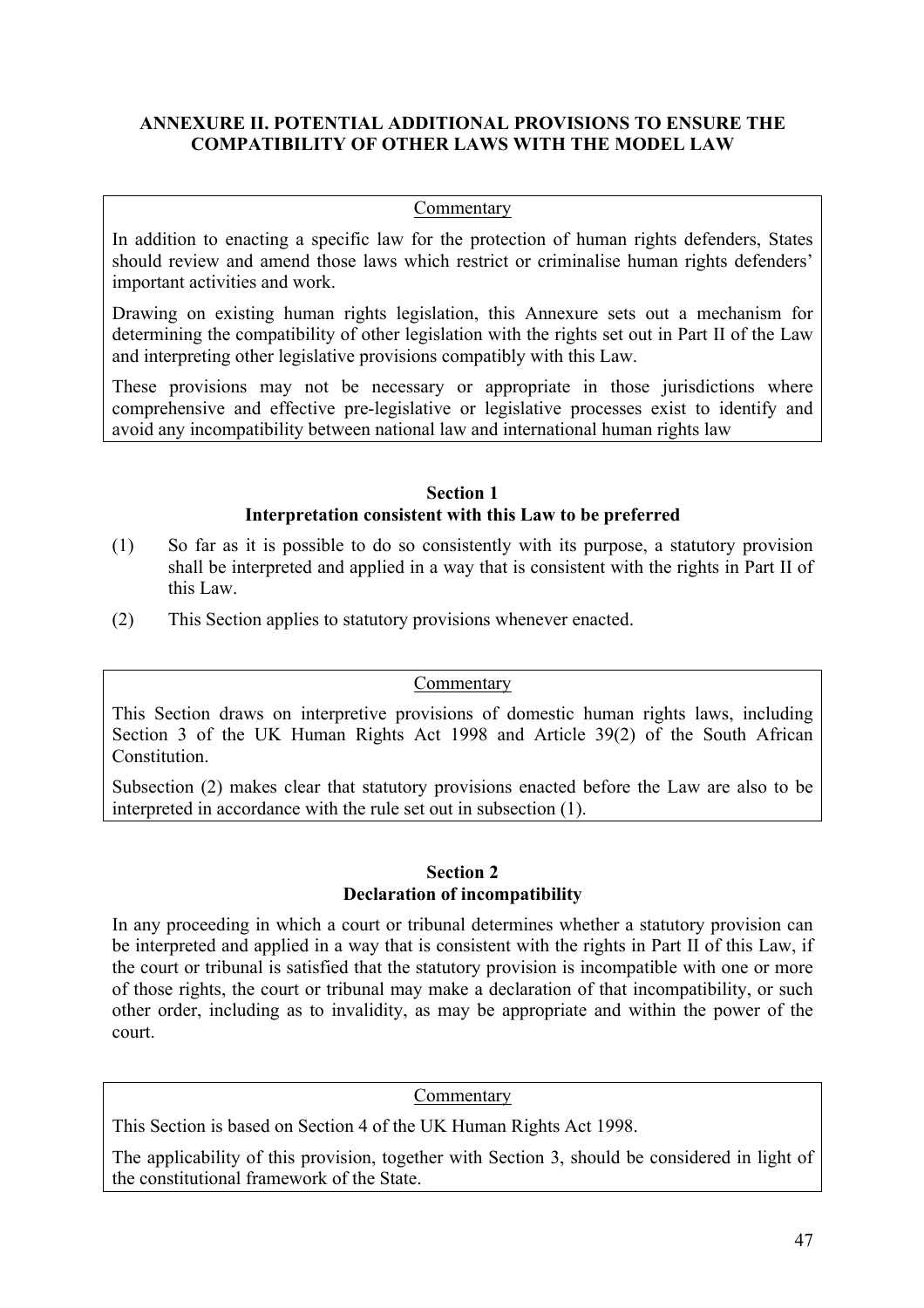#### **Section 3 Effect of declaration of incompatibility**

- (1) A declaration of incompatibility under Section 2:
	- (a) does not affect the validity, continuing operation or enforcement of the statutory provision in respect of which it is given; and
	- (b) is not binding on the parties to the proceedings in which it is made.
- (2) Within [*120 days*] of the making of a declaration of incompatibility under Section 2, the [*Minister administering the statutory provision in respect of which the declaration is made*] shall present a report to the [*competent authority*]:
	- (a) bringing the declaration of incompatibility to the attention of the [*competent authority*]; and
	- (b) advising on the government's response to the declaration of incompatibility.

#### Commentary

This Section specifies the consequences of a declaration of incompatibility under Section 2.

Subsection (1) is based on Section 4(6) of the UK Human Rights Act 1998.

Subsection (2) draws on Section 92K of the New Zealand Human Rights Act 1993.

While the provisions in Section 3 have been drawn largely from common law systems operating within the traditions of Westminster-style parliamentary supremacy, the competent authority to which the Minister may present a report on the declaration of incompatibility need not be the Parliament, so long as it is a competent authority to which the Minister may be held accountable under that particular political system of governance.

#### **Section 4 Statement of compatibility**

- (1) A competent authority that proposes to make a statutory provision must cause a statement of compatibility to be prepared in respect of that proposed statutory provision.
- (2) A member of the [*legislature*] who introduces [*draft legislation*], or another member acting on his or her behalf, must cause the statement of compatibility prepared under subsection (1) to be laid before the [*legislature/competent authority*] when the [*draft legislation*] is introduced.
- (3) A competent authority or the [*legislature*] must cause the statement of compatibility under subsection (1) to be released publicly at least twenty-eight days before the proposed statutory provision is made and give members of the public the opportunity to comment on the proposed statutory provision during that period.
- (4) A statement of compatibility required under subsection (1) must state:
	- (a) whether, in the opinion of the member of the [*legislature*] or the competent authority, as the case may be, any part of the [*draft legislation or proposed statutory provision, as the case may be*] is incompatible with the rights in Part II of this Law; and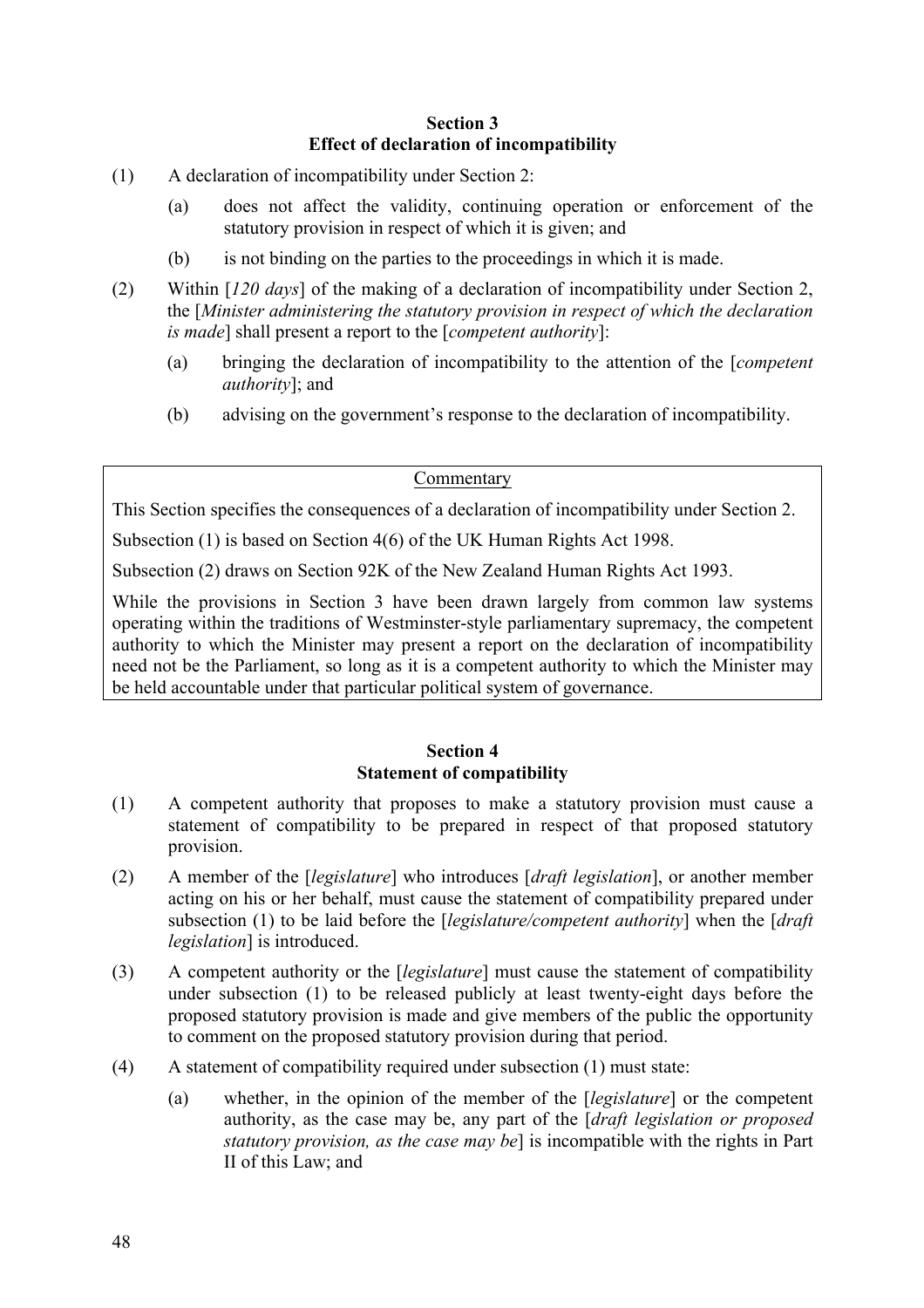(b) if, in that opinion, there is an incompatibility, the nature and extent of the incompatibility.

#### Commentary

This Section aims to draw potential incompatibilities with Part II of the Law to the attention of the Legislature and the public before incompatible statutory provisions are enacted. The Section draws on existing provisions in national human rights intstruments, such as section 6 of the New Zealand Bill of Rights Act 1990.

These provisions may not be necessary or appropriate in those jurisdictions where comprehensive and effective pre-legislative or legislative processes exist to identify and avoid any incompatibility between national law and international human rights law.

#### **Section 5 Review of legislative compatibility**

- (1) The [*Minister for Justice/Attorney-General/other relevant or responsible Minister*] must cause a review to be made of the compatibility of all existing statutory provisions with this Law and must cause a report of that review to be laid before the [*legislature/competent authority*] within [*three years*] of the entry into force of this Law.
- (2) The review under subsection (1) must include consideration as to the amendments, revisions or repeals that would be required to ensure the compatibility of existing statutory provisions with this Law.

#### Commentary

This Section aims to draw existing incompatibilities with this Law to the attention of the legislature or other relevant authority in order to provide an opportunity for such statutory provisions to be amended or repealed, with a view to ensuring that the Law has full force and effect. The drafters considered that such a provision is necessary given the existence of a range of laws, provisions and regulations the operation and enforcement of which may be incompatible with the Law or undermine its purpose, intent or effectiveness.

These provisions may not be necessary or appropriate in those jurisdictions where comprehensive and effective pre-legislative or legislative processes exist to identify and avoid any incompatibility between national law and international human rights law.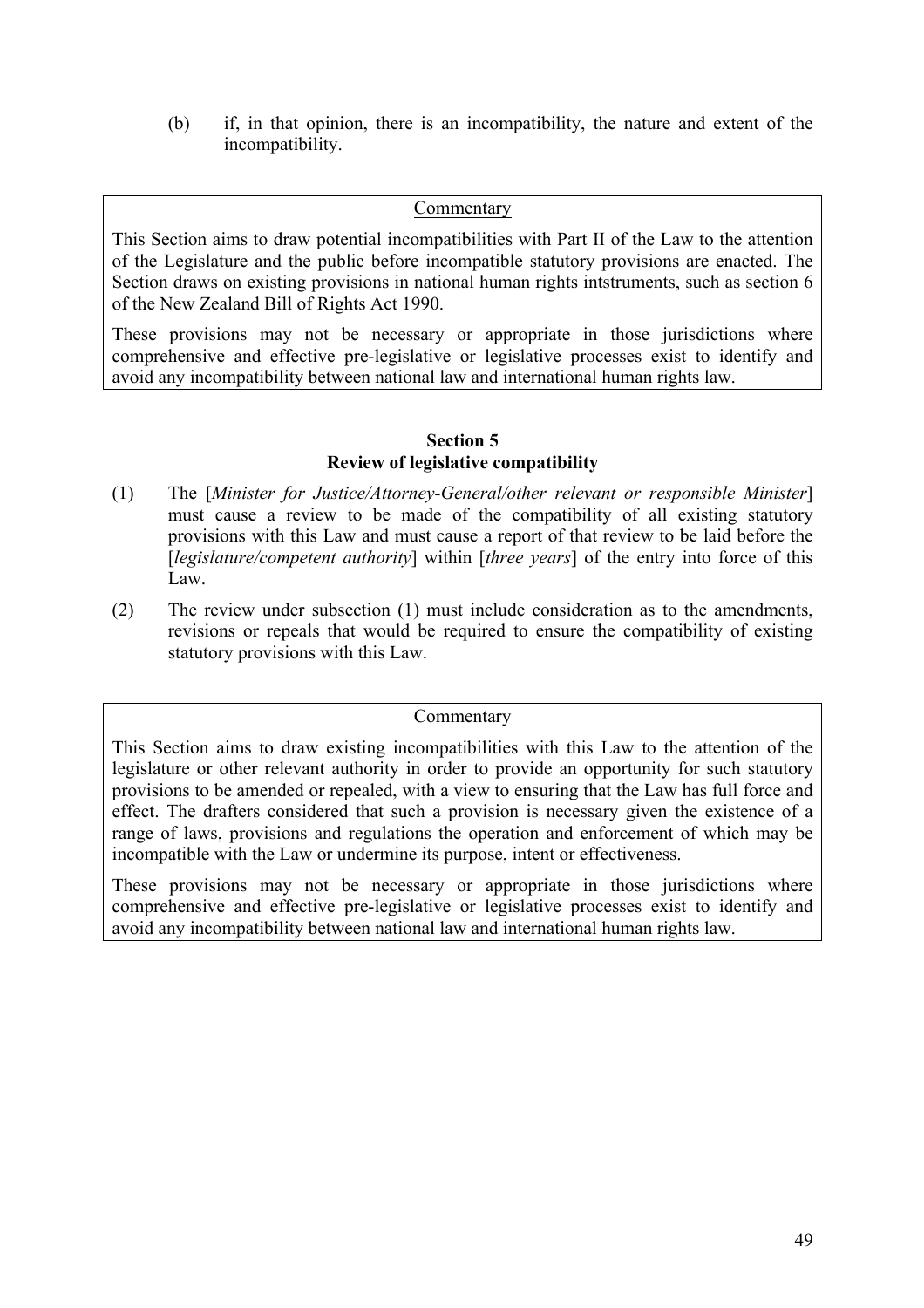#### **APPENDIX: LIST OF EXISTING DOMESTIC INSTRUMENTS RELATING TO HUMAN RIGHTS DEFENDERS**

| <b>SHORT TITLE</b>          | <b>FULL TITLE</b>                                                                                                                                                                                   |
|-----------------------------|-----------------------------------------------------------------------------------------------------------------------------------------------------------------------------------------------------|
| <b>Belgian Proposition</b>  | Proposition de Résolution Relative á la Protection des<br>Défenseurs des Droits Humains (2012)                                                                                                      |
| Brazilian Bill*             | de Proteção aos Defensores dos Direitos<br>Programa<br>Humanos da Secretaria de Direitos da Presidência da<br>República                                                                             |
| <b>Brazilian Decree</b>     | Decreto Nº 6.044, de 12 de fevereiro de 2007. Política<br>Nacional de Proteção aos Defensores dos Direitos<br>Humanos                                                                               |
| <b>Burkinabe Bill</b>       | Avant-Projet de Loi Portant Protection des Défenseurs des<br>Droits Humains au Burkina Faso (2012)                                                                                                  |
| Colombian Decree*           | Decreto 4065 (2011): Creación de la Unidad Nacional de<br>Protección                                                                                                                                |
| Congolese Bill              | Avant-projet de loi sur la protection des défenseurs des<br>droits humains (2008)                                                                                                                   |
| Congolese Ministerial Order | Arrêté ministériel numéro 219/CAB/MIN/J&DH/2011 du<br>13 juin 2011<br>portant création,<br>organisation<br>et<br>fonctionnement d'une cellule de protection des défenseurs<br>des droits de l'Homme |
| Guatemalan Agreement*       | Acuerdo sobre la Creación de un órgano de Análisis (2008)                                                                                                                                           |
| Guatemalan Catalogue*       | Catálogo de Medidas para la Prevención de los Abusos de<br>Derechos Humanos y Protección de los Defensores de los<br>Derechos Humanos y otro Grupos particularmente<br>Vulnerables (2008)           |
| Guatemalan Policy*          | Política Nacional de Prevención y Protección para los<br>Defensores de los Derechos Humanos y Otros Grupos<br>Vulnerables (2009)                                                                    |
| Honduran Law                | Ley de Protección para las y los Defensores de los<br>Derechos Humanos, Periodistas, Comunicadores Sociales y<br>Operadores de Justicia (2015)                                                      |
| Indonesian Bill             | Peraturan Presiden Republik Indonesia Nomor 23 Tahun<br>2011 Tentang Rencana Aksi Nasional Hak Asasi Manusia<br>Indonesia Tahun 2011-2014                                                           |
| Ivorian Law                 | Loi no. 2014-388 de 20 Juin 2014 Portant Promotion et<br>Protection des Défenseurs des Droits de l'Homme                                                                                            |
| Mexican Law                 | Ley para la Protección de Personas Defensoras de<br>Derechos Humanos y Periodistas (2012)                                                                                                           |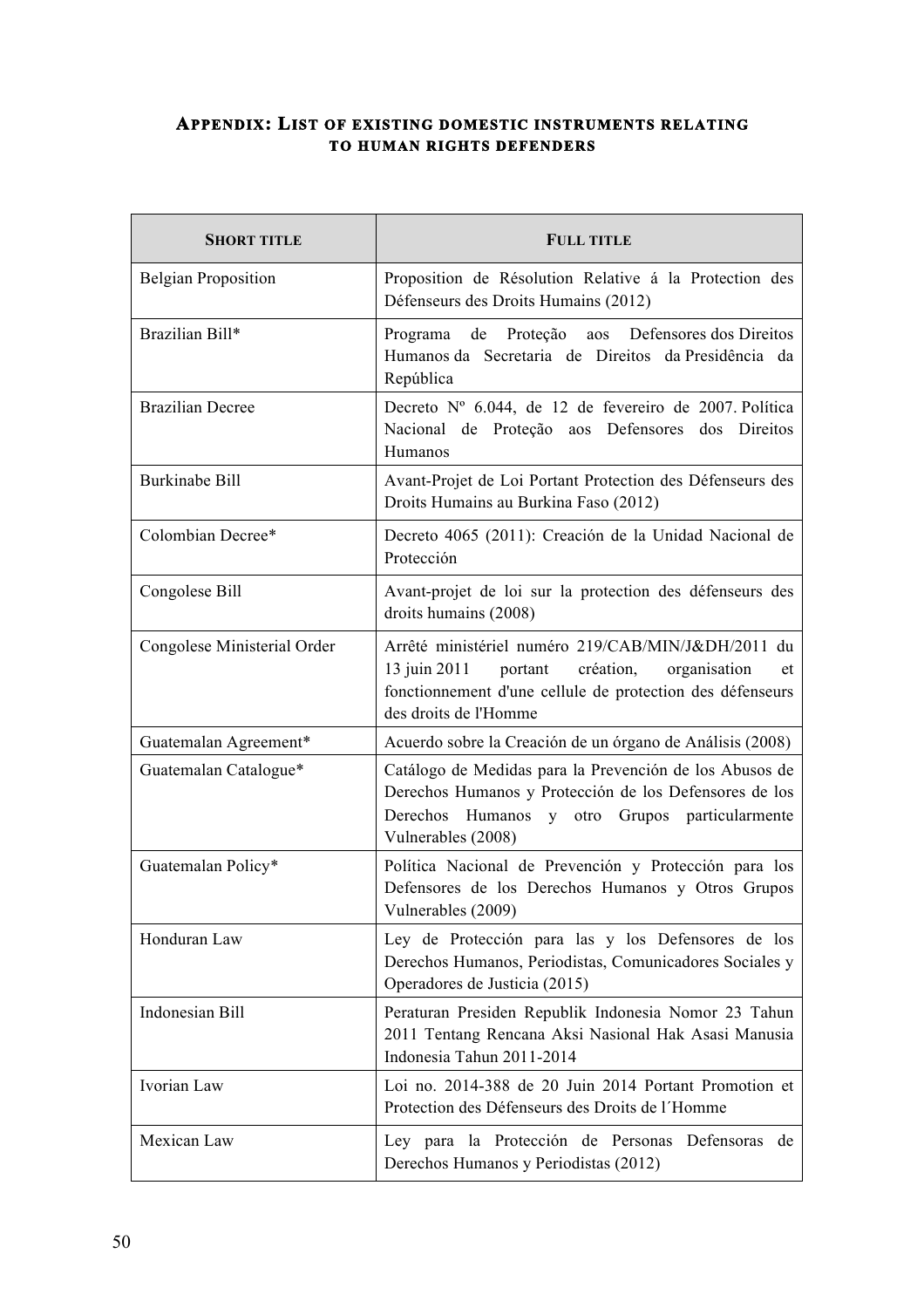| <b>Mexican Regulation</b> | Reglamento de la Ley Para la Protección de Personas<br>Defensoras de Derechos Humanos y Periodistas (2012)                                                                                                                                                                                                                                                                                |
|---------------------------|-------------------------------------------------------------------------------------------------------------------------------------------------------------------------------------------------------------------------------------------------------------------------------------------------------------------------------------------------------------------------------------------|
| Nepalese Bill*            | Draft Bill 2066 on Human Rights Defenders (2009)                                                                                                                                                                                                                                                                                                                                          |
| Philippine Bill           | An Act Defining Certain Rights of Human Rights<br>Defenders and Providing Penalties for Violations Thereof<br>in Implementation of the 1998 UN Declaration on the<br>Rights and Responsibility of Individuals, Groups and<br>Organs of Society to Promote and Protect Universally<br>Recognised Human Rights or Otherwise Known as the UN<br>Declaration on Human Rights Defenders (2011) |

\* Documents prepared by NGOs